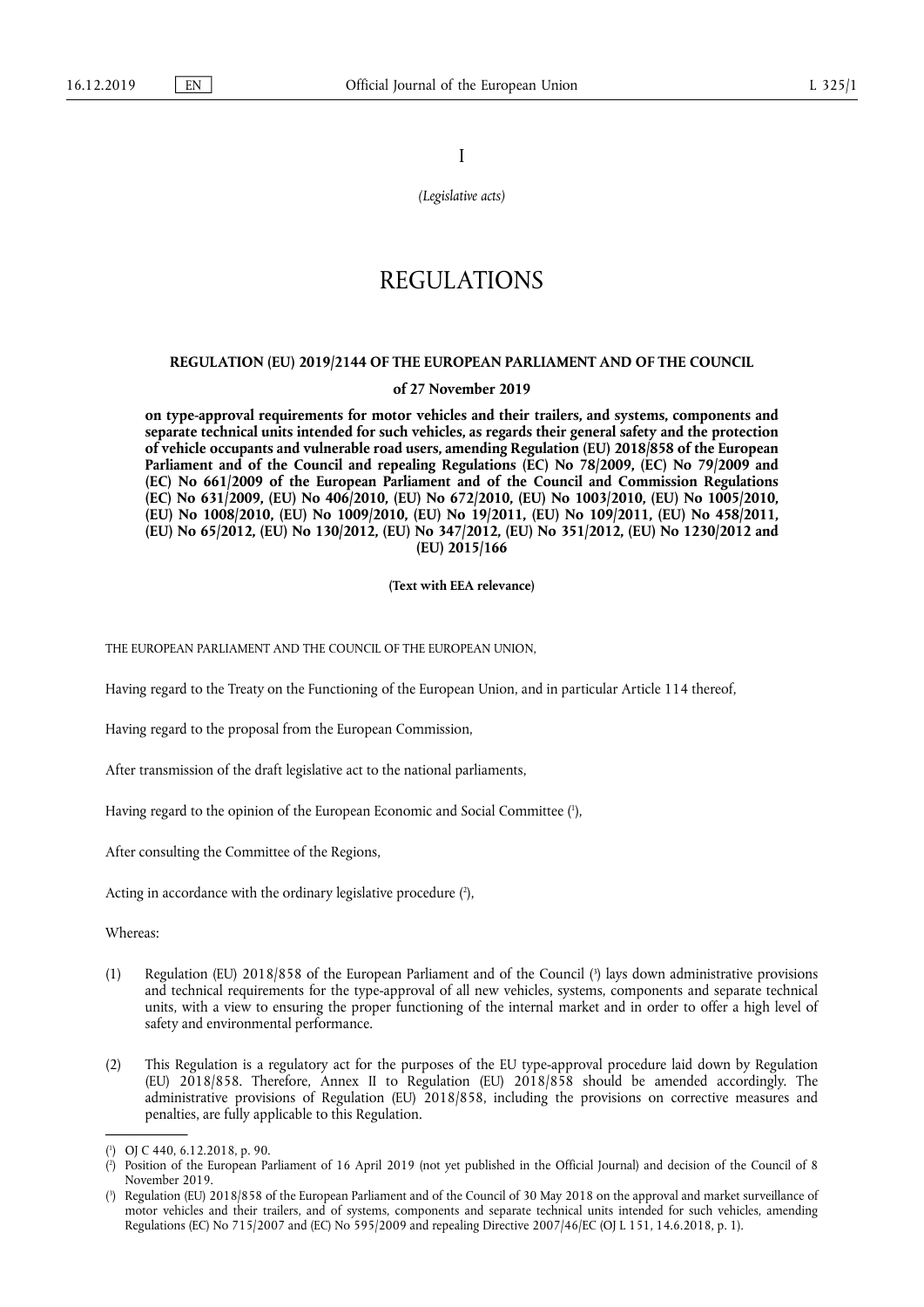- (3) Over the past decades, developments in vehicle safety have contributed significantly to the overall reduction in the number of road fatalities and severe injuries. However, 25 300 people died on Union roads in 2017, a figure that has remained constant in the last four years. Moreover, 135 000 people are seriously injured in collisions every year ( 4 ). The Union should do its utmost to reduce or to eliminate accidents and injuries in road transport. In addition to safety measures to protect vehicle occupants, the implementation of specific measures to prevent fatalities and injuries of vulnerable road users, such as cyclists and pedestrians, is needed to protect road users outside of the vehicle. Without new initiatives on general road safety, the safety effects of the current approach will no longer be able to off-set the effects of increasing traffic volumes. Therefore, the safety performance of vehicles needs to be further improved as part of an integrated road safety approach and in order to protect vulnerable road users better.
- (4) Type-approval provisions should ensure that motor vehicle performance levels are assessed in a repeatable and reproducible manner. Therefore, the technical requirements in this Regulation only refer to pedestrians and cyclists, as only these presently exist as formally harmonised testing target subjects. Besides pedestrians and cyclists, vulnerable road users, in general, also include other non-motorised and motorised road users who might use personal mobility solutions without protective bodywork. Moreover, current technology creates a reasonable expectation that advanced systems will also react to other vulnerable road users under normal driving conditions, despite not being specifically tested. The technical requirements in this Regulation should be further adapted to technical progress following an assessment and review process in order to cover all road users who use personal mobility solutions without protective bodywork, such as scooters, self-balancing vehicles and wheelchairs.
- (5) Technical progress in the area of advanced vehicle safety systems offers new possibilities for reducing casualty numbers. In order to minimise the number of severe injuries and fatalities, a set of new technologies needs to be introduced.
- (6) Within the context of Regulation (EC) No  $661/2009$  of the European Parliament and of the Council  $\binom{5}{1}$ , the Commission assessed the feasibility of extending the existing requirement in that Regulation to install certain systems (for example, advanced emergency braking systems and tyre pressure monitoring systems) in certain categories of vehicles so that it applied to all vehicle categories. The Commission also assessed the technical and economic feasibility and market maturity of imposing a new requirement to install other advanced safety features. Based on those assessments, the Commission published a report for the European Parliament and the Council on 12 December 2016 entitled 'Saving Lives: Boosting Car Safety in the EU'. The Commission Staff Working Document accompanying that report identified and put forward 19 potential regulatory measures that would be effective in further reducing the number of road accidents and road fatalities and injuries.
- (7) To ensure technology neutrality, the performance requirements should allow both direct and indirect tyre pressure monitoring systems.
- (8) Advanced vehicle systems can be more effective in reducing fatalities, decreasing the number of road accidents and mitigating injuries and damage if they are designed to be convenient for users. Therefore, vehicle manufacturers should do their utmost to ensure that the systems and features provided for in this Regulation are developed in such a way that supports the driver. The functioning of those systems and features and their limitations should be explained in a clear and consumer-friendly manner in the motor vehicle's user instructions.
- (9) Safety features and warnings used in assisting driving should be easily perceivable by every driver, including the elderly and persons with disabilities.
- (10) Advanced emergency braking systems, intelligent speed assistance, emergency lane‐keeping systems, driver drowsiness and attention warning, advanced driver distraction warning and reversing detection are safety systems that have a high potential to reduce casualty numbers considerably. In addition, some of those safety systems form the basis of technologies which will also be used for the deployment of automated vehicles. Any such safety systems should function without the use of any kind of biometric information of drivers or passengers, including facial recognition. Therefore, harmonised rules and test procedures for the type-approval of vehicles as regards those

<sup>(</sup> 4 ) https://ec.europa.eu/transport/road\_safety/sites/roadsafety/files/vademecum\_2018.pdf

<sup>(</sup> 5 Regulation (EC) No 661/2009 of the European Parliament and of the Council of 13 July 2009 concerning type-approval requirements for the general safety of motor vehicles, their trailers and systems, components and separate technical units intended therefor (OJ L 200, 31.7.2009, p. 1).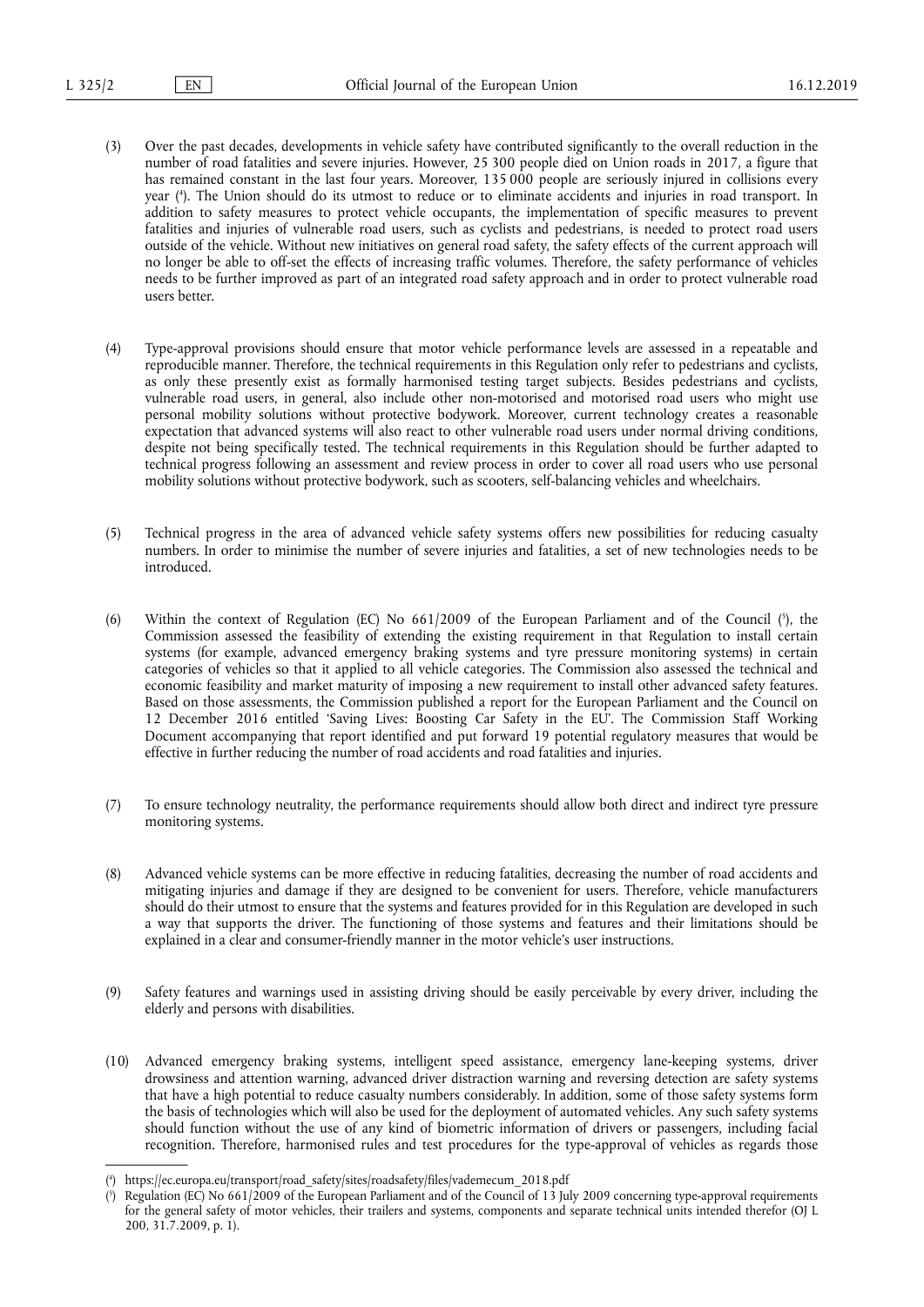systems and for the type‐approval of those systems as separate technical units should be established at Union level. The technological progress of those systems should be taken into account in every evaluation of the existing legislation, in order to be future‐proof, whilst strictly adhering to the principles of privacy and data protection, and to reduce or eliminate accidents and injuries in road transport. It is also necessary to ensure that those systems can be used safely throughout the life cycle of the vehicle.

- (11) It should be possible to switch off intelligent speed assistance, for instance, when a driver experiences false warnings or inappropriate feedback as a result of inclement weather conditions, temporarily conflicting road markings in construction zones, or misleading, defective or missing road signs. Such a switch-off feature should be under the control of the driver. It should allow for intelligent speed assistance to be switched off for as long as necessary and to be easily switched back on by the driver. When the system is switched off, information about the speed limit may be provided. The system should be always active when switching the ignition on and the driver should always be made aware of whether the system is on or off.
- (12) It is widely recognised that safety-belts are one of the most important and effective vehicle safety features. Safety-belt reminder systems therefore have the potential to further prevent fatalities or mitigate injuries by increasing the safety-belt wearing rates across the Union. For that reason, under Regulation (EC) No 661/2009 the safety-belt reminder system was made compulsory for the driver seat in all new passenger cars from 2014 in implementation of United Nations (UN) Regulation No 16, which established the relevant technical provisions. As a result of the amendment of that UN Regulation to take account of technical progress, it is obligatory to fit all front and rear seats of  $M_1$  and  $N_1$  vehicles, as well as all front seats of  $N_2$ ,  $N_3$ ,  $M_2$  and  $M_3$  vehicles, with safety-belt reminder systems from 1 September 2019 for new types of motor vehicles and 1 September 2021 for all new motor vehicles.
- (13) The introduction of event data recorders storing a range of crucial anonymised vehicle data, accompanied by requirements for data range, accuracy, resolution and for its collection, storage and retrievability over a short timeframe before, during and immediately after collision (for example, triggered by the deployment of an airbag) is a valuable step in obtaining more accurate, in-depth accident data. All motor vehicles should therefore be required to be equipped with such recorders. Those recorders should be capable of recording and storing data in such a way that the data can only be used by Member States to conduct road safety analysis and assess the effectiveness of specific measures taken without the possibility of identifying the owner or the holder of a particular vehicle on the basis of the stored data.
- (14) Any processing of personal data, such as information about the driver processed in event data recorders or information about the driver's drowsiness and attention or the driver's distraction, should be carried out in accordance with with Union data protection law, in particular Regulation (EU) 2016/679 of the European Parliament and of the Council ( 6 ). Event data recorders should operate on a closed-loop system, in which the data stored is overwritten, and which does not allow the vehicle or holder to be identified. In addition, the driver drowsiness and attention warning or advanced driver distraction warning should not continuously record nor retain any data other than what is necessary in relation to the purposes for which they were collected or otherwise processed within the closed-loop system. Furthermore, the processing of personal data collected through the 112 based eCall in-vehicle system is subject to specific safeguards set out in Regulation (EU) 2015/758 of the European Parliament and of the Council (7).
- (15) Advanced emergency braking systems or emergency lane-keeping systems might not be fully operational in some cases, in particular due to shortcomings in road infrastructure. In those cases, the systems should deactivate themselves and give information about the deactivation to the driver. If they do not deactivate automatically, it should be possible to switch them off manually. Such deactivation should be temporary and should only last for the period when the system is not fully operational. Drivers might also need to override advanced emergency braking system or emergency lane keeping system where the functioning of the system could lead to greater risk or harm.

<sup>(</sup> 6 ) Regulation (EU) 2016/679 of the European Parliament and of the Council of 27 April 2016 on the protection of natural persons with regard to the processing of personal data and on the free movement of such data, and repealing Directive 95/46/EC (General Data Protection Regulation) (OJ L  $119$ , 4.5.2016, p. 1).

<sup>(</sup> 7 ) Regulation (EU) 2015/758 of the European Parliament and of the Council of 29 April 2015 concerning type-approval requirements for the deployment of the eCall in-vehicle system based on the 112 service and amending Directive 2007/46/EC (OJ L 123, 19.5.2015, p. 77).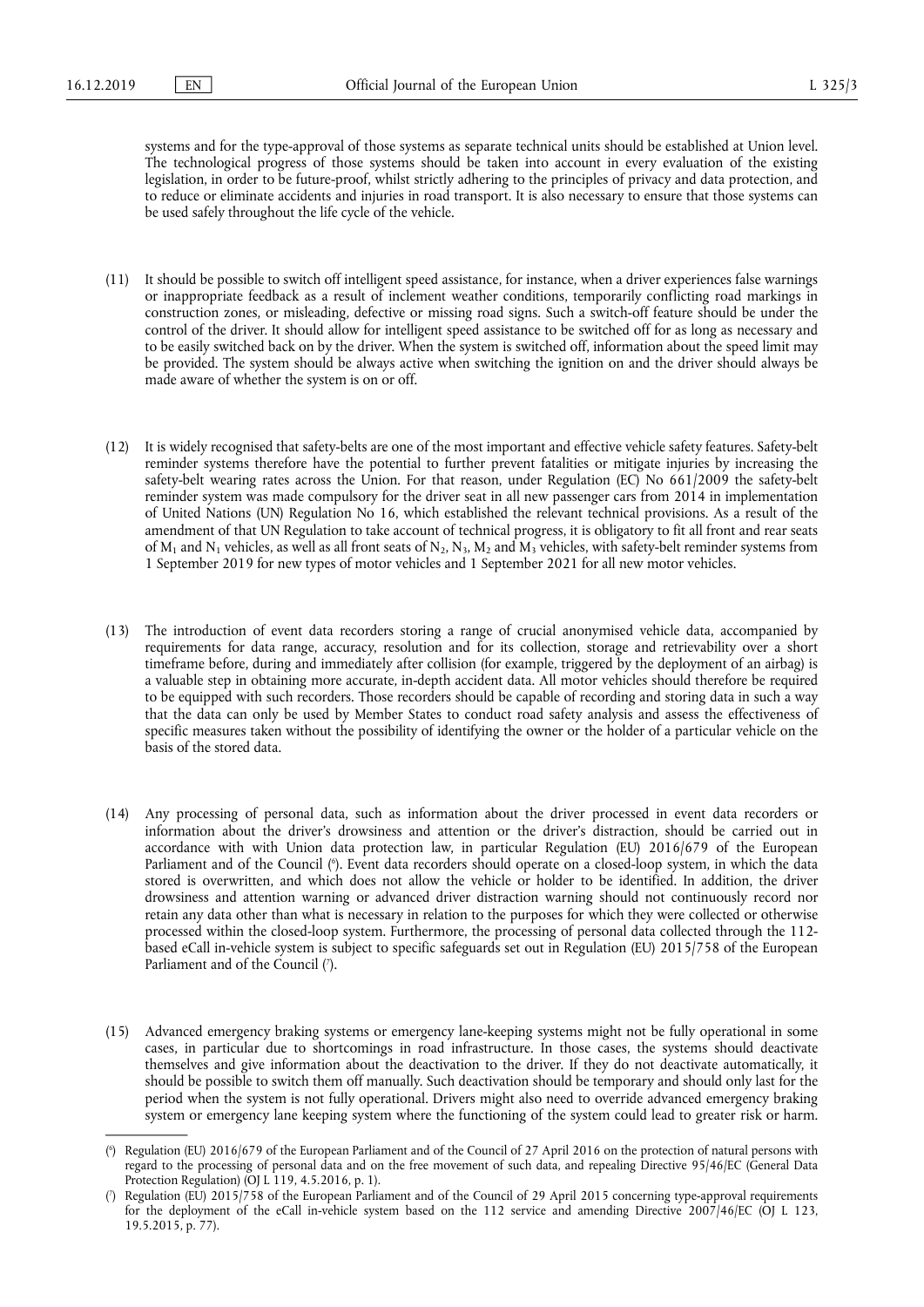This would ensure that the vehicles are under the driver's control at all times. Nevertheless such systems could also recognise instances where the driver is incapacitated and intervention by the system is therefore needed in order to prevent an accident being worse than it would otherwise be.

- (16) Regulation (EC) No 661/2009 exempted vans, sport utility vehicles (SUVs) and multi‐purpose vehicles (MPVs) from safety requirements due to seating height and vehicle mass characteristics. Given the increased rate of market penetration of such vehicles (up from only 3 % in 1996 to 14 % in 2016) and the technological developments in post-crash electric safety checks, those exemptions are outdated and unjustified. Therefore, the exemptions should be removed and the whole range of advanced vehicle system requirements should be applied to those vehicles.
- (17) Regulation (EC) No 661/2009 achieved significant simplification of Union legislation by replacing 38 Directives with equivalent UN Regulations that are mandatory under Council Decision 97/836/EC ( 8 ). In order to achieve further simplification, more Union rules should be replaced with existing UN Regulations that apply in the Union on a compulsory basis. Furthermore, the Commission should promote and support the on-going work at UN level in order to establish, without any delay, and in accordance with the highest road safety standards available, technical requirements for the type-approval of the vehicle safety systems provided by this Regulation.
- (18) UN Regulations and the amendments thereto which the Union has voted in favour of or that the Union applies, in accordance with Decision 97/836/EC, should be incorporated within the Union type-approval legislation. Accordingly, the power should be delegated to the Commission to amend the list of UN Regulations that apply on a compulsory basis to ensure that that list is kept up-to-date.
- (19) Regulation (EC) No 78/2009 of the European Parliament and of the Council ( 9 ) sets out requirements for the protection of pedestrians, cyclists and other vulnerable road users in the form of compliance tests and limit values for the type-approval of vehicles with regard to their front structure and for the type-approval of frontal protection systems (for example, bull-bars). Since the adoption of Regulation (EC) No 78/2009, technical requirements and test procedures for vehicles have developed further at UN level to take account of technical progress. UN Regulation No 127 laying down uniform provisions concerning the approval of motor vehicles with regard to their pedestrian safety performance ('UN Regulation No 127') currently also applies in the Union in respect to type-approval of motor vehicles.
- (20) Following the adoption of Regulation (EC) No  $79/2009$  of the European Parliament and of the Council ( $^{10}$ ), the technical requirements and test procedures for the type-approval of hydrogen-powered vehicles and hydrogen systems and components, have been further developed at UN level to take account of technical progress. UN Regulation No 134 on uniform provisions concerning the approval of motor vehicles and their components with regard to the safety-related performance of hydrogen-fuelled vehicles (HFCV) ( 11) ('UN Regulation No 134') currently also applies in the Union in respect of type-approval of hydrogen systems in motor vehicles. In addition to those requirements, criteria for the quality of the materials and fuelling receptacles used in hydrogen vehicle systems should be established at Union level.
- (21) In the interests of clarity, rationality and simplification, Regulations (EC) No 78/2009, (EC) No 79/2009 and (EC) No 661/2009 should be repealed and replaced by this Regulation.

<sup>(</sup> 8 ) Council Decision 97/836/EC of 27 November 1997 with a view to accession by the European Community to the Agreement of the United Nations Economic Commission for Europe concerning the adoption of uniform technical prescriptions for wheeled vehicles, equipment and parts which can be fitted to and/or be used on wheeled vehicles and the conditions for reciprocal recognition of approvals granted on the basis of these prescriptions ('Revised 1958 Agreement') (OJ L 346, 17.12.1997, p. 78).

<sup>(</sup> 9 ) Regulation (EC) No 78/2009 of the European Parliament and of the Council of 14 January 2009 on the type-approval of motor vehicles with regard to the protection of pedestrians and other vulnerable road users, amending Directive 2007/46/EC and repealing Directives 2003/102/EC and 2005/66/EC (OJ L 35, 4.2.2009, p. 1).

<sup>(</sup> 10) Regulation (EC) No 79/2009 of the European Parliament and of the Council of 14 January 2009 on type-approval of hydrogenpowered motor vehicles, and amending Directive 2007/46/EC (OJ L 35, 4.2.2009, p. 32).

<sup>(</sup> 11) OJ L 129, 17.5.2019, p. 43.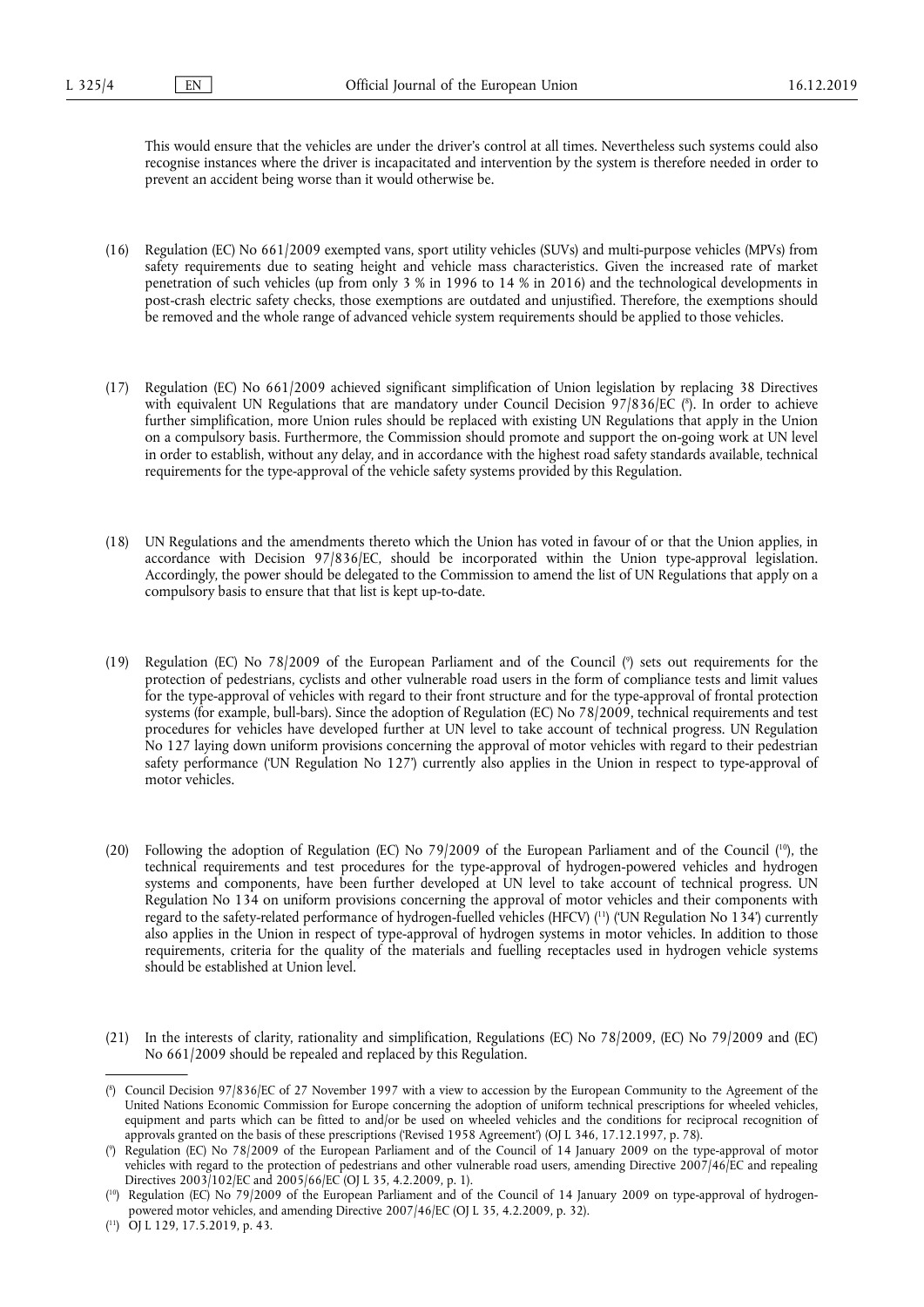- (22) Historically, Union rules have limited the overall length of truck combinations, which resulted in the typical cabover-engine designs as they maximise the cargo space. However, the high position of the driver led to an increased blind-spot area and poorer direct visibility around the truck cab. This is a major factor in truck accidents involving vulnerable road users. The number of casualties could be reduced significantly by improving direct vision. Requirements should therefore be introduced to improve direct vision to enhance the direct visibility of pedestrians, cyclists and other vulnerable road users from the driver's seat by reducing to the greatest possible extent the blind spots in front and to the side of the driver. The specificities of different categories of vehicles should be taken into account.
- (23) Automated vehicles have the potential to make a huge contribution to reducing road fatalities, given that more than 90 % of road accidents are estimated to result from some level of human error. As automated vehicles will gradually take over the tasks of the driver, harmonised rules and technical requirements for automated vehicle systems, including those regarding verifiable safety assurance for decision-making by automated vehicles, should be adopted at Union level, while respecting the principle of technological neutrality, and promoted at international level in the framework of the UNECE's World Forum for Harmonization of Vehicle Regulations (WP.29).
- (24) Road users such as pedestrians and cyclists, as well as drivers of non-automated vehicles that cannot receive electronic vehicle-to-vehicle information about the behaviour of an automated vehicle, should be kept informed about that behaviour by conventional means as provided for in UN Regulations or other regulatory acts as soon as possible after their entry into force.
- (25) Vehicle platooning has the potential to bring about safer, cleaner and more efficient transport in the future. In anticipation of the introduction of platooning technology and the relevant standards, a regulatory framework with harmonised rules and procedures will be needed.
- (26) The connectivity and automation of vehicles increase the possibility for unauthorised remote access to in-vehicle data and the illegal modification of software over the air. In order to take into account such risks, UN Regulations or other regulatory acts on cyber security should be applied on a mandatory basis as soon as possible after their entry into force.
- (27) Software modifications can significantly change vehicle functionalities. Harmonised rules and technical requirements for software modifications should be established in line with the type-approval procedures. Therefore, UN Regulations or other regulatory acts regarding software update processes should be applied on a mandatory basis as soon as possible after their entry into force. However, those security measures should not compromise the obligations of the vehicle manufacturer to provide access to comprehensive diagnostic information and in-vehicle data relevant to vehicle repair and maintenance.
- (28) The Union should continue to promote the development of technical requirements for tyre noise, rolling resistance and wet grip performance of tyres at the UN level. This is because UN Regulation No 117 on uniform provisions concerning the approval of tyres with regard to rolling sound emissions and/or to adhesion on wet surfaces and/or to rolling resistance ( 12) ('UN Regulation No 117') now contains these detailed provisions. The process of adapting the requirements on tyres to take account of technical progress should be rapidly and ambitiously continued at UN level, in particular to ensure that tyre performance is also assessed at the end of a tyre's life in its worn condition and to promote the idea that tyres should meet the requirements throughout their life and not be replaced prematurely. Existing requirements in Regulation (EC) No 661/2009 relating to tyre performance should be replaced by equivalent UN Regulations.
- (29) In order to ensure the effectiveness of this Regulation, the power to adopt acts in accordance with Article 290 of the Treaty on the Functioning of the European Union (TFEU) should be delegated to the Commission to supplement this Regulation in respect of type-approval requirements concerning advanced vehicle systems and to amend this Regulation in respect of Annex II thereof to take into account technical progress and regulatory developments. It is of particular importance that the Commission carry out appropriate consultations during its preparatory work, including at expert level, and that those consultations be conducted in accordance with the principles laid down in

<sup>(</sup> 12) OJ L 218, 12.8.2016, p. 1.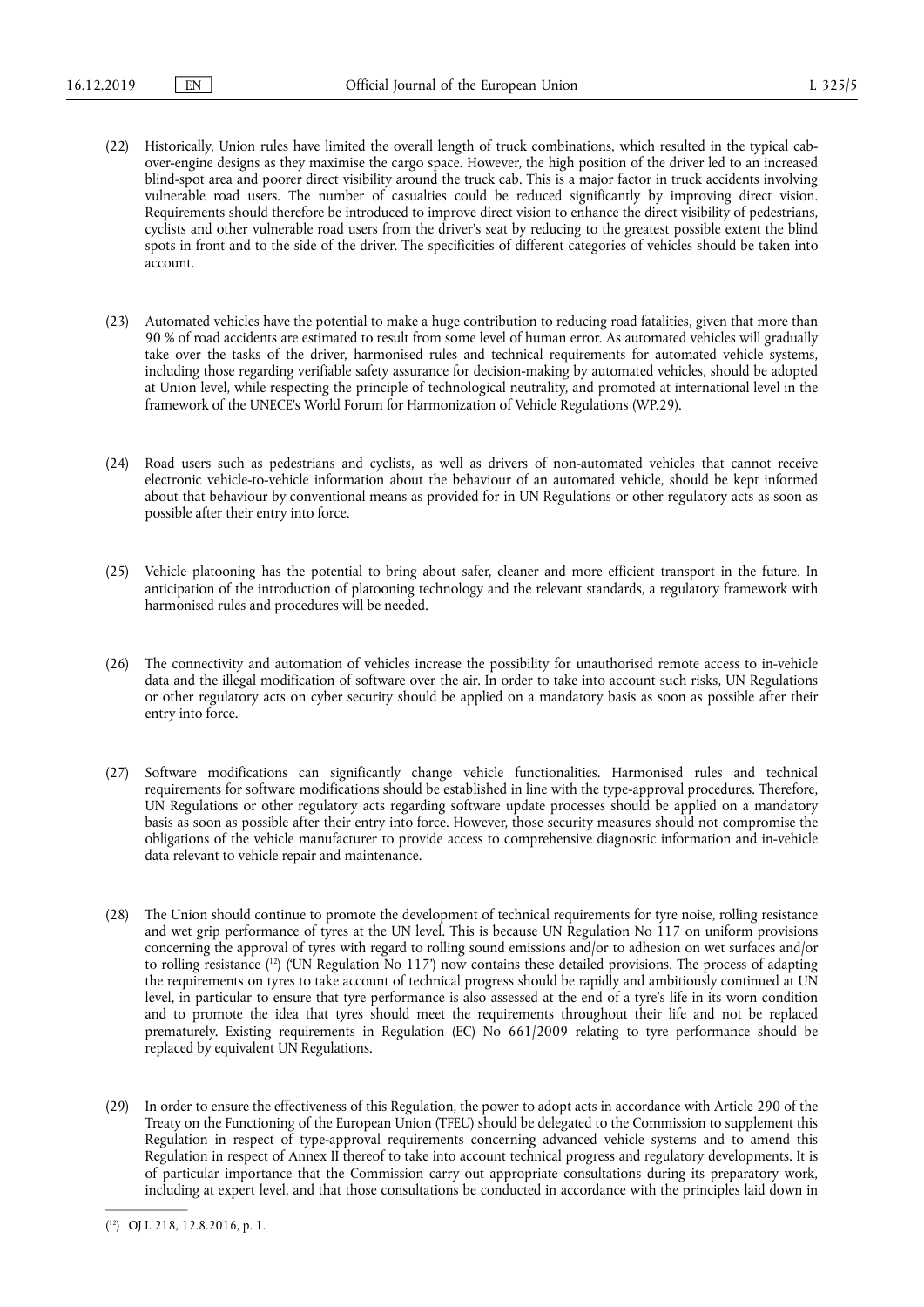the Interinstitutional Agreement of 13 April 2016 on Better Law-Making ( 13). In particular, to ensure equal participation in the preparation of delegated acts, the European Parliament and the Council receive all documents at the same time as Member States' experts, and their experts systematically have access to meetings of Commission expert groups dealing with the preparation of delegated acts.

- (30) In order to ensure uniform conditions for the implementation of this Regulation, implementing powers should be conferred on the Commission. Those powers should be exercised in accordance with Regulation (EU) No 182/2011 of the European Parliament and of the Council ( 14).
- (31) In view of the alignment of the Union legislation referring to the regulatory procedure with scrutiny with the legal framework introduced by the TFEU and in order to further simplify the Union legislation in the field of vehicle safety, the following Regulations should be repealed and replaced by implementing acts adopted under this Regulation:
	- Commission Regulation (EC) No  $631/2009$  (<sup>15</sup>),
	- Commission Regulation (EU) No  $406/2010$  (<sup>16</sup>),
	- Commission Regulation (EU) No  $672/2010$  (<sup>17</sup>),
	- Commission Regulation (EU) No 1003/2010 ( 18),
	- Commission Regulation (EU) No 1005/2010 ( 19),
	- Commission Regulation (EU) No  $1008/2010$  (<sup>20</sup>),
	- Commission Regulation (EU) No 1009/2010 ( 21),
	- Commission Regulation (EU) No  $19/2011$  (<sup>22</sup>),

<sup>(</sup> 13) OJ L 123, 12.5.2016, p. 1.

<sup>(</sup> 14) Regulation (EU) No 182/2011 of the European Parliament and of the Council of 16 February 2011 laying down the rules and general principles concerning mechanisms for control by Member States of the Commission's exercise of implementing powers (OJ L 55, 28.2.2011, p. 13).

<sup>(</sup> 15) Commission Regulation (EC) No 631/2009 of 22 July 2009 laying down detailed rules for the implementation of Annex I to Regulation (EC) No 78/2009 of the European Parliament and of the Council on the type-approval of motor vehicles with regard to the protection of pedestrians and other vulnerable road users, amending Directive 2007/46/EC and repealing Directives 2003/102/ EC and 2005/66/EC (OJ L 195, 25.7.2009, p. 1).

<sup>(</sup> 16) Commission Regulation (EU) No 406/2010 of 26 April 2010 implementing Regulation (EC) No 79/2009 of the European Parliament and of the Council on type-approval of hydrogen-powered motor vehicles (OJ L 122, 18.5.2010, p. 1).

<sup>(</sup> 17) Commission Regulation (EU) No 672/2010 of 27 July 2010 concerning type-approval requirements for windscreen defrosting and demisting systems of certain motor vehicles and implementing Regulation (EC) No 661/2009 of the European Parliament and of the Council concerning type-approval requirements for the general safety of motor vehicles, their trailers and systems, components and separate technical units intended therefor (OJ L 196, 28.7.2010, p. 5).

<sup>(</sup> 18) Commission Regulation (EU) No 1003/2010 of 8 November 2010 concerning type-approval requirements for the space for mounting and the fixing of rear registration plates on motor vehicles and their trailers and implementing Regulation (EC) No 661/2009 of the European Parliament and of the Council concerning type-approval requirements for the general safety of motor vehicles, their trailers and systems, components and separate technical units intended therefor (OJ L 291, 9.11.2010, p. 22).

<sup>(</sup> 19) Commission Regulation (EU) No 1005/2010 of 8 November 2010 concerning type-approval requirements for motor vehicle towing devices and implementing Regulation (EC) No 661/2009 of the European Parliament and of the Council concerning type-approval requirements for the general safety of motor vehicles, their trailers and systems, components and separate technical units intended therefor (OJ L 291, 9.11.2010, p. 36).

<sup>(</sup> 20) Commission Regulation (EU) No 1008/2010 of 9 November 2010 concerning type-approval requirements for windscreen wiper and washer systems of certain motor vehicles and implementing Regulation (EC) No 661/2009 of the European Parliament and of the Council concerning type-approval requirements for the general safety of motor vehicles, their trailers and systems, components and separate technical units intended therefor (OJ L 292, 10.11.2010, p. 2).

<sup>(</sup> 21) Commission Regulation (EU) No 1009/2010 of 9 November 2010 concerning type-approval requirements for wheel guards of certain motor vehicles and implementing Regulation (EC) No 661/2009 of the European Parliament and of the Council concerning type-approval requirements for the general safety of motor vehicles, their trailers and systems, components and separate technical units intended therefor (OJ L 292, 10.11.2010, p. 21).

 $(2^2)$  Commission Regulation (EU) No 19/2011 of 11 January 2011 concerning type-approval requirements for the manufacturer's statutory plate and for the vehicle identification number of motor vehicles and their trailers and implementing Regulation (EC) No 661/2009 of the European Parliament and of the Council concerning type-approval requirements for the general safety of motor vehicles, their trailers and systems, components and separate technical units intended therefor (OJ L 8, 12.1.2011, p. 1).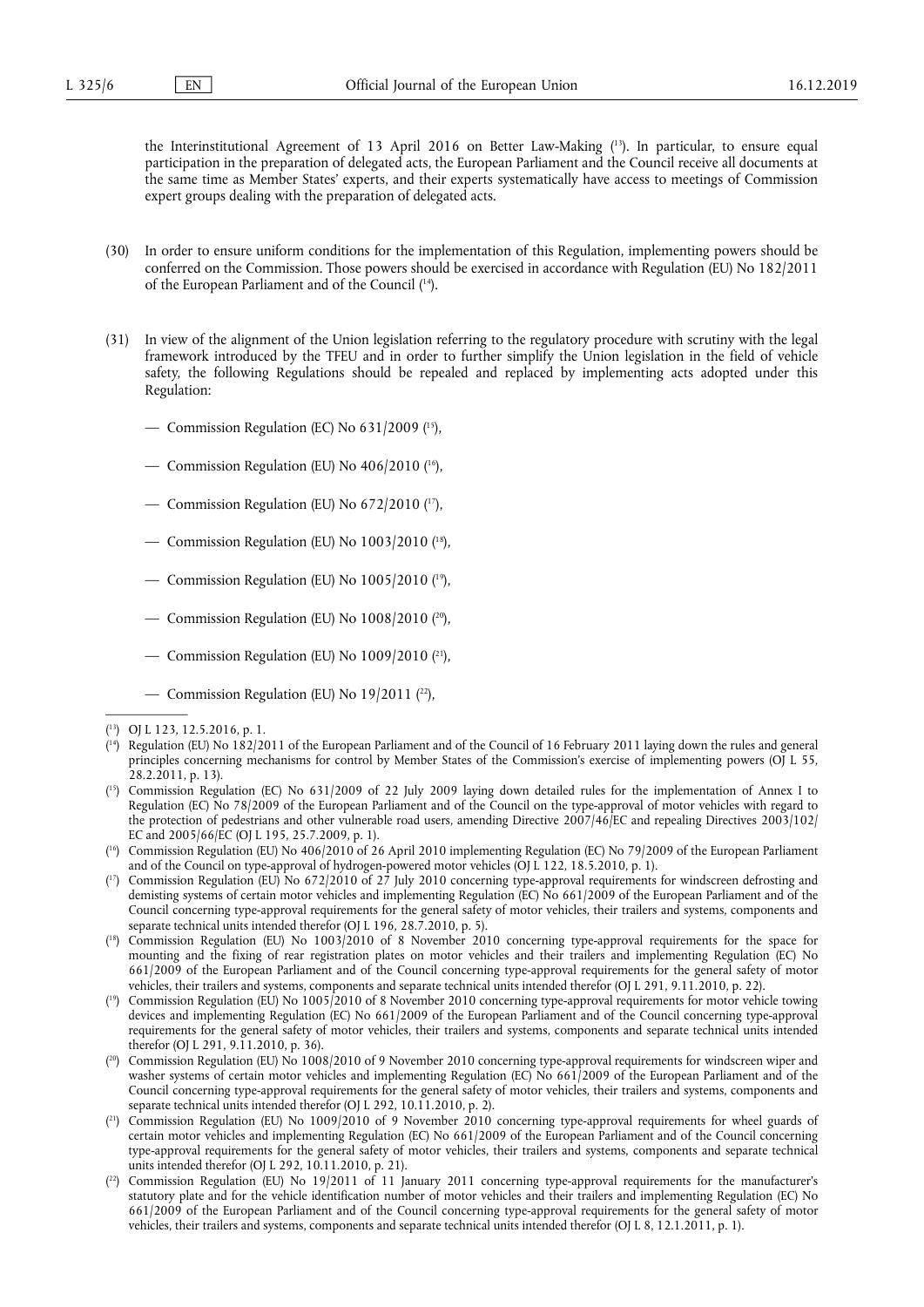- Commission Regulation (EU) No  $109/2011$   $(2^3)$ ,
- Commission Regulation (EU) No  $458/2011$  (<sup>24</sup>),
- Commission Regulation (EU) No  $65/2012$  (<sup>25</sup>),
- Commission Regulation (EU) No  $130/2012$  (<sup>26</sup>),
- Commission Regulation (EU) No  $347/2012$  (<sup>27</sup>),
- Commission Regulation (EU) No 351/2012 ( 28),
- Commission Regulation (EU) No  $1230/2012$  ( $29$ ),
- Commission Regulation (EU)  $2015/166$  (<sup>30</sup>).
- (32) Given that EU type-approvals granted in accordance with Regulation (EC) No 78/2009, Regulation (EC) No 79/2009 or Regulation (EC) No 661/2009 and their implementing measures are to be considered equivalent to those granted in accordance with this Regulation, unless the relevant requirements are changed by this Regulation or until they are modified by the delegated acts or implementing acts adopted pursuant to this Regulation, transitional provisions are needed to ensure that such approvals are not invalidated.
- (33) The dates for refusal to grant EU type-approval, refusal of vehicle registration and prohibition of the placing on the market or entry into service of components and separate technical units should be laid down for each regulated item.
- (34) Since the objective of this Regulation, namely ensuring the proper functioning of the internal market through the introduction of harmonised technical requirements concerning the safety and environmental performance of motor vehicles and their trailers, and systems, components and separate technical units intended for such vehicles cannot be sufficiently achieved by the Member States and can therefore, by reason of its scale and effects, be better achieved at Union level, the Union may adopt measures in accordance with the principle of subsidiarity as set out in Article 5 of the Treaty on European Union. In accordance with the principle of proportionality, as set out in that Article, this Regulation does not go beyond what is necessary in order to achieve that objective.

<sup>(</sup> 23) Commission Regulation (EU) No 109/2011 of 27 January 2011 implementing Regulation (EC) No 661/2009 of the European Parliament and of the Council as regards type-approval requirements for certain categories of motor vehicles and their trailers as regards spray suppression systems (OJ L 34, 9.2.2011, p. 2).

<sup>(</sup> 24) Commission Regulation (EU) No 458/2011 of 12 May 2011 concerning type-approval requirements for motor vehicles and their trailers with regard to the installation of their tyres and implementing Regulation (EC) No 661/2009 of the European Parliament and of the Council concerning type-approval requirements for the general safety of motor vehicles, their trailers and systems, components and separate technical units intended therefor (OJ L 124, 13.5.2011, p. 11).

<sup>(</sup> 25) Commission Regulation (EU) No 65/2012 of 24 January 2012 implementing Regulation (EC) No 661/2009 of the European Parliament and of the Council as regards gear shift indicators and amending Directive 2007/46/EC of the European Parliament and of the Council (OJ L 28, 31.1.2012, p. 24).

<sup>(</sup> 26) Commission Regulation (EU) No 130/2012 of 15 February 2012 concerning type-approval requirements for motor vehicles with regard to vehicle access and manoeuvrability and implementing Regulation (EC) No 661/2009 of the European Parliament and of the Council concerning type-approval requirements for the general safety of motor vehicles, their trailers and systems, components and separate technical units intended therefor (OJ L 43, 16.2.2012, p. 6).

<sup>(</sup> 27) Commission Regulation (EU) No 347/2012 of 16 April 2012 implementing Regulation (EC) No 661/2009 of the European Parliament and of the Council with respect to type‐approval requirements for certain categories of motor vehicles with regard to advanced emergency braking systems (OJ L 109, 21.4.2012, p. 1).

<sup>(</sup> 28) Commission Regulation (EU) No 351/2012 of 23 April 2012 implementing Regulation (EC) No 661/2009 of the European Parliament and of the Council as regards type-approval requirements for the installation of lane departure warning systems in motor vehicles (OJ L 110, 24.4.2012, p. 18).

<sup>(</sup> 29) Commission Regulation (EU) No 1230/2012 of 12 December 2012 implementing Regulation (EC) No 661/2009 of the European Parliament and of the Council with regard to type-approval requirements for masses and dimensions of motor vehicles and their trailers and amending Directive 2007/46/EC of the European Parliament and of the Council (OJ L 353, 21.12.2012, p. 31).

<sup>&</sup>lt;sup>30</sup>) Commission Regulation (EU) 2015/166 of 3 February 2015 supplementing and amending Regulation (EC) No 661/2009 of the European Parliament and of the Council as regards the inclusion of specific procedures, assessment methods and technical requirements, and amending Directive 2007/46/EC of the European Parliament and of the Council, and Commission Regulations (EU) No 1003/2010, (EU) No 109/2011 and (EU) No 458/2011 (OJ L 28, 4.2.2015, p. 3).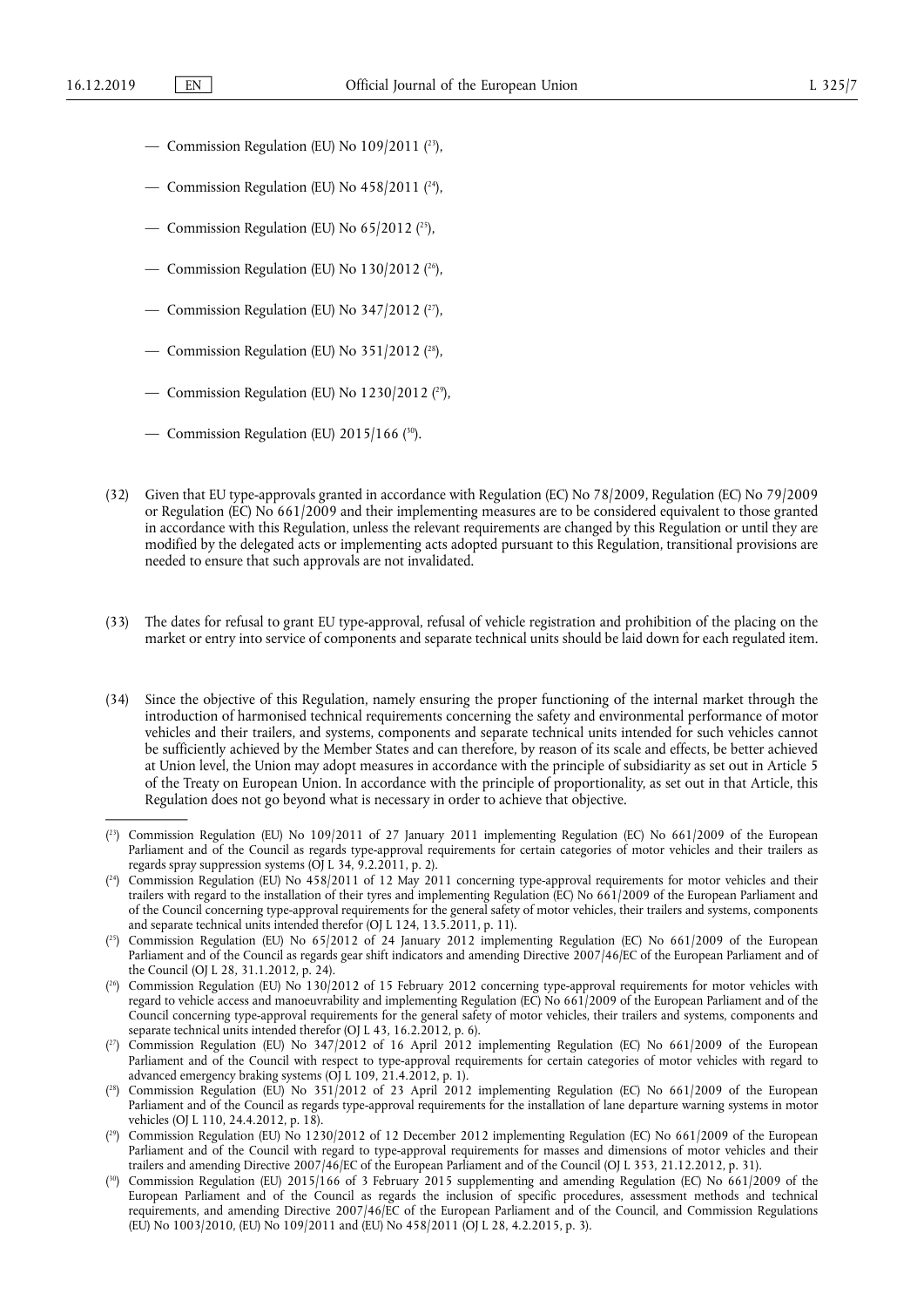(35) Detailed technical requirements and adequate test procedures, as well as provisions concerning uniform procedures and technical specifications, for type-approval of motor vehicles and their trailers, and of systems, components and separate technical units should be laid down in delegated acts and implementing acts sufficiently in advance before their date of application in order to allow enough time for manufacturers to adapt to the requirements of this Regulation and the delegated acts and implementing acts adopted pursuant to it. Some vehicles are produced in small quantities. Therefore, it is appropriate that requirements set out in this Regulation and the delegated acts and implementing acts adopted pursuant to it take into account such vehicles or classes of vehicles where such requirements are incompatible with the use or design of such vehicles, or where the additional burden imposed by them is disproportionate. Therefore, the application of this Regulation should be deferred,

HAVE ADOPTED THIS REGULATION:

#### CHAPTER I

#### **SUBJECT MATTER, SCOPE AND DEFINITIONS**

#### *Article 1*

#### **Subject matter**

This Regulation establishes requirements:

- (a) for the type-approval of vehicles, and of systems, components and separate technical units designed and constructed for vehicles, with regard to their general characteristics and safety, and to the protection and safety of vehicle occupants and vulnerable road users;
- (b) for the type-approval of vehicles, in respect of tyre pressure monitoring systems, with regard to their safety, fuel efficiency and  $CO<sub>2</sub>$  emissions; and
- (c) for the type-approval of newly-manufactured tyres with regard to their safety and environmental performance.

#### *Article 2*

#### **Scope**

This Regulation applies to vehicles of categories M, N and O, as defined in Article 4 of Regulation (EU) 2018/858, and to systems, components and separate technical units designed and constructed for such vehicles.

#### *Article 3*

#### **Definitions**

For the purposes of this Regulation, the definitions laid down in Article 3 of Regulation (EU) 2018/858 apply.

In addition, the following definitions apply:

- (1) 'vulnerable road user' means non-motorised road users, including, in particular, cyclists and pedestrians, as well as users of powered two-wheelers;
- (2) 'tyre pressure monitoring system' means a system fitted on a vehicle which can evaluate the pressure of the tyres or the variation of pressure over time and transmit corresponding information to the user while the vehicle is running;
- (3) 'intelligent speed assistance' means a system to aid the driver in maintaining the appropriate speed for the road environment by providing dedicated and appropriate feedback;
- (4) 'alcohol interlock installation facilitation' means a standardised interface that facilitates the fitting of aftermarket alcohol interlock devices in motor vehicles;
- (5) 'driver drowsiness and attention warning' means a system that assesses the driver's alertness through vehicle systems analysis and warns the driver if needed;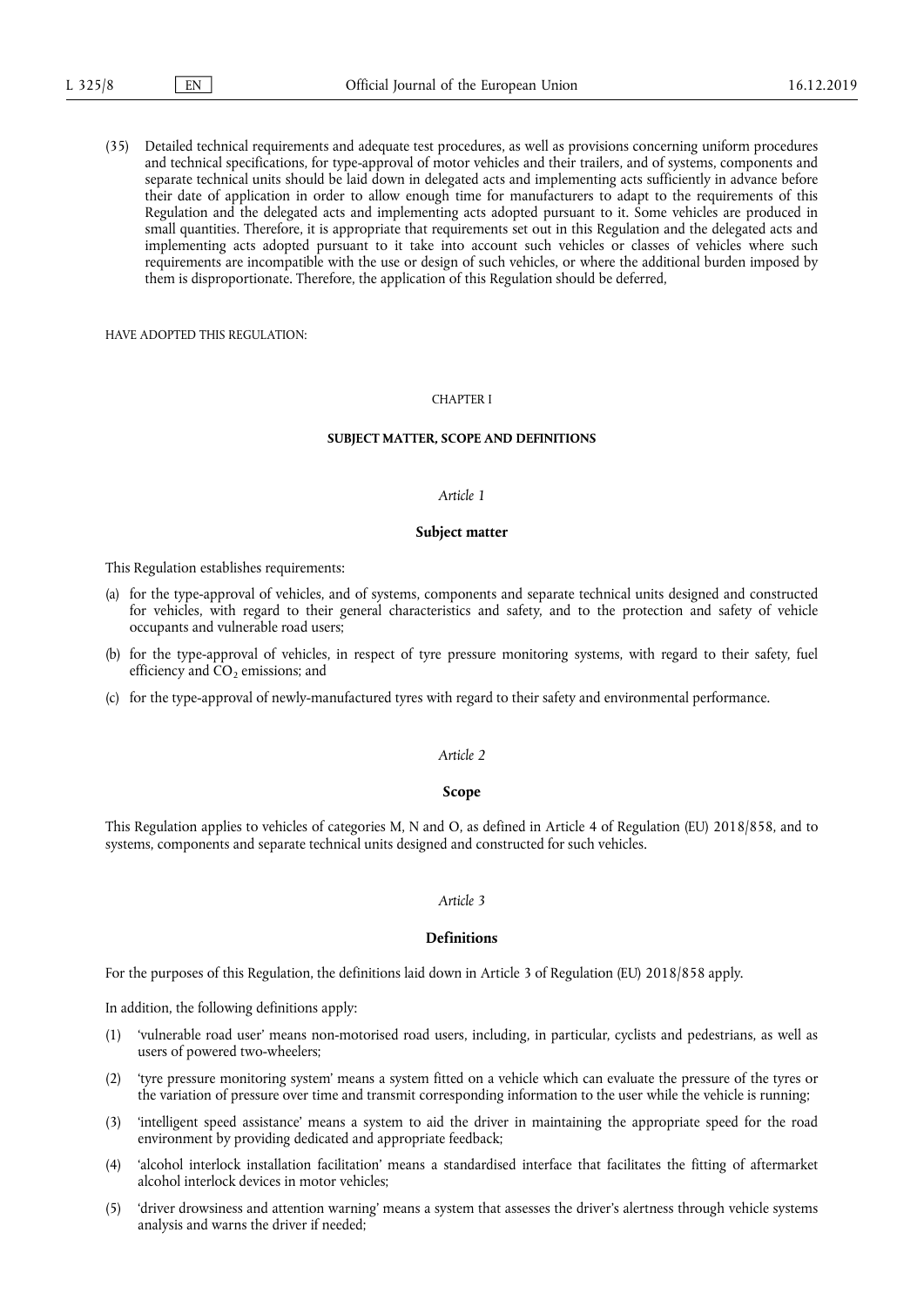- (6) 'advanced driver distraction warning' means a system that helps the driver to continue to pay attention to the traffic situation and that warns the driver when he or she is distracted;
- (7) 'emergency stop signal' means a light-signalling function to indicate to other road users to the rear of the vehicle that a high retardation force is being applied to the vehicle relative to the prevailing road conditions;
- (8) 'reversing detection' means a system to make the driver aware of people and objects at the rear of the vehicle with the primary aim of avoiding collisions when reversing;
- (9) 'lane departure warning system' means a system to warn the driver that the vehicle is drifting out of its travel lane;
- (10) 'advanced emergency braking system' means a system which can automatically detect a potential collision and activate the vehicle braking system to decelerate the vehicle with the purpose of avoiding or mitigating a collision;
- (11) 'emergency lane-keeping system' means a system that assists the driver in keeping a safe position of the vehicle with respect to the lane or road boundary, at least when a lane departure occurs or is about to occur and a collision might be imminent;
- (12) 'vehicle master control switch' means the device by which the vehicle's on-board electronics system is brought, from being switched off, as in the case where a vehicle is parked without the driver being present, to normal operation mode;
- (13) 'event data recorder' means a system with the only purpose of recording and storing critical crash-related parameters and information shortly before, during and immediately after a collision;
- (14) 'frontal protection system' means a separate structure or structures, such as a bull bar, or a supplementary bumper which, in addition to the original-equipment bumper, is intended to protect the external surface of the vehicle from damage in the event of a collision with an object, with the exception of structures having a mass of less than 0,5 kg, intended to protect only the vehicle's lights;
- (15) 'bumper' means any front, lower, outer structures of a vehicle, including attachments thereto, which are intended to give protection to a vehicle when involved in a low speed frontal collision with another vehicle; it does not include however any frontal protection system;
- (16) 'hydrogen-powered vehicle' means any motor vehicle that uses hydrogen as fuel to propel the vehicle;
- (17) 'hydrogen system' means an assembly of hydrogen components and connecting parts fitted on a hydrogen-powered vehicle, excluding the hydrogen-powered propulsion system or the auxiliary power unit;
- (18) 'hydrogen-powered propulsion system' means the energy converter used to propel the vehicle;
- (19) 'hydrogen component' means hydrogen containers and all other parts of hydrogen‐powered vehicles that are in direct contact with hydrogen or which form part of a hydrogen system;
- (20) 'hydrogen container' means the component within the hydrogen system that stores the primary volume of hydrogen fuel;
- (21) 'automated vehicle' means a motor vehicle designed and constructed to move autonomously for certain periods of time without continuous driver supervision but in respect of which driver intervention is still expected or required;
- (22) 'fully automated vehicle' means a motor vehicle that has been designed and constructed to move autonomously without any driver supervision;
- (23) 'driver availability monitoring system' means a system to assess whether the driver is in a position to take over the driving function from an automated vehicle in particular situations, where appropriate;
- (24) 'vehicle platooning' means the linking of two or more vehicles in a convoy using connectivity technology and automated driving support systems which allow the vehicles to maintain automatically a set, close distance between each other when connected for certain parts of a journey and to adapt to changes in the movement of the lead vehicle with little to no action from the drivers;
- (25) 'maximum mass' means the technically permissible maximum laden mass stated by the manufacturer;
- (26) 'A-pillar' means the foremost and outermost roof support extending from the chassis to the roof of the vehicle.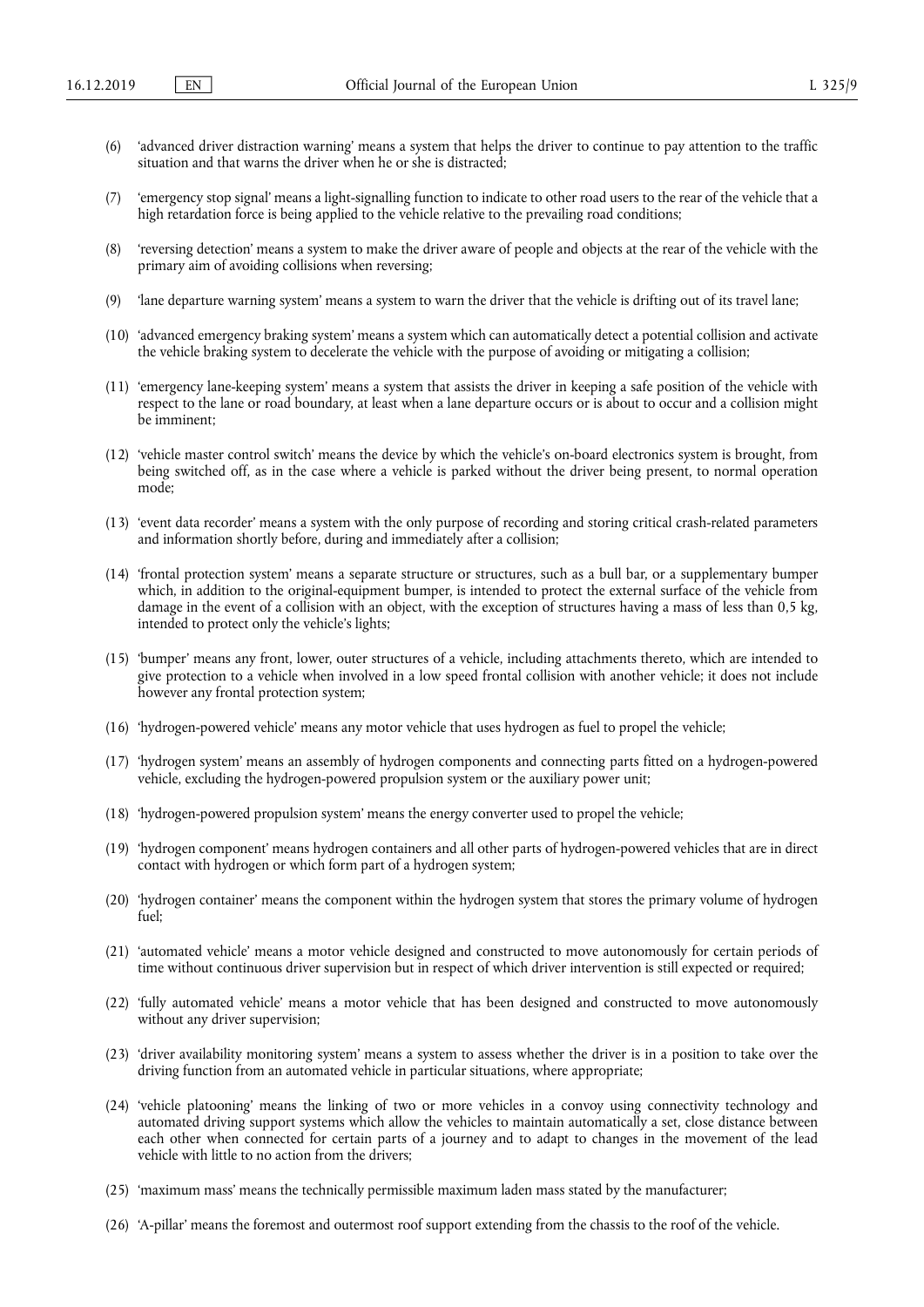#### CHAPTER II

#### **OBLIGATIONS OF MANUFACTURERS**

#### *Article 4*

#### **General obligations and technical requirements**

1. Manufacturers shall demonstrate that all new vehicles that are placed on the market, registered or entered into service, and all new systems, components and separate technical units that are placed on the market or entered into service, are type-approved in accordance with the requirements of this Regulation and of the delegated acts and implementing acts adopted pursuant to it.

2. Type-approval in accordance with the UN Regulations listed in Annex I shall be considered as EU type-approval in accordance with the requirements of this Regulation and of the delegated acts and implementing acts adopted pursuant to it.

3. The Commission is empowered to adopt delegated acts in accordance with Article 12 to amend Annex I in order to take account of technical progress and regulatory developments by introducing and updating references to the UN Regulations, and relevant series of amendments, that apply on a compulsory basis.

4. Manufacturers shall ensure that vehicles are designed, constructed and assembled so as to minimise the risk of injury to vehicle occupants and vulnerable road users.

5. Manufacturers shall also ensure that vehicles, systems, components and separate technical units comply with the applicable requirements listed in Annex II with effect from the dates specified in that Annex, with the detailed technical requirements and test procedures laid down in the delegated acts and with the uniform procedures and technical specifications laid down in the implementing acts adopted pursuant to this Regulation, including the requirements relating to:

- (a) restraint systems, crash testing, fuel system integrity and high voltage electrical safety;
- (b) vulnerable road users, vision and visibility;
- (c) vehicle chassis, braking, tyres and steering;
- (d) on-board instruments, electrical system, vehicle lighting and protection against unauthorised use including cyberattacks;
- (e) driver and system behaviour; and
- (f) general vehicle construction and features.

6. The Commission is empowered to adopt delegated acts in accordance with Article 12 to amend Annex II in order to take account of technical progress and regulatory developments, in particular in relation to the matters listed in points (a) to (f) of paragraph 5 of this Article as well as those referred to in points (a) to (g) of Article 6(1), Article 7(2), (3), (4) and (5), Article  $9(2)$ ,  $(3)$  and  $(5)$  and Article 11(1), and with a view to ensuring a high level of general safety of vehicles, systems, components and separate technical units and a high level of protection of vehicle occupants and vulnerable road users, by introducing and updating references to UN Regulations, as well as to delegated acts and implementing acts.

The Commission shall by means of implementing acts adopt provisions concerning uniform procedures and technical specifications for the type-approval of vehicles, systems, components and separate technical units with regard to the requirements listed in Annex II.

Those implementing acts shall be adopted in accordance with the examination procedure referred to in Article 13(2). They shall be published at least 15 months before the applicable dates specified in Annex II.

#### *Article 5*

## **Specific provisions relating to tyre pressure monitoring systems and tyres**

1. Vehicles shall be equipped with an accurate tyre pressure monitoring system capable, over a wide range of road and environmental conditions, of giving an in-vehicle warning to the driver when a loss of pressure occurs in a tyre.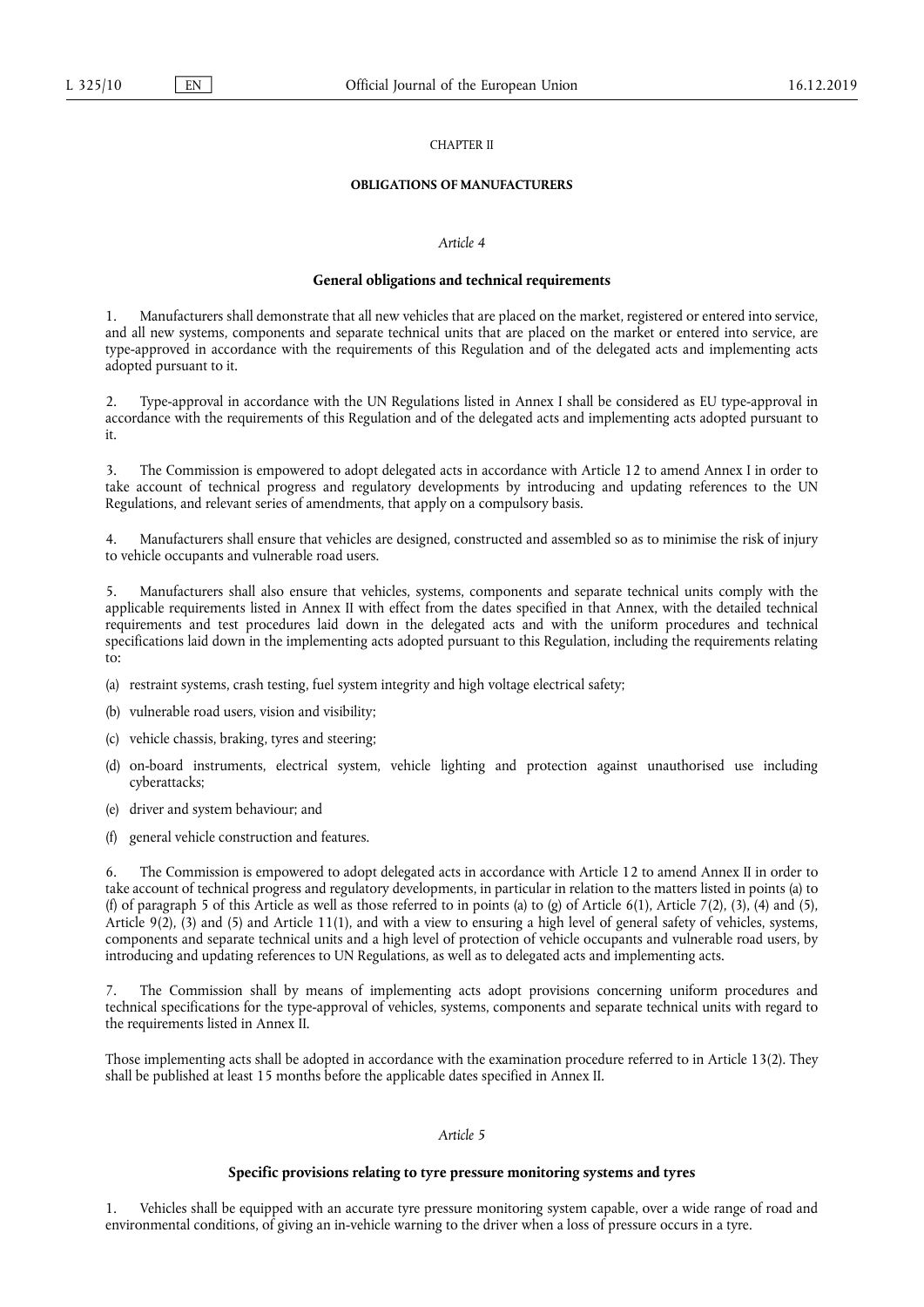2. Tyre pressure monitoring systems shall be designed to avoid resetting or recalibration at a low tyre pressure.

3. All tyres placed on the market shall meet the safety and environmental performance requirements set out in the relevant regulatory acts listed in Annex II.

4. The Commission shall by means of implementing acts adopt provisions concerning uniform procedures and technical specifications for:

- (a) the type-approval of vehicles with regard to their tyre pressure monitoring systems;
- (b) the type-approval of tyres, including technical specifications concerning their installation.

Those implementing acts shall be adopted in accordance with the examination procedure referred to in Article 13(2). They shall be published at least 15 months before the applicable dates specified in Annex II.

#### *Article 6*

#### **Advanced vehicle systems for all motor vehicle categories**

- 1. Motor vehicles shall be equipped with the following advanced vehicle systems:
- (a) intelligent speed assistance;
- (b) alcohol interlock installation facilitation;
- (c) driver drowsiness and attention warning;
- (d) advanced driver distraction warning;
- (e) emergency stop signal;
- (f) reversing detection; and
- (g) event data recorder.
- 2. Intelligent speed assistance shall meet the following minimum requirements:
- (a) it shall be possible for the driver to be made aware through the accelerator control, or through dedicated, appropriate and effective feedback, that the applicable speed limit is exceeded;
- (b) it shall be possible to switch off the system; information about the speed limit may still be provided, and intelligent speed assistance shall be in normal operation mode upon each activation of the vehicle master control switch;
- (c) the dedicated and appropriate feedback shall be based on speed limit information obtained through the observation of road signs and signals, based on infrastructure signals or electronic map data, or both, made available in-vehicle;
- (d) it shall not affect the possibility, for the drivers, of exceeding the system's prompted vehicle speed;
- (e) its performance targets shall be set in order to avoid or minimise the error rate under real driving conditions.

3. Driver drowsiness and attention warning and advanced driver distraction warning systems shall be designed in such a way that those systems do not continuously record nor retain any data other than what is necessary in relation to the purposes for which they were collected or otherwise processed within the closed-loop system. Furthermore, those data shall not be accessible or made available to third parties at any time and shall be immediately deleted after processing. Those systems shall also be designed to avoid overlap and shall not prompt the driver separately and concurrently or in a confusing manner where one action triggers both systems.

- 4. Event data recorders shall meet the following requirements in particular:
- (a) the data that they are capable of recording and storing with respect of the period shortly before, during and immediately after a collision shall include the vehicle's speed, braking, position and tilt of the vehicle on the road, the state and rate of activation of all its safety systems, 112-based eCall in-vehicle system, brake activation and relevant input parameters of the on-board active safety and accident avoidance systems, with high level of accuracy and ensured survivability of data;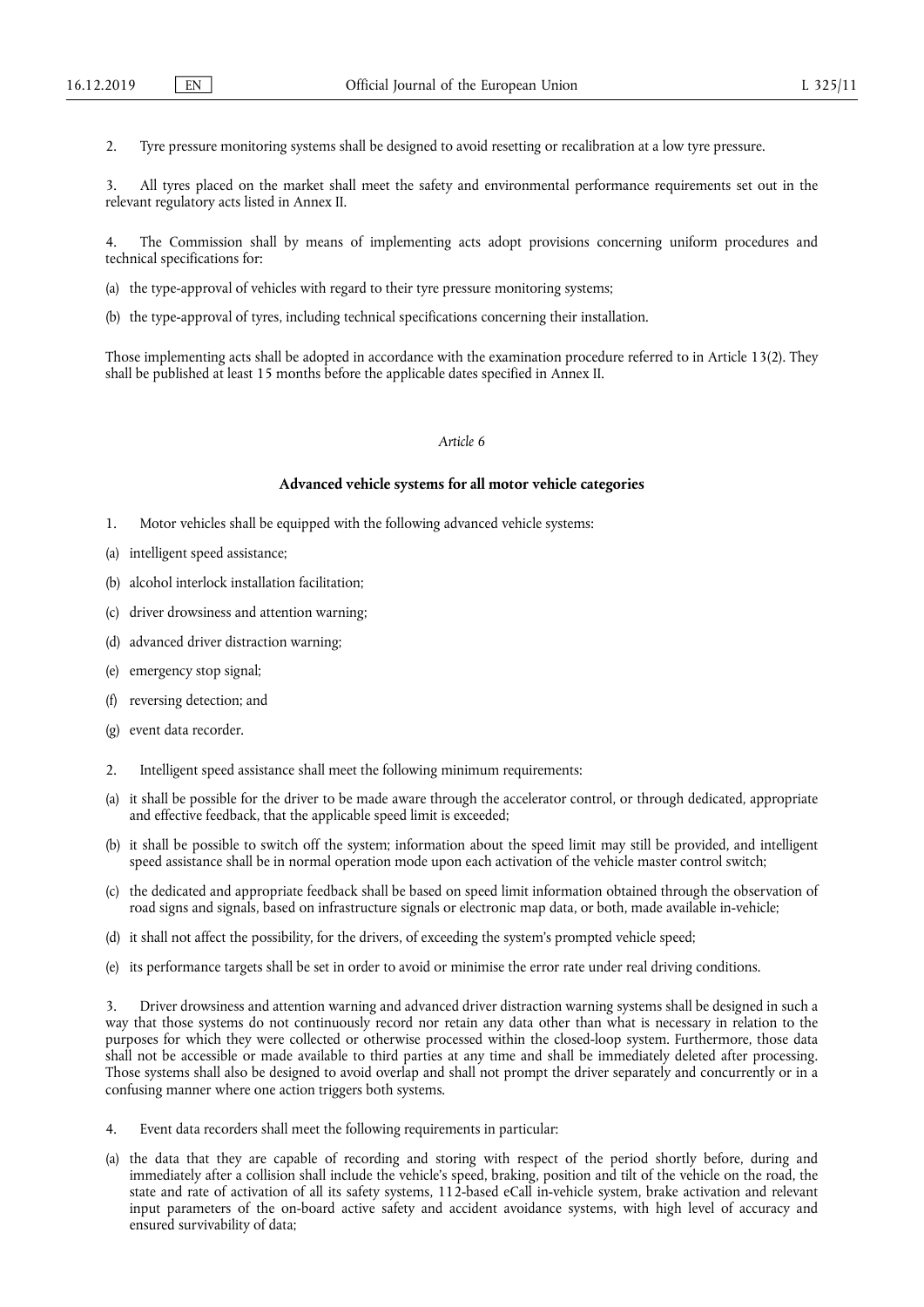- (b) they cannot be deactivated;
- (c) the way in which they are capable of recording and storing data shall be such that:
	- (i) they operate on a closed-loop system;
	- (ii) the data that they collect is anonymised and protected against manipulation and misuse; and
	- (iii) the data that they collect enables precise vehicle type, variant and version, and in particular the active safety and accident avoidance systems fitted to the vehicle, to be identified; and
- (d) the data that they are capable of recording can be made available to national authorities, on the basis of Union or national law, only for the purpose of accident research and analysis, including for the purposes of type approval of systems and components and in compliance with Regulation (EU) 2016/679, over a standardised interface.

5. An event data recorder shall not be capable of recording and storing the last four digits of the vehicle indicator section of the vehicle identification number or any other information which could allow the individual vehicle itself, its owner or holder, to be identified.

6. The Commission shall adopt delegated acts in accordance with Article 12 supplementing this Regulation by laying down detailed rules concerning the specific test procedures and technical requirements for:

- (a) the type-approval of vehicles with regard to the advanced vehicle systems listed in paragraph 1;
- (b) the type-approval of the advanced vehicle systems listed in points (a), (f) and (g) of paragraph 1 as separate technical units.

Those delegated acts shall be published at least 15 months before the applicable dates specified in Annex II.

#### *Article 7*

#### **Specific requirements relating to passenger cars and light commercial vehicles**

1. In addition to the other requirements of this Regulation and of the delegated acts and implementing acts adopted pursuant to it that are also applicable to vehicles of categories  $M_1$  and  $N_1$ , vehicles of those categories shall meet the requirements set out in paragraphs 2 to 5 and the technical specifications set out in the implementing acts referred to in paragraph 6.

2. Vehicles of categories  $M_1$  and  $N_1$  shall be equipped with advanced emergency braking systems designed and fitted in two phases and providing for:

- (a) the detection of obstacles and moving vehicles ahead of the motor vehicle in the first phase;
- (b) extending the detection capability referred to in point (a) to also include pedestrians and cyclists ahead of the motor vehicle in the second phase.
- 3. Vehicles of categories  $M_1$  and  $N_1$  shall also be equipped with an emergency lane-keeping system.

4. Advanced emergency braking systems and emergency lane-keeping systems shall meet the following requirements in particular:

- (a) it shall only be possible to switch off such systems one at a time by a sequence of actions to be carried out by the driver;
- (b) the systems shall be in normal operation mode upon each activation of the vehicle master control switch;
- (c) it shall be possible to easily suppress audible warnings, but such action shall not at the same time suppress system functions other than audible warnings;
- (d) it shall be possible for the driver to override such systems.

Vehicles of categories  $M_1$  and  $N_1$  shall be designed and constructed to provide for an enlarged head impact protection zone with the aim of enhancing the protection of vulnerable road users and mitigating their potential injuries in the event of a collision.

6. The Commission shall by means of implementing acts adopt provisions concerning uniform procedures and technical specifications for the type-approval of vehicles with regard to the requirements laid down in paragraphs 2 to 5 of this Article.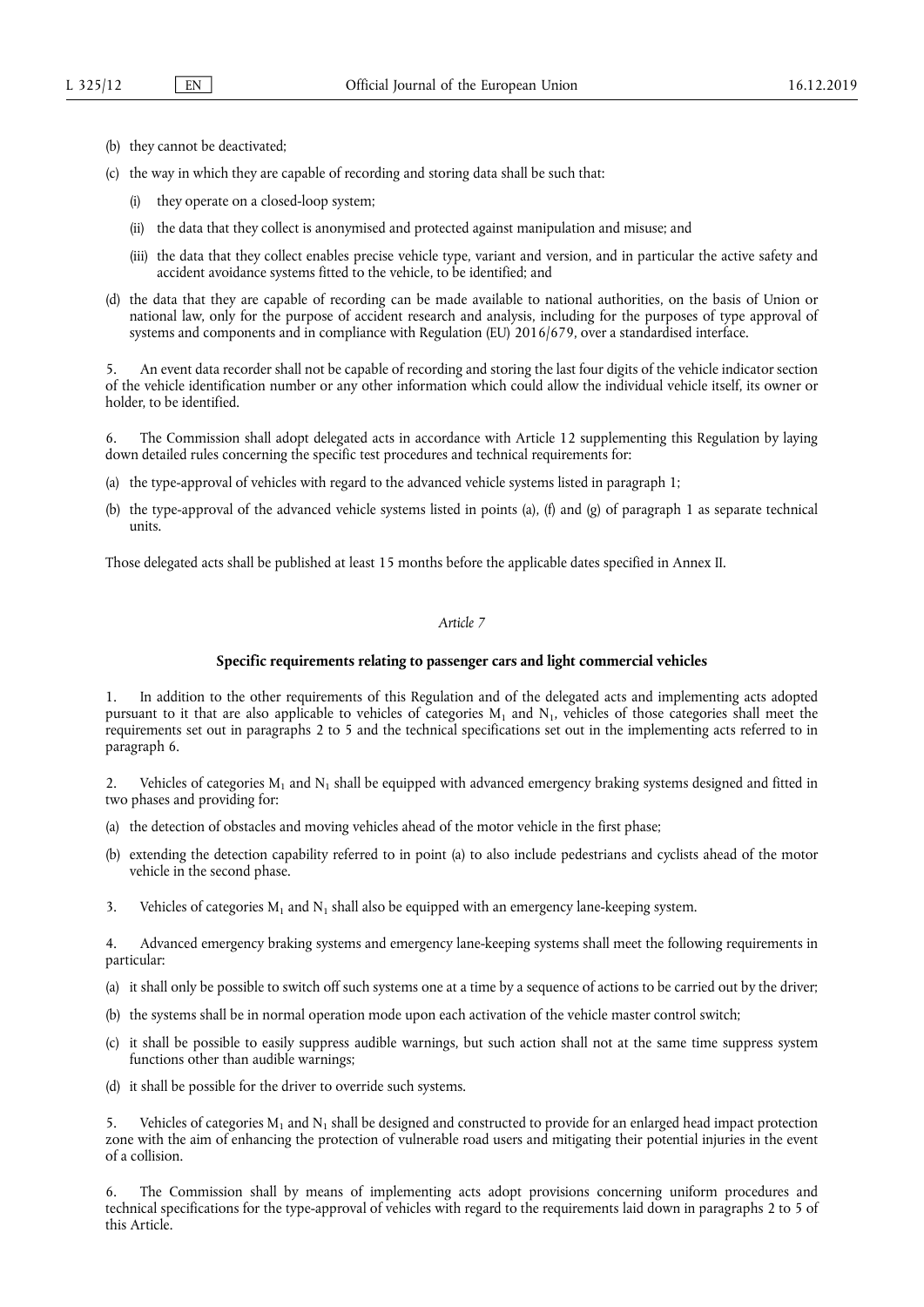Those implementing acts shall be adopted in accordance with the examination procedure referred to in Article 13(2). They shall be published at least 15 months before the applicable dates specified in Annex II.

#### *Article 8*

#### **Frontal protection systems for passenger cars and light commercial vehicles**

1. Frontal protection systems, whether fitted as original equipment to vehicles of categories  $M_1$  and  $N_1$  or made available on the market as separate technical units for such vehicles, shall comply with the requirements laid down in paragraph 2 and with the technical specifications set out in the implementing acts referred to in paragraph 3.

2. Frontal protection systems made available on the market as separate technical units shall be accompanied by a detailed list of the vehicle types, variants and versions for which the frontal protection system is type-approved, as well as by clear assembly instructions.

3. The Commission shall by means of implementing acts adopt provisions concerning uniform procedures and technical specifications for the type-approval of frontal protection systems, including technical specifications concerning their construction and installation.

Those implementing acts shall be adopted in accordance with the examination procedure referred to in Article 13(2). They shall be published at least 15 months before the applicable dates specified in Annex II.

### *Article 9*

#### **Specific requirements relating to buses and trucks**

1. In addition to the other requirements of this Regulation and of the delegated acts and implementing acts adopted pursuant to it that are also applicable to vehicles of categories  $M_2$ ,  $M_3$ ,  $N_2$  and  $N_3$ , vehicles of those categories shall meet the requirements laid down in paragraphs 2 to 5 and the technical specifications set out in the implementing acts referred to in paragraph 7. Vehicles of categories  $M_2$  and  $M_3$ , shall also meet the requirement laid down in paragraph 6.

2. Vehicles of categories  $M_2$ ,  $M_3$ ,  $N_2$  and  $N_3$  shall be equipped with a lane departure warning system and an advanced emergency braking system, both of which shall comply with the the technical specifications set out in the implementing acts referred to in paragraph 7.

Vehicles of categories  $M_2$ ,  $M_3$ ,  $N_2$  and  $N_3$  shall be equipped with advanced systems that are capable of detecting pedestrians and cyclists located in close proximity to the front or nearside of the vehicle and of providing a warning or avoiding collision with such vulnerable road users.

4. With respect of systems referred to in paragraphs 2 and 3, they shall meet the following requirements in particular:

- (a) it shall only be possible to switch off such systems one at a time by a sequence of actions to be carried out by the driver;
- (b) the systems shall be in normal operation mode upon each activation of the vehicle master control switch;
- (c) it shall be possible to easily suppress audible warnings, but such action shall not at the same time suppress system functions other than audible warnings;
- (d) it shall be possible for the driver to override such systems.

5. Vehicles of categories  $M_2$ ,  $M_3$ ,  $N_2$  and  $N_3$  shall be designed and constructed to enhance the direct visibility of vulnerable road users from the driver seat, by reducing to the greatest possible extent the blind spots in front of and to the side of the driver, while taking into account the specificities of different categories of vehicles.

6. Vehicles of categories M<sub>2</sub> and M<sub>3</sub> with a capacity exceeding 22 passengers in addition to the driver and constructed with areas for standing passengers to allow frequent passenger movement shall be designed and constructed to be accessible by persons with reduced mobility, including wheelchair users.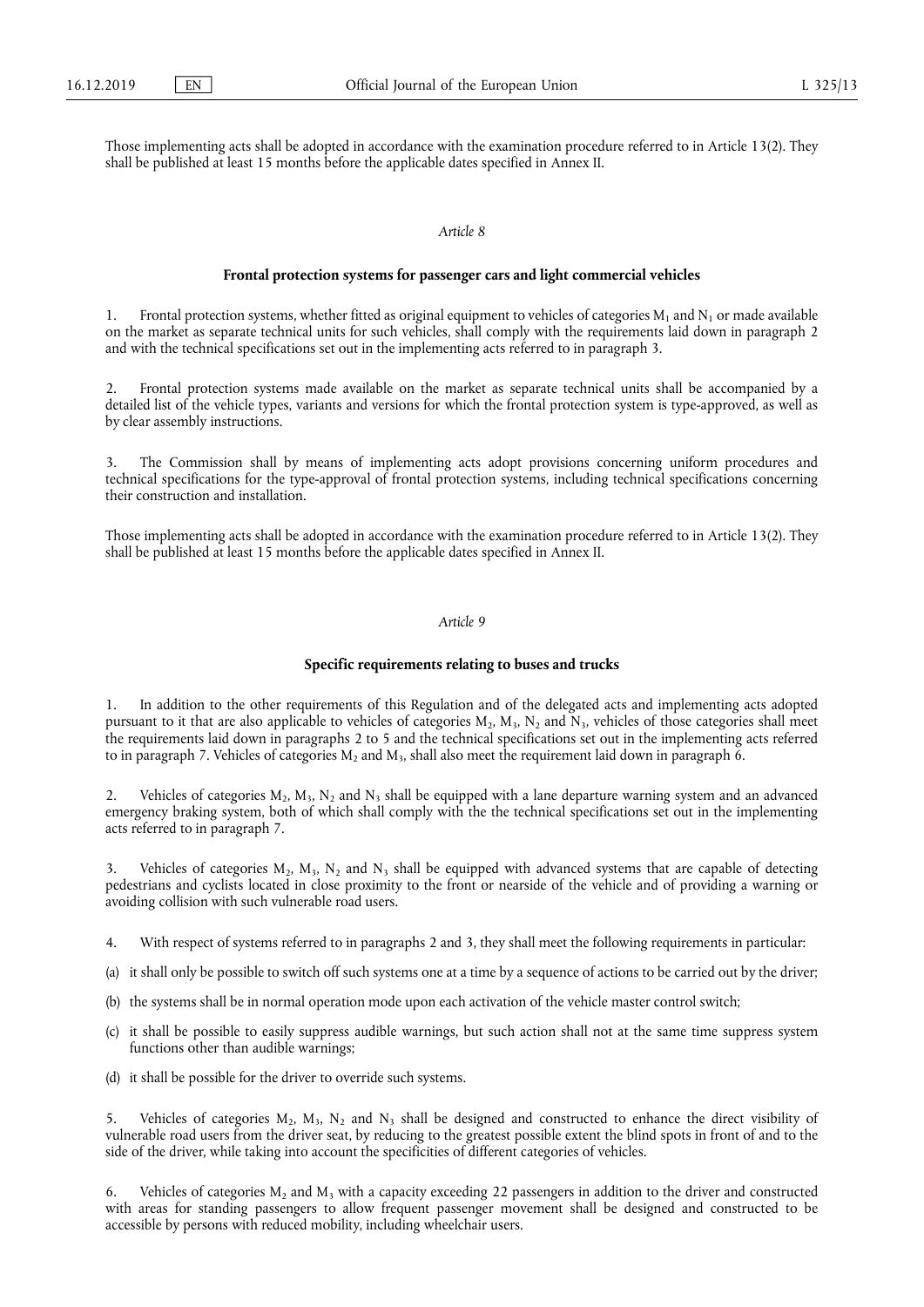The Commission shall by means of implementing acts adopt provisions concerning uniform procedures and technical specifications for:

(a) the type-approval of vehicles with regard to the requirements laid down in paragraphs 2 to 5 of this Article;

(b) the type-approval of the systems referred to in paragraph 3 of this Article as separate technical units.

Those implementing acts shall be adopted in accordance with the examination procedure referred to in Article 13(2).

Where those implementing acts concern the requirements laid down in paragraphs 2, 3 and 4 of this Article, they shall be published at least 15 months before the applicable dates specified in Annex II.

Where those implementing acts concern the requirements laid down in paragraph 5 of this Article, they shall be published at least 36 months before the applicable dates specified in Annex II.

### *Article 10*

#### **Specific requirements relating to hydrogen-powered vehicles**

1. In addition to the other requirements of this Regulation and of the delegated acts and implementing acts adopted pursuant to it that are also applicable to vehicles of categories M and N, hydrogen-powered vehicles of those categories, their hydrogen systems and components of such systems shall comply with the technical specifications set out in the implementing acts referred to in paragraph 3.

2. Manufacturers shall ensure that hydrogen systems and hydrogen components are installed in accordance with the technical specifications set out in the implementing acts referred to in paragraph 3. Manufacturers shall also make available, if necessary information for the purposes of inspection of hydrogen systems and components during the service life of hydrogen-powered vehicles.

3. The Commission shall by means of implementing acts adopt provisions concerning uniform procedures and technical specifications for the type-approval of hydrogen‐powered vehicles with regard to their hydrogen systems, including those with regard to material compatibility and fuelling receptacles, and for the type-approval of hydrogen components, including technical specifications for their installation.

Those implementing acts shall be adopted in accordance with the examination procedure referred to in Article 13(2). They shall be published at least 15 months before the applicable dates specified in Annex II.

### *Article 11*

#### **Specific requirements relating to automated vehicles and fully automated vehicles**

1. In addition to the other requirements of this Regulation and of the delegated acts and implementing acts adopted pursuant to it that are applicable to vehicles of the respective categories, automated vehicles and fully automated vehicles shall comply with the technical specifications set out in the implementing acts referred to in paragraph 2 that relate to:

(a) systems to replace the driver's control of the vehicle, including signalling, steering, accelerating and braking;

- (b) systems to provide the vehicle with real-time information on the state of the vehicle and the surrounding area;
- (c) driver availability monitoring systems;
- (d) event data recorders for automated vehicles;
- (e) harmonised format for the exchange of data for instance for multi‐brand vehicle platooning;
- (f) systems to provide safety information to other road users.

However, those technical specifications relating to driver availability monitoring systems, referred to in point (c) of the first subparagraph, shall not apply to fully automated vehicles.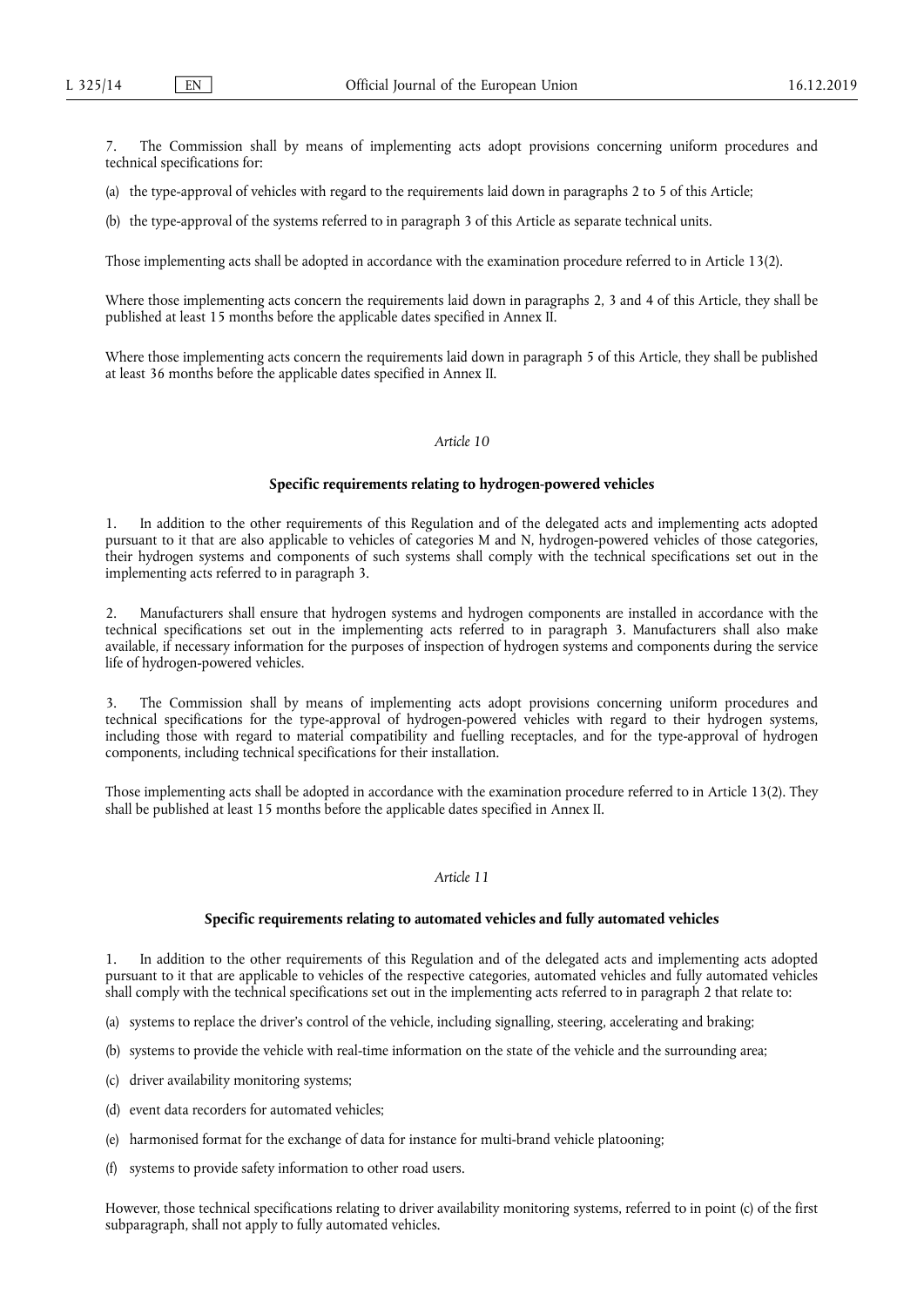2. The Commission shall by means of implementing acts adopt provisions concerning uniform procedures and technical specifications for the systems and other items listed in points (a) to (f) of paragraph 1 of this Article, and for the type-approval of automated and fully automated vehicles with regard to those systems and other items in order to ensure the safe operation of automated and fully automated vehicles on public roads.

Those implementing acts shall be adopted in accordance with the examination procedure referred to in Article 13(2).

#### CHAPTER III

### **FINAL PROVISIONS**

#### *Article 12*

#### **Exercise of the delegation**

1. The power to adopt delegated acts is conferred on the Commission subject to the conditions laid down in this Article.

2. The power to adopt delegated acts referred to in Article 4(3) and (6) and Article 6(6) shall be conferred on the Commission for a period of five years from 5 January 2020. The Commission shall draw up a report in respect of the delegation of power not later than nine months before the end of the five-year period. The delegation of power shall be tacitly extended for periods of an identical duration, unless the European Parliament or the Council opposes such extension not later than three months before the end of each period.

3. The delegation of power referred to in Article 4(3) and (6) and Article 6(6) may be revoked at any time by the European Parliament or by the Council. A decision to revoke shall put an end to the delegation of the power specified in that decision. It shall take effect the day following the publication of the decision in the *Official Journal of the European Union* or at a later date specified therein. It shall not affect the validity of any delegated acts already in force.

4. Before adopting a delegated act, the Commission shall consult experts designated by each Member State in accordance with the principles laid down in the Interinstitutional Agreement of 13 April 2016 on Better Law-Making.

5. As soon as it adopts a delegated act, the Commission shall notify it simultaneously to the European Parliament and to the Council.

6. A delegated act adopted under Article 4(3) and (6) and Article 6(6) shall enter into force only if no objection has been expressed either by the European Parliament or the Council within a period of two months of notification of that act to the European Parliament and the Council or if, before the expiry of that period, the European Parliament and the Council have both informed the Commission that they will not object. That period shall be extended by two months at the initiative of the European Parliament or of the Council.

### *Article 13*

#### **Committee procedure**

1. The Commission shall be assisted by the Technical Committee — Motor Vehicles (TCMV). That committee shall be a committee within the meaning of Regulation (EU) No 182/2011.

2. Where reference is made to this paragraph, Article 5 of Regulation (EU) No 182/2011 shall apply.

Where the committee delivers no opinion, the Commission shall not adopt the draft implementing act and the third subparagraph of Article 5(4) of Regulation (EU) No 182/2011 shall apply.

#### *Article 14*

#### **Review and reporting**

1. By 7 July 2027 and every five years thereafter, the Commission shall submit an evaluation report to the European Parliament and to the Council on the achievements of the safety measures and systems, including their penetration rates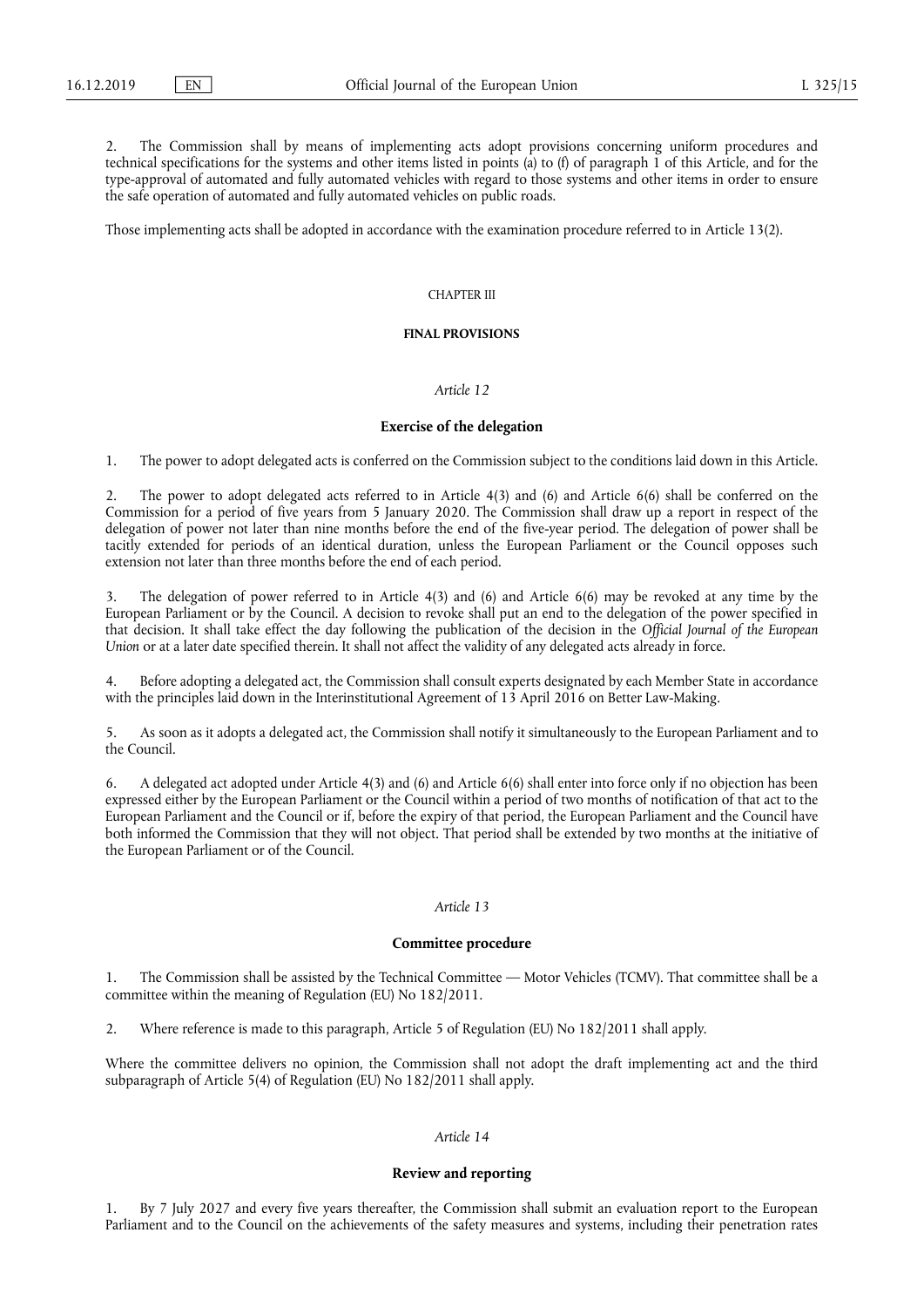and convenience for the user. The Commission shall investigate whether those safety measures and systems act as intended by this Regulation. Where appropriate, that report shall be accompanied by recommendations, including a legislative proposal to amend the requirements concerning general safety and the protection and safety of vehicle occupants and vulnerable road users, in order to further reduce or to eliminate accidents and injuries in road transport.

In particular, the Commission shall evaluate the reliability and efficiency of new intelligent speed assistance systems and the accuracy and error rate of such systems under real driving conditions. Where appropriate, the Commission shall present a legislative proposal.

2. By 31 January of each year, for the previous year, the Commission shall submit to the European Parliament and to the Council a report on the activities of the UNECE's World Forum for Harmonization of Vehicle Regulations (WP.29) as regards the progress made in the implementation of vehicle safety standards with regard to the requirements set out in Articles 5 to 11 and as regards the position of the Union related to these matters.

#### *Article 15*

#### **Transitional provisions**

1. This Regulation shall not invalidate any EU type-approvals granted to vehicles, systems, components or separate technical units which were granted in accordance with Regulation (EC) No 78/2009, Regulation (EC) No 79/2009 or Regulation (EC) No 661/2009 and their implementing measures, by 5 July 2022, unless the relevant requirements applying to such vehicles, systems, components or separate technical units have been modified, or new requirements have been added, by this Regulation and the delegated acts adopted pursuant to it, as further specified in the implementing acts adopted pursuant to this Regulation.

2. Approval authorities shall continue to grant extensions of EU type-approvals referred to in paragraph 1.

3. By way of derogation from this Regulation, Member States shall continue to permit until the date specified in Annex IV the registration of vehicles, as well as the sale or entry into service of components, which do not comply with the requirements of UN Regulation No 117.

#### *Article 16*

#### **Implementation dates**

With respect to vehicles, systems, components and separate technical units, national authorities shall:

- (a) with effect from the dates specified in Annex II, with respect to a particular requirement listed in that Annex, refuse, on grounds relating to that requirement, to grant EU type‐approval or national type-approval to any new type of vehicle, system, component or separate technical unit that does not comply with the requirements of this Regulation and of the delegated acts and implementing acts adopted pursuant to it;
- (b) with effect from the dates specified Annex II, with respect to a particular requirement listed in that Annex, consider, on grounds relating to that requirement, certificates of conformity in respect to new vehicles to be no longer valid for the purposes of Article 48 of Regulation (EU) 2018/858, and prohibit the registration of such vehicles, if those vehicles do not comply with the requirements of this Regulation and of the delegated acts and implementing acts adopted pursuant to it;
- (c) with effect from the dates specified in Annex II, with respect to a particular requirement listed in that Annex, prohibit, on grounds relating to that requirement, the placing on the market or entry into service of components and separate technical units, where they do not comply with the requirements of this Regulation and of the delegated acts and implementing acts adopted pursuant to it.

### *Article 17*

#### **Amendments to Regulation (EU) 2018/858**

Annex II to Regulation (EU) 2018/858 is amended in accordance with Annex III to this Regulation.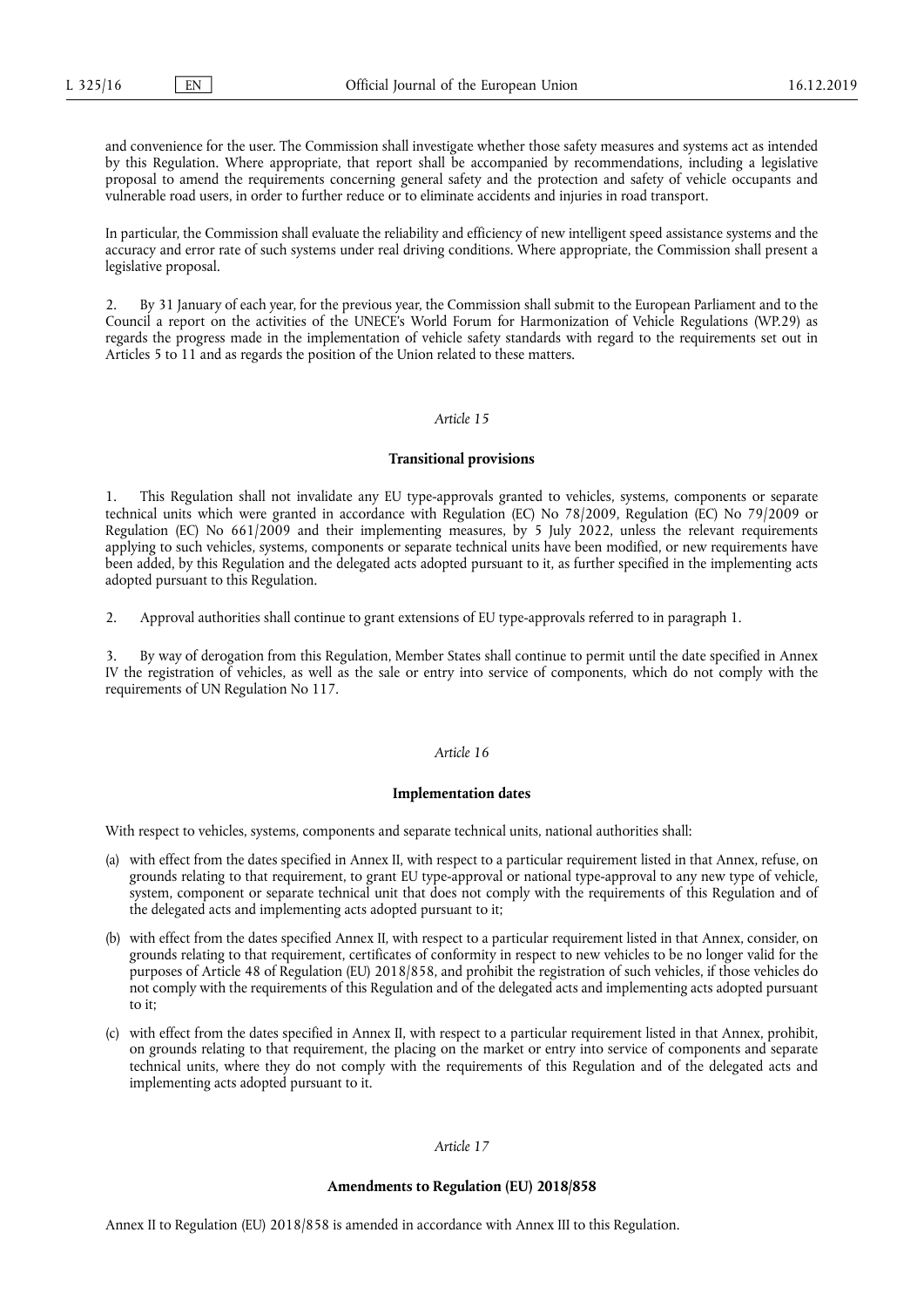### *Article 18*

#### **Repeal**

1. Regulations (EC) No 78/2009, (EC) No 79/2009 and (EC) No 661/2009 and Regulations (EC) No 631/2009, (EU) No 406/2010, (EU) No 672/2010, (EU) No 1003/2010, (EU) No 1005/2010, (EU) No 1008/2010, (EU) No 1009/2010, (EU) No 19/2011, (EU) No 109/2011, (EU) No 458/2011, (EU) No 65/2012, (EU) No 130/2012, (EU) No 347/2012, (EU) No 351/2012, (EU) No 1230/2012 and (EU) 2015/166 are repealed with effect from the date of application of this Regulation.

2. References to Regulations (EC) No 78/2009, (EC) No 79/2009 and (EC) No 661/2009 shall be construed as references to this Regulation.

#### *Article 19*

#### **Entry into force and date of application**

This Regulation shall enter into force on the twentieth day following that of its publication in the *Official Journal of the European Union*.

It shall apply from 6 July 2022.

However, Article 4(3), (6) and (7), Article 5(4), Article 6(6), Article 7(6), Article 8(3), Article 9(7), Article 10(3), Article 11(2) and Articles 12 and 13 shall apply from 5 January 2020.

This Regulation shall be binding in its entirety and directly applicable in all Member States.

Done at Strasbourg, 27 November 2019.

*For the European Parliament The President*  D. M. SASSOLI

*For the Council The President*  T. TUPPURAINEN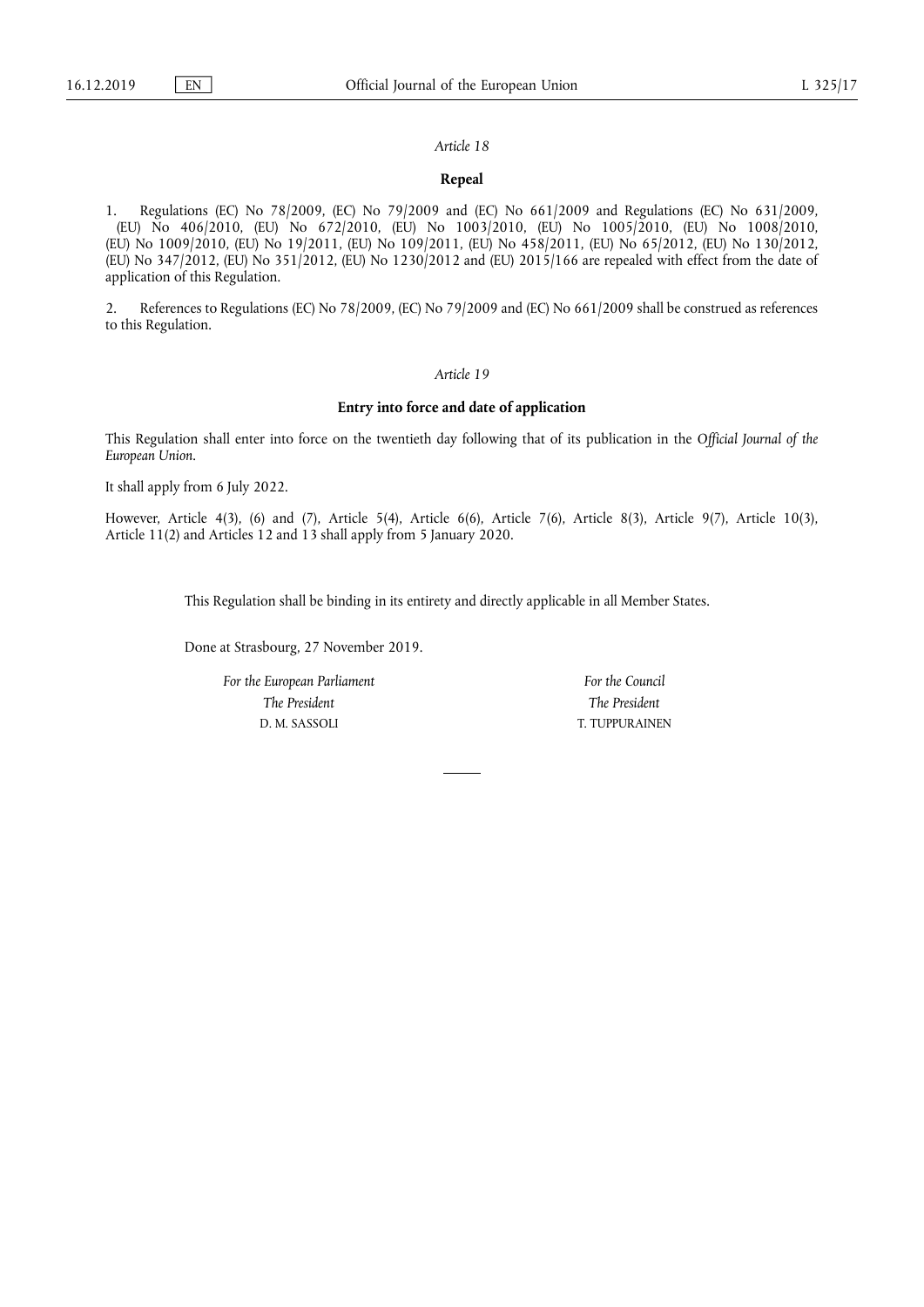L 325/18

 $\boxed{EN}$ 

| . .<br>٠ |
|----------|
|          |

## **List of UN Regulations referred to in Article 4(2)**

| UN Regulation<br>Number | Subject                                                                                                                          | Series of amendments published in the OJ                 | OJ Reference                | Scope covered by the<br>UN Regulation |
|-------------------------|----------------------------------------------------------------------------------------------------------------------------------|----------------------------------------------------------|-----------------------------|---------------------------------------|
| 1                       | Headlamps emitting an asymmetrical passing beam and/or driving beam<br>equipped with filament lamps R2 and/or HS1                | 02 series of amendments                                  | OJ L 177, 10.7.2010, p. 1   | $M, N$ (a)                            |
| 3                       | Retro-reflecting devices for power-driven vehicles and their trailers                                                            | 02 series of amendments                                  | OJ L 323, 6.12.2011, p. 1   | M, N, O                               |
| $\overline{4}$          | Illumination of rear-registration plates of power-driven vehicles and their<br>trailers                                          | Original version of the Regulation                       | OJ L 4, 7.1.2012, p. 17     | M, N, O                               |
| 6                       | Direction indicators for power-driven vehicles and their trailers                                                                | 01 series of amendments                                  | OJ L 213, 18.7.2014, p. 1   | M, N, O                               |
| 7                       | Front and rear position (side) lamps, stop-lamps and end-outline marker<br>lamps for power-driven vehicles and their trailers    | 02 series of amendments                                  | OJ L 285, 30.9.2014, p. 1   | M, N, O                               |
| 8                       | Motor vehicles headlamps (H1, H2, H3, HB3, HB4, H7, H8, H9, HIR1,<br>HIR2 and/or H11)                                            | 05 series of amendments Corrigen-<br>dum 1 to Revision 4 | OJ L 177, 10.7.2010, p. 71  | $M, N$ (a)                            |
| 10                      | Electromagnetic compatibility                                                                                                    | 05 series of amendments                                  | OJ L 41, 17.2.2017, p. 1    | M, N, O                               |
| 11                      | Door latches and door retention components                                                                                       | 04 series of amendments                                  | OJ L 218, 21.8.2019, p. 1   | $M_1, N_1$                            |
| 12                      | Protection of the driver against the steering mechanism in the event of<br>impact                                                | 04 series of amendments                                  | OJ L 89, 27.3.2013, p. 1    | $M_1, N_1$                            |
| 13                      | Braking of vehicles and trailers                                                                                                 | 11 series of amendments                                  | OJ L 42, 18.2.2016, p. 1    | $M_2, M_3, N, O$ (b)                  |
| $13-H$                  | Braking of passenger cars                                                                                                        | Original version of the Regulation                       | OJ L 335, 22.12.2015, p. 1  | $M_1, N_1$                            |
| 14                      | Safety-belt anchorages                                                                                                           | 07 series of amendments                                  | OJ L 218, 19.8.2015, p. 27  | M, N                                  |
| 16                      | Safety-belts, restraint systems, child restraint systems and ISOFIX child<br>restraint systems                                   | 07 series of amendments                                  | OJ L 109, 27.4.2018, p. 1   | M, N                                  |
| 17                      | Seats, their anchorages and any head restraints                                                                                  | 08 series of amendments                                  | OJ L 230, 31.8.2010, p. 81  | M, N                                  |
| 18                      | Protection of motor vehicles against unauthorised use                                                                            | 03 series of amendments                                  | OJ L 120, 13.5.2010, p. 29  | $M_2, M_3, N_2, N_3$                  |
| 19                      | Power-driven vehicle front fog lamps                                                                                             | 04 series of amendments                                  | OJ L 250, 22.8.2014, p. 1   | M, N                                  |
| 20                      | Headlamps emitting an asymmetrical passing beam or a driving beam or<br>both and equipped with halogen filament lamps (H4 lamps) | 03 series of amendments                                  | OJ L 177, 10.7.2010, p. 170 | $M, N$ (a)                            |
| 21                      | Interior fittings                                                                                                                | 01 series of amendments                                  | OJ L 188, 16.7.2008, p. 32  | $M_1$                                 |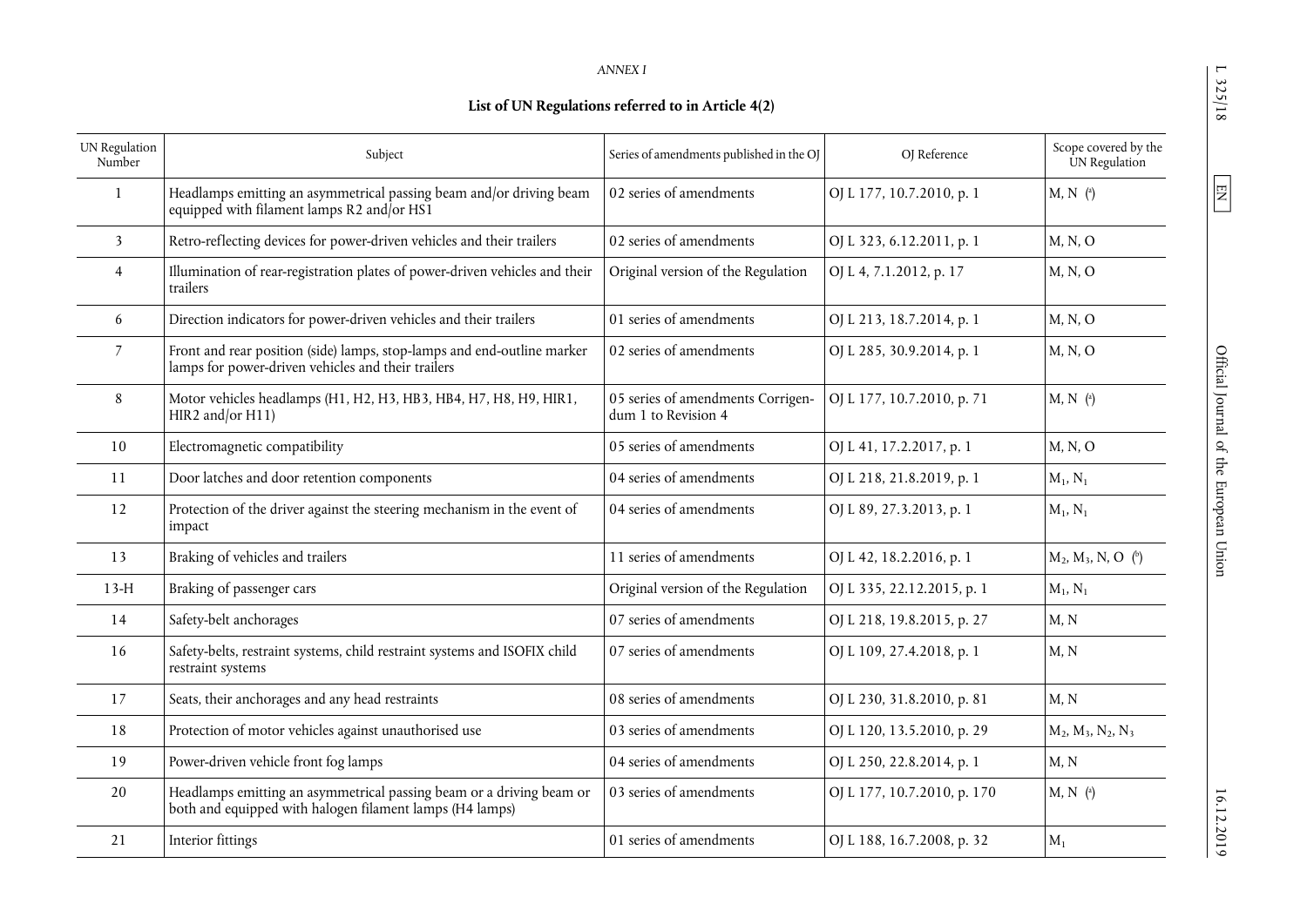| UN Regulation<br>Number | Series of amendments published in the OJ<br>Subject                                                                          |                                                          | OJ Reference                 | Scope covered by the<br>UN Regulation |
|-------------------------|------------------------------------------------------------------------------------------------------------------------------|----------------------------------------------------------|------------------------------|---------------------------------------|
| 23                      | Reversing and manoeuvring lamps for power-driven vehicles and their<br>trailers                                              | Original version of the Regulation                       | OJ L 237, 8.8.2014, p. 1     | M, N, O                               |
| 25                      | Head restraints (headrests), whether or not incorporated in vehicle seats                                                    | 04 series of amendments Corrigen-<br>dum 2 to Revision 1 | OJ L 215, 14.8.2010, p. 1    | $M_1$                                 |
| 26                      | External projections                                                                                                         | 03 series of amendments                                  | OJ L 215, 14.8.2010, p. 27   | $M_1$                                 |
| 28                      | Audible warning devices and audible signals                                                                                  | Original version of the Regulation                       | OJ L 323, 6.12.2011, p. 33   | M, N                                  |
| 29                      | Protection of the occupants of the cab of a commercial vehicle                                                               | 03 series of amendments                                  | OJ L 304, 20.11.2010, p. 21  | N                                     |
| 30                      | Pneumatic tyres for motor vehicles and their trailers (Class C1)                                                             | 02 series of amendments                                  | OJ L 307, 23.11.2011, p. 1   | M, N, O                               |
| 31                      | Power-driven vehicle's sealed-beam headlamps (SB) emitting a European<br>asymmetrical passing beam or a driving beam or both | 02 series of amendments                                  | OJ L 185, 17.7.2010, p. 15   | M, N                                  |
| 34                      | Prevention of fire risks (liquid fuel tanks)<br>03 series of amendments                                                      |                                                          | OJ L 231, 26.8.2016, p. 41   | M, N, O                               |
| 37                      | Filament lamps for use in approved lamp units of power-driven vehicles<br>and their trailers                                 | 03 series of amendments                                  | OJ L 213, 18.7.2014, p. 36   | M, N, O                               |
| 38                      | Rear fog lamps for power-driven vehicles and their trailers                                                                  | Original version of the Regulation                       | OJ L 4, 7.1.2012, p. 20      | M, N, O                               |
| 39                      | Speedometer and odometer equipment including its installation                                                                | 01 series of amendments                                  | OJ L 302, 28.11.2018, p. 106 | M, N                                  |
| 43                      | Safety glazing materials and their installation on vehicles                                                                  | 01 series of amendments                                  | OJ L 42, 12.2.2014, p. 1     | M, N, O                               |
| 44                      | Restraining devices for child occupants of power-driven vehicles ('Child<br>Restraint Systems')                              | 04 series of amendments                                  | OJ L 265, 30.9.2016, p. 1    | M, N                                  |
| 45                      | Headlamps cleaners                                                                                                           | 01 series of amendments                                  |                              | M, N                                  |
| 46                      | Devices for indirect vision and their installation                                                                           | 04 series of amendments                                  | OJ L 237, 8.8.2014, p. 24    | M, N                                  |
| 48                      | Installation of lighting and light-signalling devices on motor vehicles                                                      | 06 series of amendments                                  | OJ L 14, 16.1.2019, p. 42    | M, N, O (c)                           |
| 54                      | Pneumatic tyres for commercial vehicles and their trailers (Classes C2 and<br>(3)                                            | Original version of the Regulation                       | OJ L 307, 23.11.2011, p. 2   | M, N, O                               |
| 55                      | Mechanical coupling components of combinations of vehicles                                                                   | 01 series of amendments                                  | OJ L 153, 15.6.2018, p. 179  | $M, N, O$ ( $^{\circ}$ )              |
| 58                      | Rear underrun protective devices (RUPDs) and their installation; Rear<br>underrun protection (RUP)                           | 03 series of amendments                                  | OJ L 49, 20.2.2019, p. 1     | M, N, O                               |
| 61                      | Commercial vehicles with regard to their external projections forward of<br>the cab's rear panel                             | Original version of the Regulation                       | OJ L 164, 30.6.2010, p. 1    | ${\bf N}$                             |

 $\boxed{\Xi}$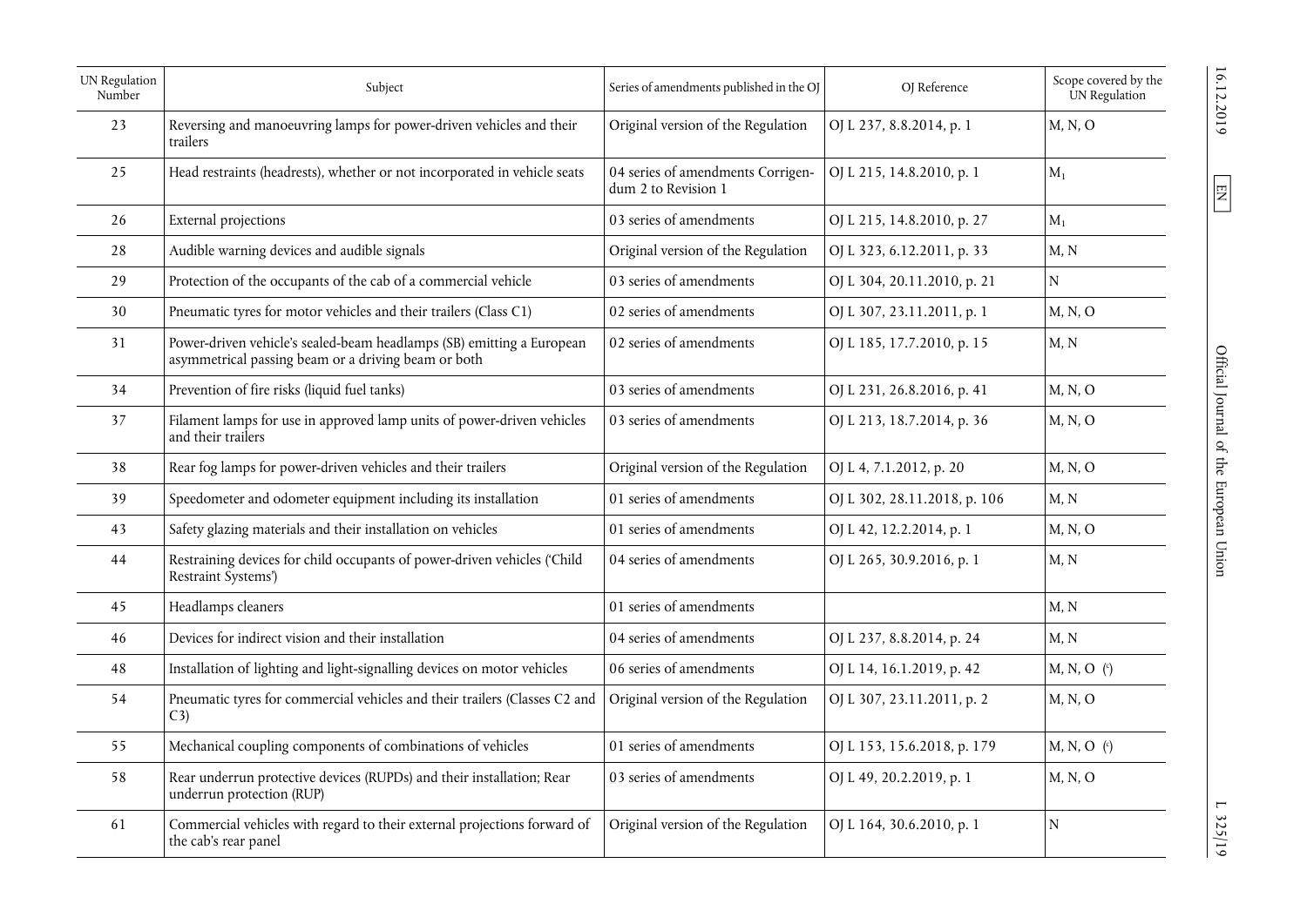| UN Regulation<br>Number | Subject                                                                                                                     | Series of amendments published in the OJ |                              |                              |
|-------------------------|-----------------------------------------------------------------------------------------------------------------------------|------------------------------------------|------------------------------|------------------------------|
| 64                      | Temporary-use spare unit, run-flat tyres/system (and tyre pressure<br>monitoring system)                                    | 02 series of amendments                  | OJ L 310, 26.11.2010, p. 18  | $M_1, N_1$                   |
| 66                      | Strength of the superstructure of large passenger vehicles                                                                  | 02 series of amendments                  | OJ L 84, 30.3.2011, p. 1     | $M_2, M_3$                   |
| 67                      | Motor vehicles using LPG                                                                                                    | 01 series of amendments                  | OJ L 285, 20.10.2016, p. 1   | M, N                         |
| 73                      | Lateral protection devices of goods vehicles                                                                                | 01 series of amendments                  | OJ L 122, 8.5.2012, p. 1     | $N_2, N_3, O_3, O_4$         |
| 77                      | Parking lamps for power-driven vehicles                                                                                     | Original version of the Regulation       | OJ L 4, 7.1.2012, p. 21      | M, N                         |
| 79                      | Steering equipment                                                                                                          | 03 series of amendments                  | OJ L 318, 14.12.2018, p. 1   | M, N, O                      |
| 80                      | Seats of large passenger vehicles                                                                                           | 03 series of amendments                  | OJ L 226, 24.8.2013, p. 20   | $M_2, M_3$                   |
| 87                      | Daytime running lamps for power-driven vehicles                                                                             | Original version of the Regulation       | OJ L 4, 7.1.2012, p. 24      | M, N                         |
| 89                      | Speed limitation devices and adjustable speed limitation devices                                                            | Original version of the Regulation       | OJ L 4, 7.1.2012, p. 25      | $M, N$ ( <sup>d</sup> )      |
| 90                      | Replacement brake lining assemblies, drum-brake linings and discs and<br>drums for power-driven vehicles and their trailers | 02 series of amendments                  | OJ L 290, 16.11.2018, p. 54  | M, N, O                      |
| 91                      | Side-marker lamps for motor vehicles and their trailers                                                                     | Original version of the Regulation       | OJ L 4, 7.1.2012, p. 27      | M, N, O                      |
| 93                      | Front underrun protective devices (FUPDs) and their installation; front<br>underrun protection (FUP)                        | Original version of the Regulation       | OJ L 185, 17.7.2010, p. 56   | $N_2, N_3$                   |
| 94                      | Protection of occupants in the event of a frontal collision                                                                 | 03 series of amendments                  | OJ L 35, 8.2.2018, p. 1      | $M_1$                        |
| 95                      | Protection of occupants in the event of a lateral collision                                                                 | 03 series of amendments                  | OJ L 183, 10.7.2015, p. 91   | $M_1, N_1$                   |
| 97                      | Vehicle Alarm Systems (VAS)                                                                                                 | 01 series of amendments                  | OJ L 122, 8.5.2012, p. 19    | $M_1, N_1$ ( $^e$ )          |
| 98                      | Motor vehicle headlamps equipped with gas-discharge light sources                                                           | 01 series of amendments                  | OJ 176, 14.6.2014, p. 64     | M, N                         |
| 99                      | Gas-discharge light sources for use in approved gas-discharge lamp units of<br>power-driven vehicles                        | Original version of the Regulation       | OJ L 320, 17.12.2018, p. 45  | M, N                         |
| 100                     | Electric safety                                                                                                             | 02 series of amendments                  | OJ L 302, 28.11.2018, p. 114 | M, N                         |
| 102                     | Close-coupling device (CCD); fitting of an approved type of CCD                                                             | Original version of the Regulation       | OJ L 351, 30.12.2008, p. 44  | $N_2, N_3, O_3, O_4$         |
| 104                     | Retro-reflective markings (heavy and long vehicles)                                                                         | Original version of the Regulation       | OJ L 75, 14.3.2014, p. 29    | $M_2, M_3, N, O_2, O_3, O_4$ |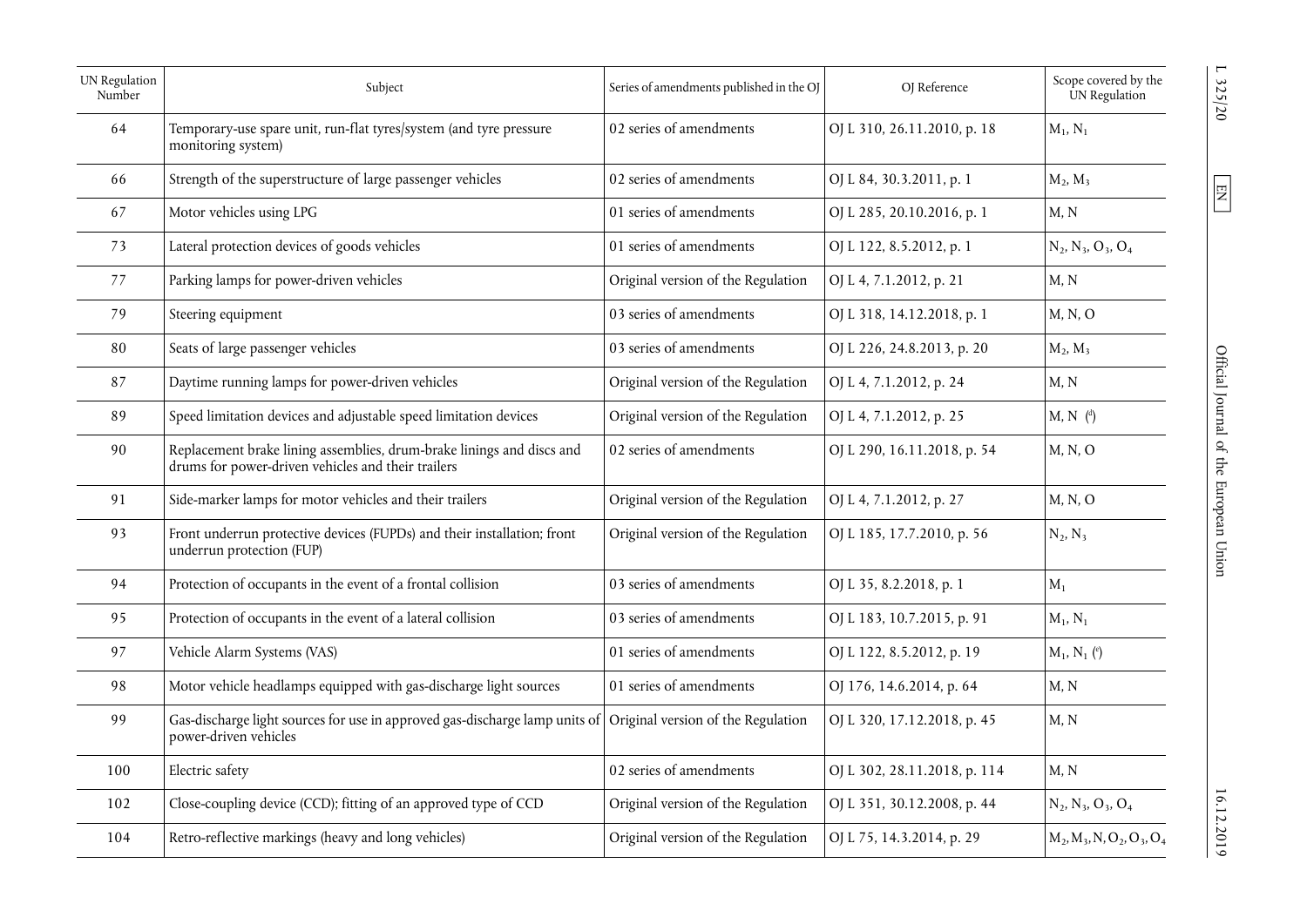| UN Regulation<br>Number | Subject                                                                                                                                           | Series of amendments published in the OJ | OJ Reference                 | Scope covered by the<br>UN Regulation              |
|-------------------------|---------------------------------------------------------------------------------------------------------------------------------------------------|------------------------------------------|------------------------------|----------------------------------------------------|
| 105                     | Vehicles for the carriage of dangerous goods                                                                                                      | 05 series of amendments                  | OJ L 4, 7.1.2012, p. 30      | N, O                                               |
| 107                     | General construction of category M2 and M3 vehicles                                                                                               | 07 series of amendments                  | OJ L 52, 23.2.2018, p. 1     | $M_2, M_3$                                         |
| 108                     | Retreaded pneumatic tyres for passenger cars and their trailers                                                                                   | Original version of the Regulation       | OJ L 181, 4.7.2006, p. 1     | $M_1$ , O <sub>1</sub> , O <sub>2</sub>            |
| 109                     | Retreaded pneumatic tyres for commercial vehicles and their trailers                                                                              | Original version of the Regulation       | OJ L 181, 4.7.2006, p. 1     | $M_2$ , $M_3$ , N, O <sub>3</sub> , O <sub>4</sub> |
| 110                     | Specific components for CNG and LNG                                                                                                               | 01 series of amendments                  | OJ L 166, 30.6.2015, p. 1    | M, N                                               |
| 112                     | Motor vehicle headlamps emitting an asymmetrical passing beam or a<br>driving beam or both and equipped with filament lamps and/or LED<br>modules | 01 series of amendments                  | OJ L 250, 22.8.2014, p. 67   | M, N                                               |
| 114                     | Replacement Airbag Systems                                                                                                                        | Original version of the Regulation       | OJ L 373, 27.12.2006, p. 272 | $M_1, N_1$                                         |
| 115                     | LPG and CNG retrofit systems                                                                                                                      | Original version of the Regulation       | OJ L 323, 7.11.2014, p. 91   | M, N                                               |
| 116                     | Protection of motor vehicles against unauthorised use                                                                                             | Original version of the Regulation       | OJ L 45, 16.2.2012, p. 1     | $M_1, N_1$ ( $^e$ )                                |
| 117                     | Tyres with regard to rolling sound emissions, adhesion on wet surfaces and<br>rolling resistance (Classes C1, C2 and C3)                          | 02 series of amendments                  | OJ L 218, 12.8.2016, p. 1    | M, N, O                                            |
| 118                     | Fire resistance of interior materials in buses                                                                                                    | 02 series of amendments                  | OJ L 102, 21.4.2015, p. 67   | $M_3$                                              |
| 119                     | Cornering lamps                                                                                                                                   | 01 series of amendments                  | OJ L 89, 25.3.2014, p. 101   | M, N                                               |
| 121                     | Location and identification of hand controls, tell-tales and indicators                                                                           | 01 series of amendments                  | OJ L 5, 8.1.2016, p. 9       | M, N                                               |
| 122                     | Heating systems of vehicles                                                                                                                       | Original version of the Regulation       | OJ L 164, 30.6.2010, p. 231  | M, N, O                                            |
| 123                     | Adaptive front-lighting systems (AFS) for motor vehicles                                                                                          | 01 series of amendments                  | OJ L 49, 20.2.2019, p. 24    | M, N                                               |
| 124                     | Replacement wheels                                                                                                                                | Original version of the Regulation       | OJ L 375, 27.12.2006, p. 568 | $M_1, N_1, O_1, O_2$                               |
| 125                     | Forward field of vision                                                                                                                           | 01 series of amendments                  | OJ L 20, 25.1.2018, p. 16    | $M_1$                                              |
| 126                     | Partitioning systems                                                                                                                              | Original version of the Regulation       |                              | $M_1$                                              |
| 127                     | Pedestrian safety                                                                                                                                 | 02 series of amendments                  |                              | $M_1, N_1$                                         |
| 128                     | Light Emitting Diode (LED) light sources                                                                                                          | Original version of the Regulation       | OJ L 320, 17.12.2018, p. 63  | M, N, O                                            |

 $\boxed{\Xi}$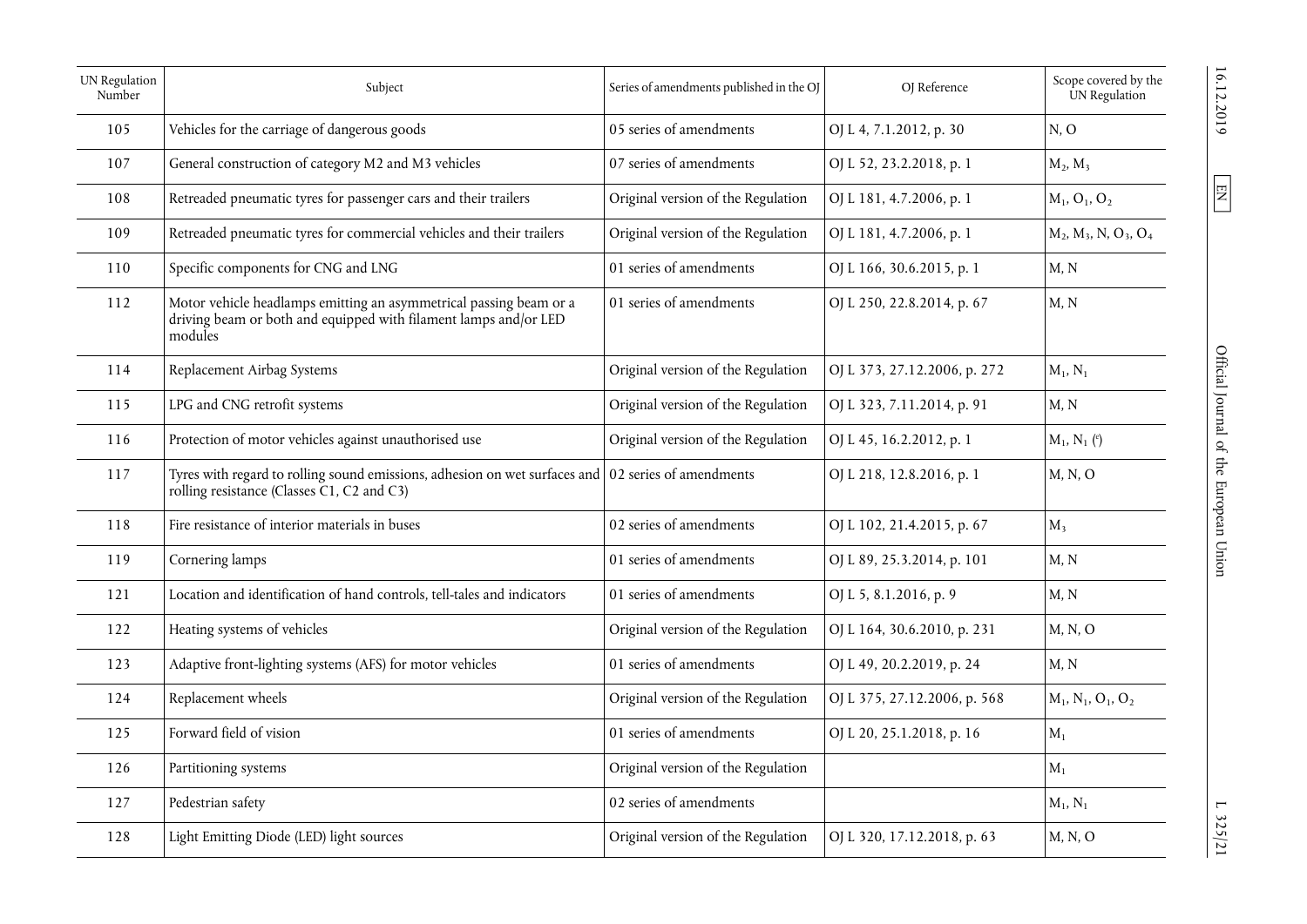| UN Regulation<br>Number | Subject                              | Series of amendments published in the OJ | OJ Reference                | Scope covered by the<br>UN Regulation |
|-------------------------|--------------------------------------|------------------------------------------|-----------------------------|---------------------------------------|
| 129                     | Enhanced Child Restraint Systems     | Original version of the Regulation       | OJ L 97, 29.3.2014, p. 21   | M, N                                  |
| 130                     | Lane Departure Warning Systems       | Original version of the Regulation       | OJ L 178, 18.6.2014, p. 29  | $M_2, M_3, N_2, N_3$ (f)              |
| 131                     | Advanced Emergency Braking Systems   | 01 series of amendments                  | OJ L 214, 19.7.2014, p. 47  | $M_2, M_3, N_2, N_3$ (f)              |
| 134                     | Hydrogen safety                      | Original version of the Regulation       | OJ L 129, 17.5.2019, p. 43  | M, N                                  |
| 135                     | Pole side impact                     | 01 series of amendments                  |                             | $M_1, N_1$                            |
| 137                     | Frontal full-width impact            | 01 series of amendments                  |                             | M1                                    |
| 139                     | <b>Brake Assist Systems</b>          | Original version of the Regulation       | OJ L 269, 26.10.2018, p. 1  | $M_1, N_1$                            |
| 140                     | Electronic Stability Control Systems | Original version of the Regulation       | OJ L 269, 26.10.2018, p. 17 | $M_1, N_1$                            |
| 141                     | Tyre Pressure Monitoring Systems     | Original version of the Regulation       | OJ L 269, 26.10.2018, p. 36 | $M_1, N_1$ (8)                        |
| 142                     | Tyre installation                    | Original version of the Regulation       |                             | $M_1$                                 |
| 145                     | Child restraint anchorages           | Original version of the Regulation       |                             | $M_1$                                 |

## *Notes to the table*

The series of amendments indicated in the table reflects the version that has been published in the Official Journal of the European Union and is without prejudice to the series of amendments that shall be complied with on the basis of the transitional provisions provided therein.Compliance with a series of amendments adopted after the particular series indicated in the table shall be accepted as an alternative.The dates specified in the relevant series of amendments of the UN Regulations listed in the table, as regards the obligations of Contracting Parties to the 'Revised 1958 Agreement', linked to first registration, entry into service, making available on the market, sale, the recognition of type-approvals, and any similar provisions, apply on a compulsory basis for the purposes of Articles 48 and 50 of Regulation (EU) 2018/858 except where alternative dates are specified in Annex II to this Regulation in which case those alternative dates are to be followed instead.In certain instances, a UN Regulation listed in the table provides in its transitional provisions that as from a specified date, Contracting Parties to the 'Revised 1958 Agreement' applying a certain series of amendments to that UN Regulation shall not be obliged to accept or may refuse to accept, for the purpose of national or regional type-approval, a type approved in accordance with a preceding series of amendments, or wording with similar intention and meaning. This shall be construed as a binding provision for national authorities to consider the certificates of conformity to be no longer valid for the purposes of Article 48 of Regulation (EU) 2018/858, except where alternative dates are specified in Annex II to this Regulation in which case those alternative dates are to be followed instead.

325/22

 $\boxed{\text{E}}$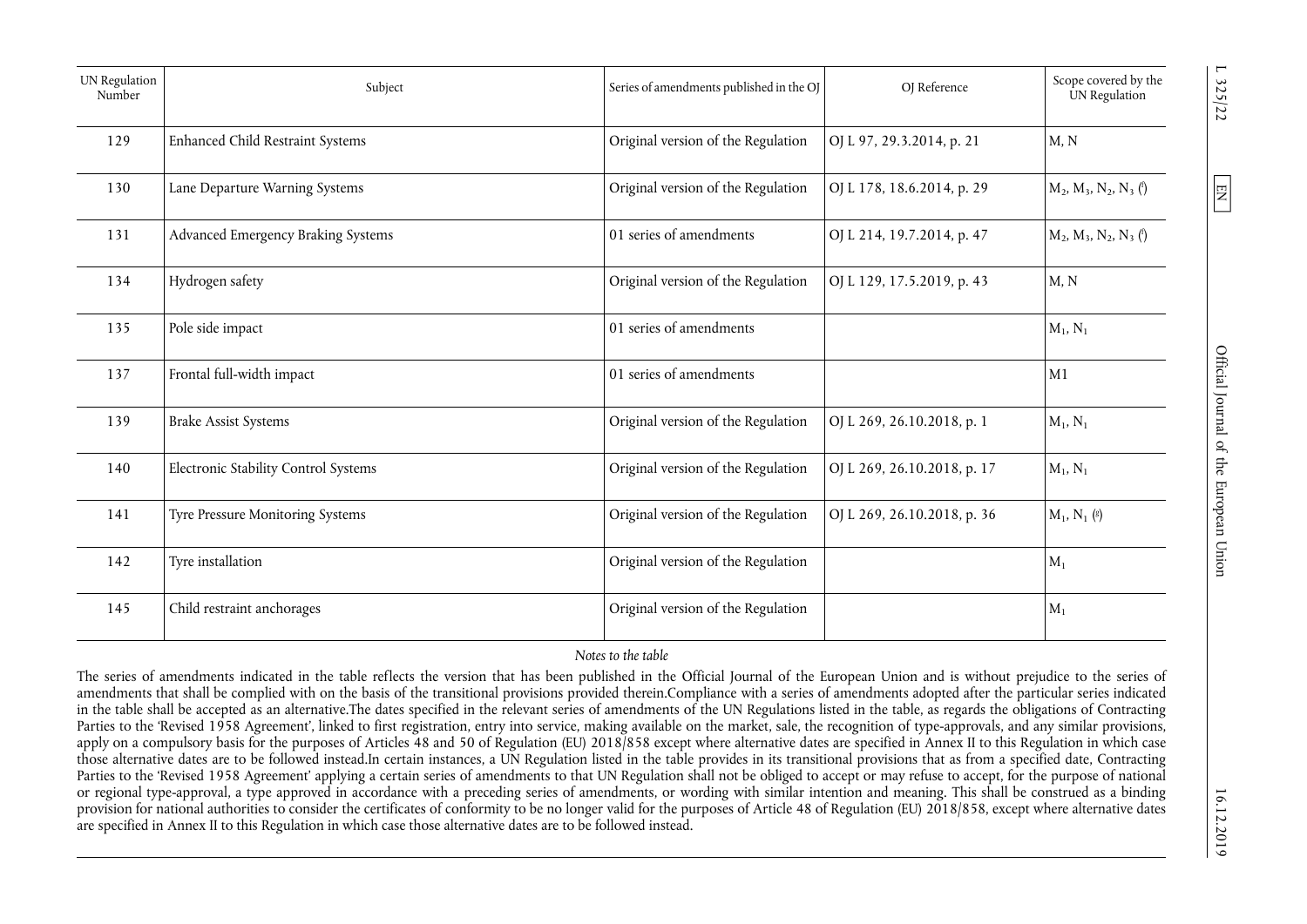( a) UN Regulation Nos 1, 8 and 20 are not applicable for EU type-approval of vehicles.

- (\*) The mandatory fitting of a stability control function is required in accordance with the UN Regulations. However, it is also mandatory for vehicles of category  $N_1$ .
- ( c) Where it is declared by the vehicle manufacturer that a vehicle is suitable for towing loads (point 2.11.5 of the information document referred to in Article 24(1) of Regulation (EU) 2018/858) and any part of a suitable mechanical coupling device, whether fitted or not to the type of motor-vehicle, could (partly) obscure any lighting component and/or the space for mounting and fixing the rear registration plate, the following shall apply:
	- the motor-vehicle's user instructions (e.g. owner's manual, vehicle handbook) shall clearly specify that installation of a mechanical coupling device that cannot be easily removed or repositioned is not permitted,
	- the instructions shall also clearly specify that, when fitted, a mechanical coupling device must always be removed or repositioned when it is not in use, and
	- in the case of vehicle system type-approval in accordance with UN Regulation No 55, it shall be ensured that the removal, repositioning and/or alternate location provisions are also fully complied with as regards lighting installation and space for mounting and fixing the rear registration plate.

( $^{\circ}$ ) Only Speed Limitation Devices (SLD) and the mandatory installation of SLD on vehicles of category  $M_2$ ,  $M_3$ ,  $N_2$  and  $N_3$  are concerned.

(\*) Devices to prevent unauthorised use shall be fitted on vehicles of categories  $M_1$  and  $N_1$  and immobiliser systems shall be fitted on vehicles of category  $M_1$ .

( f) See explanatory note 4 to the table in Annex II.

(8) For vehicles of categories  $M_1$  with a maximum mass  $\leq 3500$  kg and  $N_1$ , that are not fitted with twin wheels on an axle.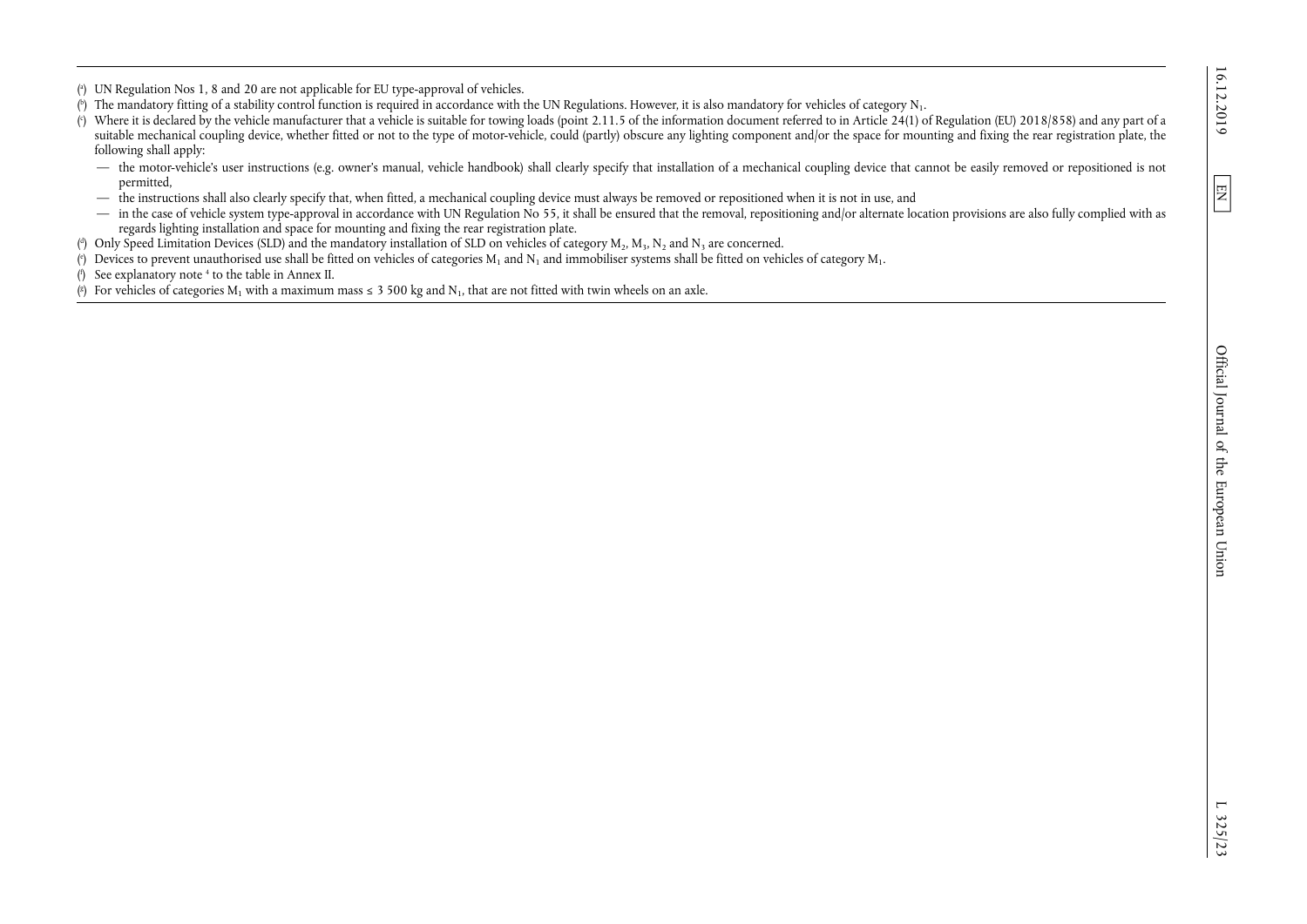### *ANNEX II*

## **List of the requirements referred to in Article 4(5) and Article 5(3) as well as the dates referred to in Article 16**

| Subject                                    | Regulatory acts      | Additional specific technical provisions                                                     | $M_1$            | $M_2$            | $M_3$            | $N_1$            | $N_2$            | $N_3$            | O <sub>1</sub> | O <sub>2</sub> | O <sub>3</sub> | O <sub>4</sub> | $\boldsymbol{S}$<br>$\rm T$<br>U | Com-<br>ponent |
|--------------------------------------------|----------------------|----------------------------------------------------------------------------------------------|------------------|------------------|------------------|------------------|------------------|------------------|----------------|----------------|----------------|----------------|----------------------------------|----------------|
|                                            |                      | Requirements concerning                                                                      |                  |                  |                  |                  |                  |                  |                |                |                |                |                                  |                |
|                                            |                      | A RESTRAINT SYSTEMS, CRASH TESTING, FUEL SYSTEM INTEGRITY AND HIGH VOLTAGE ELECTRICAL SAFETY |                  |                  |                  |                  |                  |                  |                |                |                |                |                                  |                |
| A1 Interior fittings                       | UN Regulation No 21  |                                                                                              | A                |                  |                  |                  |                  |                  |                |                |                |                |                                  |                |
| A2 Seats and head re-<br>straints          | UN Regulation No 17  |                                                                                              | A                | A                | A                | A                | A                | A                |                |                |                |                |                                  |                |
| A3 Bus seats                               | UN Regulation No 80  |                                                                                              |                  | A                | A                |                  |                  |                  |                |                |                |                |                                  | A              |
| A4 Safety-belt anchorages                  | UN Regulation No 14  |                                                                                              | A                | A                | A                | A                | A                | A                |                |                |                |                |                                  |                |
| A5 Safety-belts and re-<br>straint systems | UN Regulation No 16  |                                                                                              | A                | A                | A                | A                | A                | A                |                |                |                |                | A                                | A              |
| A6 Safety-belt reminders                   | UN Regulation No 16  |                                                                                              | A                | $\boldsymbol{A}$ | A                | $\boldsymbol{A}$ | A                | A                |                |                |                |                |                                  |                |
| A7 Partitioning systems                    | UN Regulation No 126 |                                                                                              | X                |                  |                  |                  |                  |                  |                |                |                |                | B                                |                |
| A8 Child restraint an-<br>chorages         | UN Regulation No 145 |                                                                                              | A                |                  |                  |                  |                  |                  |                |                |                |                |                                  |                |
| A9 Child restraint systems                 | UN Regulation No 44  |                                                                                              | A <sup>(1)</sup> | A <sup>(1)</sup> | A <sup>(1)</sup> | A <sup>(1)</sup> | A <sup>(1)</sup> | A <sup>(1)</sup> |                |                |                |                | A                                | A              |
| A10 Enhanced child re-<br>straint systems  | UN Regulation No 129 |                                                                                              | X                | $\mathbf X$      | X                | X                | X                | X                |                |                |                |                | B                                | B              |
| A11 Front underrun pro-<br>tection         | UN Regulation No 93  |                                                                                              |                  |                  |                  |                  | A                | A                |                |                |                |                | A                                | A              |
| A12 Rear underrun pro-<br>tection          | UN Regulation No 58  |                                                                                              | A                | A                | A                | A                | A                | A                | A              | A              | A              | A              | A                                | A              |
| A13 Lateral protection                     | UN Regulation No 73  |                                                                                              |                  |                  |                  |                  | A                | A                |                |                | A              | A              |                                  |                |
| A14 Fuel tank safety                       | UN Regulation No 34  |                                                                                              | A                | A                | A                | A                | A                | A                | A              | A              | A              | A              | A                                |                |
| A15 Liquified petroleum<br>gas safety      | UN Regulation No 67  |                                                                                              | A                | A                | A                | A                | A                | A                |                |                |                |                |                                  | A              |

 $\boxed{EN}$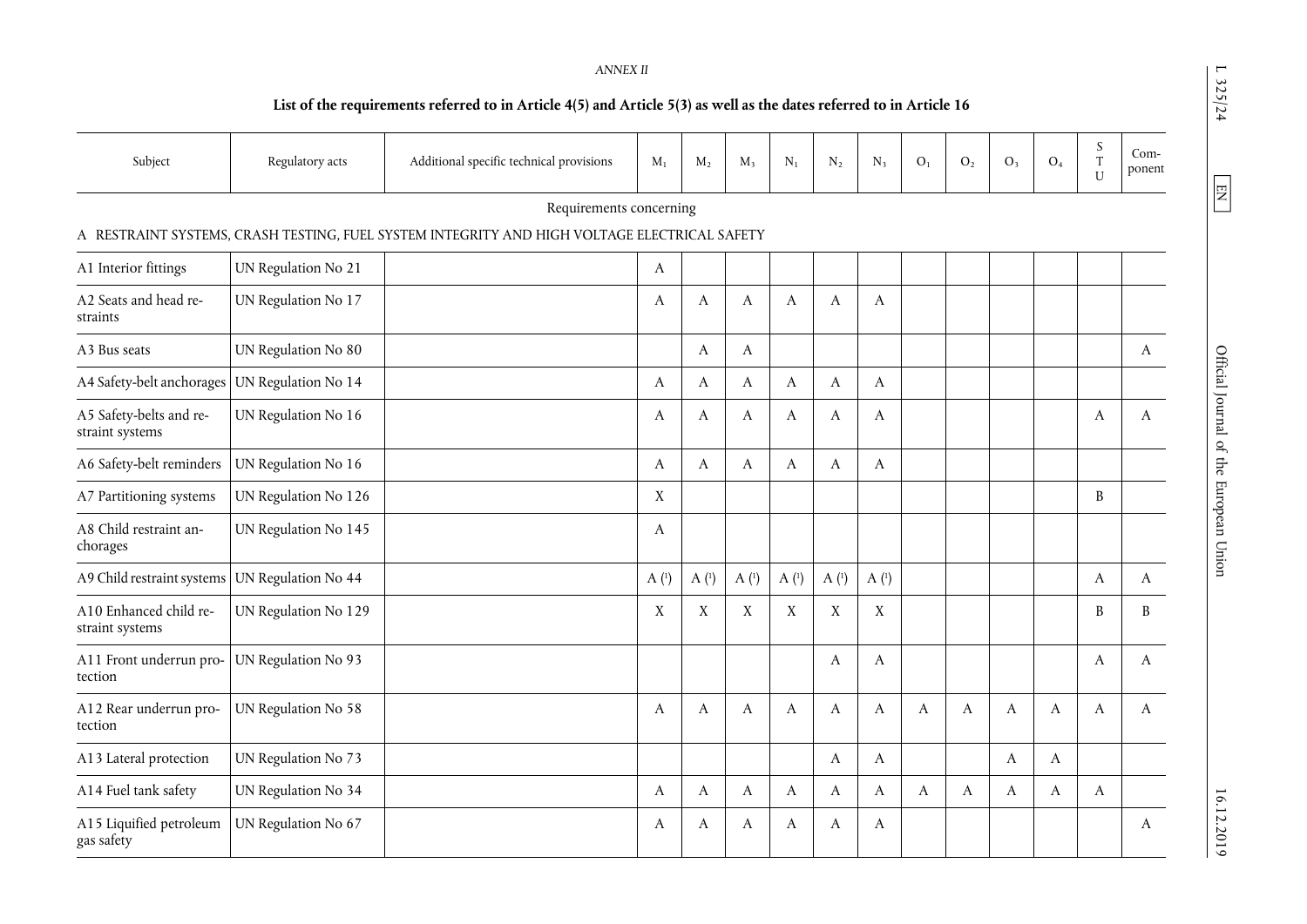| Subject                                              | Regulatory acts      | Additional specific technical provisions                                                                                                                                                                                                       | $M_1$        | $M_{2}$ | $M_{3}$ | $N_1$            | $N_{2}$ | $N_3$            | O <sub>1</sub> | O <sub>2</sub> | O <sub>3</sub> | O <sub>4</sub> | S<br>$\mathbf T$<br>$\mathbf{U}$ | Com-<br>ponent |
|------------------------------------------------------|----------------------|------------------------------------------------------------------------------------------------------------------------------------------------------------------------------------------------------------------------------------------------|--------------|---------|---------|------------------|---------|------------------|----------------|----------------|----------------|----------------|----------------------------------|----------------|
| A16 Compressed and li-<br>quified natural gas safety | UN Regulation No 110 |                                                                                                                                                                                                                                                | A            | A       | A       | A                | A       | A                |                |                |                |                |                                  | A              |
| A17 Hydrogen safety                                  | UN Regulation No 134 |                                                                                                                                                                                                                                                | A            | A       | A       | A                | A       | A                |                |                |                |                |                                  | A              |
| A18 Hydrogen system<br>material qualification        |                      |                                                                                                                                                                                                                                                | A            | A       | A       | A                | A       | $\boldsymbol{A}$ |                |                |                |                |                                  | A              |
| A19 In-use electric safety                           | UN Regulation No 100 |                                                                                                                                                                                                                                                | A            | A       | A       | A                | A       | A                |                |                |                |                |                                  |                |
| A20 Frontal off-set impact UN Regulation No 94       |                      | Applies to vehicle categories M1 with a<br>maximum mass $\leq 3\,500$ kg and N1 with a<br>maximum mass $\leq 2500$ kg. For vehicles<br>with a maximum mass $> 2\,500$ kg, dates in<br>note B apply.                                            | $\mathbf{A}$ |         |         | $\boldsymbol{A}$ |         |                  |                |                |                |                |                                  |                |
| A21 Frontal full-width<br>impact                     | UN Regulation No 137 | Use of the anthropomorphic test device<br>'Hybrid III' crash dummy is permitted until<br>the test device for human occupant re-<br>straint 'THOR' is available in the UN Reg-<br>ulation.                                                      | B            |         |         | B                |         |                  |                |                |                |                |                                  |                |
| A22 Protective steering                              | UN Regulation No 12  |                                                                                                                                                                                                                                                | A            |         |         | A                |         |                  |                |                |                |                | A                                |                |
| A23 Replacement airbag                               | UN Regulation No 114 |                                                                                                                                                                                                                                                | X            |         |         | X                |         |                  |                |                |                |                | B                                |                |
| A24 Cab impact                                       | UN Regulation No 29  |                                                                                                                                                                                                                                                |              |         |         | A                | A       | A                |                |                |                |                |                                  |                |
| A25 Side impact                                      | UN Regulation No 95  | Applies to all vehicles of categories M1 and<br>N1 including those with R point of the<br>lowest seat $> 700$ mm from ground level.<br>For vehicles having R point of the lowest<br>seat > 700 mm from ground level, dates in<br>Note B apply. | A            |         |         | A                |         |                  |                |                |                |                |                                  |                |

 $\boxed{EN}$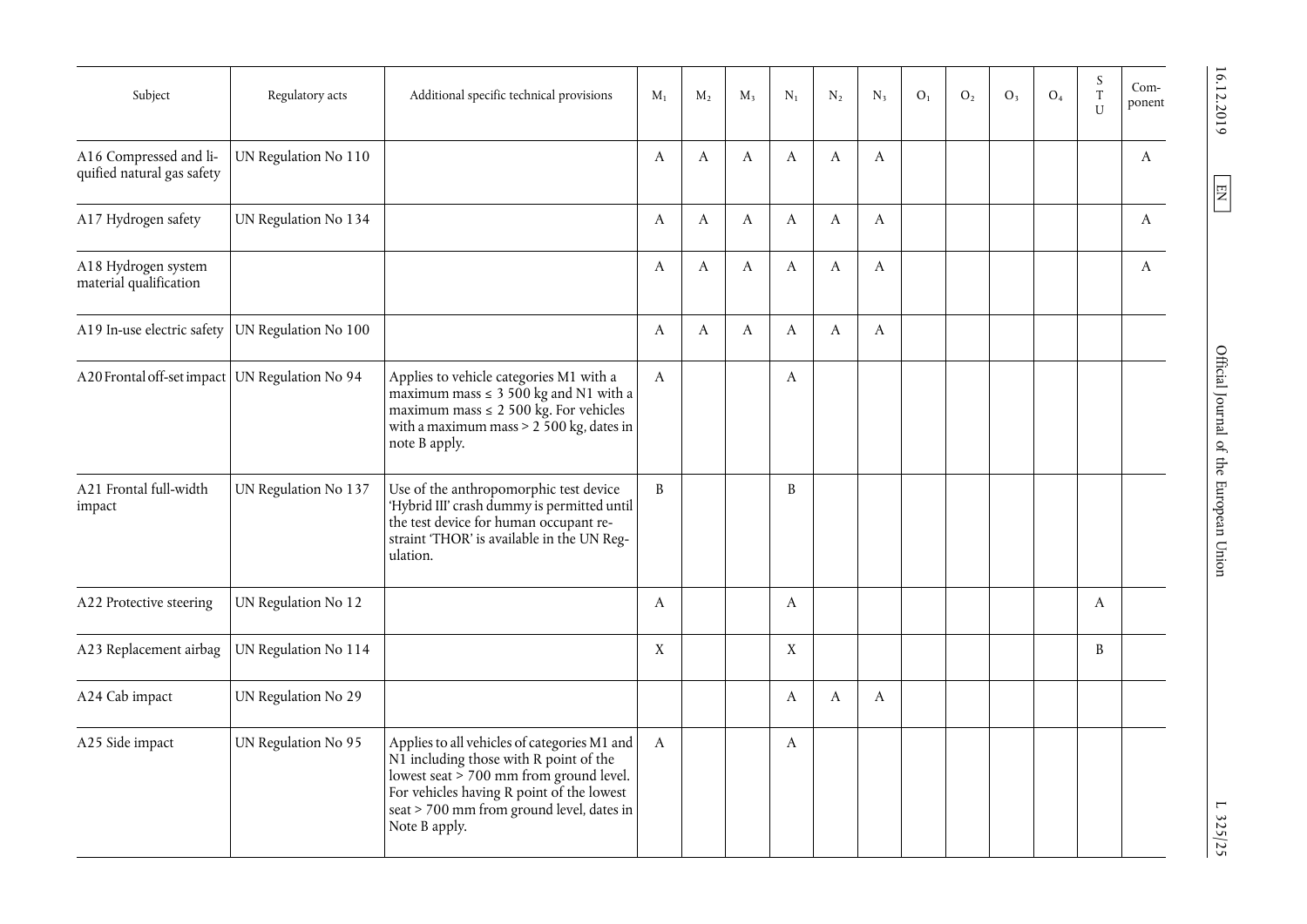| Subject              | Regulatory acts      | Additional specific technical provisions                                                                                                          | $M_{1}$ | $M_{2}$ | $M_{\rm{2}}$ | $N_{1}$ | $N_{2}$ | $N_{3}$ | O <sub>1</sub> | O <sub>2</sub> | O <sub>3</sub> | O <sub>4</sub> | Com-<br>ponent |
|----------------------|----------------------|---------------------------------------------------------------------------------------------------------------------------------------------------|---------|---------|--------------|---------|---------|---------|----------------|----------------|----------------|----------------|----------------|
| A26 Pole side impact | UN Regulation No 135 |                                                                                                                                                   |         |         |              | B       |         |         |                |                |                |                |                |
| A27 Rear impact      | UN Regulation No 34  | Applies to vehicle categories M1 with a<br>maximum mass $\leq 3500$ kg and N1. Post-<br>crash electrical safety requirements shall be<br>ensured. | B       |         |              | B       |         |         |                |                |                |                |                |

## B VULNERABLE ROAD USERS, VISION AND VISIBILITY

| B1 Pedestrian leg and head   UN Regulation No 127<br>protection |                      |                                                                                                                                                                                                                                                                                      | A            |   |   | A            |   |   |  |  |   |  |
|-----------------------------------------------------------------|----------------------|--------------------------------------------------------------------------------------------------------------------------------------------------------------------------------------------------------------------------------------------------------------------------------------|--------------|---|---|--------------|---|---|--|--|---|--|
| B2 Enlarged head impact<br>zone                                 | UN Regulation No 127 | Child and adult headform test area are<br>bounded by the 'adult wrap-around-dis-<br>tance' of 2 500 mm or 'windscreen rear<br>reference line' whichever is more forward.<br>Headform contact with A-pillars, wind-<br>screen header and cowl is excluded, but<br>shall be monitored. | C            |   |   | $\mathsf{C}$ |   |   |  |  |   |  |
| <b>B3</b> Frontal protection<br>system                          |                      |                                                                                                                                                                                                                                                                                      | X            |   |   | X            |   |   |  |  | A |  |
| B4 Advanced emergency<br>braking for pedestrian and<br>cyclist  |                      |                                                                                                                                                                                                                                                                                      | $\mathsf{C}$ |   |   | C            |   |   |  |  |   |  |
| B5 Pedestrian and cyclist<br>collision warning                  |                      |                                                                                                                                                                                                                                                                                      |              | B | B |              | B | B |  |  | B |  |
| B6 Blind spot information<br>system                             |                      |                                                                                                                                                                                                                                                                                      |              | B | B |              | B | B |  |  | B |  |
| B7 Reversing detection                                          |                      |                                                                                                                                                                                                                                                                                      | B            | B | B | B            | B | B |  |  | B |  |
| <b>B8</b> Forward vision                                        | UN Regulation No 125 | Applies to vehicle categories M1 and N1                                                                                                                                                                                                                                              | A            |   |   | C            |   |   |  |  |   |  |
| B9 Heavy-duty vehicles<br>direct vision                         |                      |                                                                                                                                                                                                                                                                                      |              | D | D |              | D | D |  |  |   |  |

L 325/26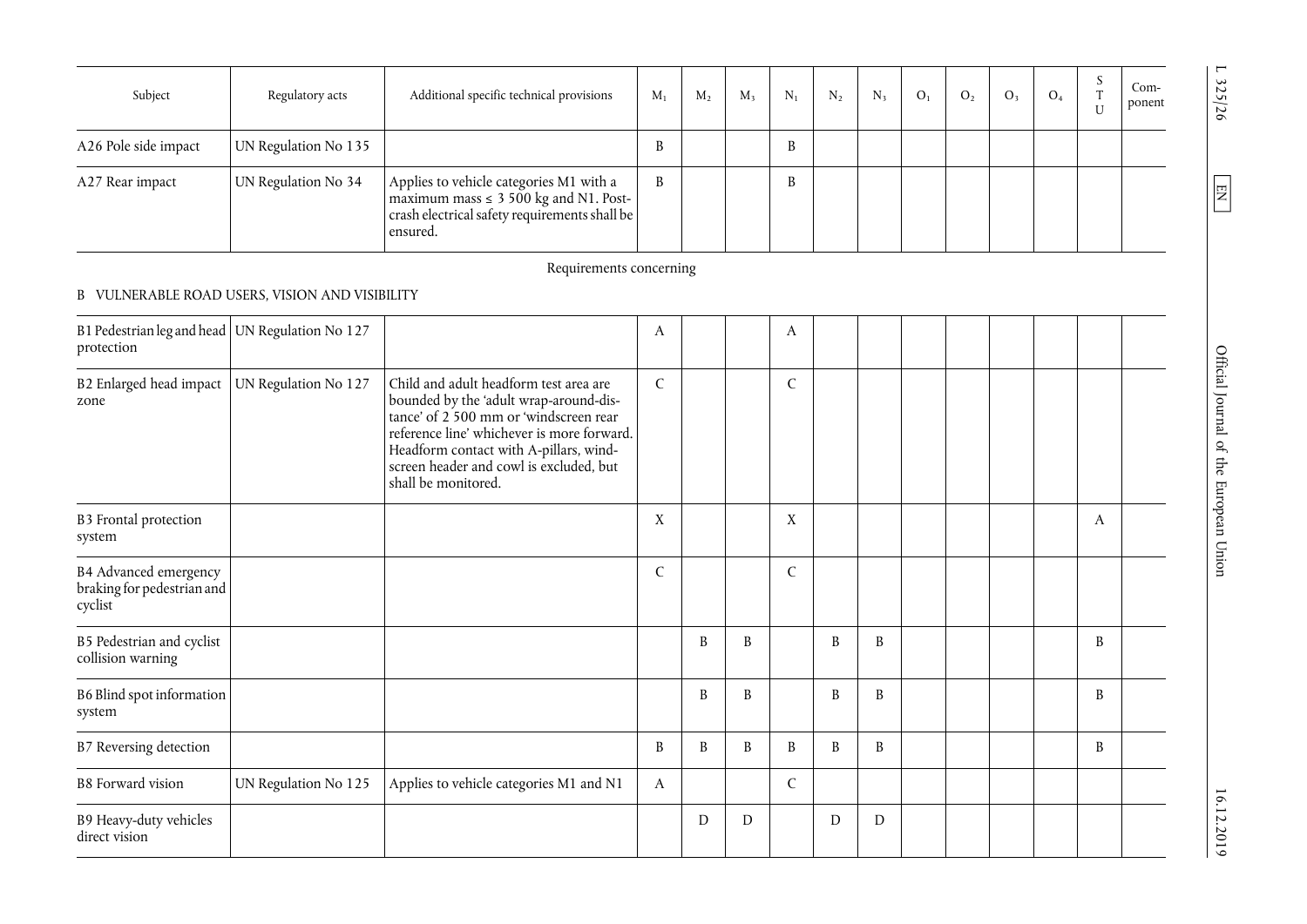| Subject                          | Regulatory acts     | Additional specific technical provisions | $M_1$     | $M_{2}$ | $M_{3}$ | $N_{1}$ | $N_{2}$ | $N_{3}$ | O <sub>1</sub> | O <sub>2</sub> | O <sub>3</sub> | O <sub>4</sub> | $\mathcal{L}$<br>$\sim$<br>U | $Com-$<br>ponent |
|----------------------------------|---------------------|------------------------------------------|-----------|---------|---------|---------|---------|---------|----------------|----------------|----------------|----------------|------------------------------|------------------|
| B10 Safety glazing               | UN Regulation No 43 |                                          | $\Lambda$ |         | A       |         | А       |         | A              | А              | A              | A              |                              | $\Lambda$        |
| B11 Defrost/demist               |                     |                                          | A         | A $(2)$ | A $(2)$ | A(2)    | A $(2)$ | A(2)    |                |                |                |                |                              |                  |
| B12 Wash/wipe                    |                     |                                          | А         | A $(3)$ | A $(3)$ | A $(3)$ | A $(3)$ | A(3)    |                |                |                |                | A                            |                  |
| B13 Indirect vision de-<br>vices | UN Regulation No 46 |                                          | A         |         | A       |         | A       | A       |                |                |                |                |                              | $\Lambda$        |

## C VEHICLE CHASSIS, BRAKING, TYRES AND STEERING

| C1 Steering equipment                                        | UN Regulation No 79                                                |                                                                                      | A                | A       | A       | A                     | A       | A              | A | A | A | A |   |   |
|--------------------------------------------------------------|--------------------------------------------------------------------|--------------------------------------------------------------------------------------|------------------|---------|---------|-----------------------|---------|----------------|---|---|---|---|---|---|
| C2 Lane departure warn-<br>ing system                        | UN Regulation No 130                                               |                                                                                      |                  | A $(4)$ | A $(4)$ |                       | A $(4)$ | A $(4)$        |   |   |   |   |   |   |
| C3 Emergency lane keep-<br>ing system                        |                                                                    |                                                                                      | B(6)             |         |         | $B($ <sup>6</sup> $)$ |         |                |   |   |   |   |   |   |
| C4 Braking                                                   | UN Regulation No 13<br>UN Regulation No 13-H                       |                                                                                      | A                | A       | A       | A                     | A       | A              | A | A | A | A |   |   |
| C5 Replacement braking<br>parts                              | UN Regulation No 90                                                |                                                                                      | X                | X       | X       | X                     | X       | X              | X | X | X | X | A |   |
| C6 Brake assist                                              | UN Regulation No 139                                               |                                                                                      | A                |         |         | A                     |         |                |   |   |   |   |   |   |
| C7 Stability control                                         | UN Regulation No 13<br>UN Regulation No 140                        |                                                                                      | A                | A       | A       | A                     | A       | A              | A | A | A | A |   |   |
| C8 Advanced emergency<br>braking on heavy-duty<br>vehicles   | UN Regulation No 131                                               |                                                                                      |                  | A $(4)$ | A $(4)$ |                       | A $(4)$ | A <sup>4</sup> |   |   |   |   |   |   |
| C9 Advanced emergency<br>braking on light-duty ve-<br>hicles |                                                                    |                                                                                      | B                |         |         | B                     |         |                |   |   |   |   |   |   |
| C10 Tyre safety and en-<br>vironmental performance           | UN Regulation No 30<br>UN Regulation No 54<br>UN Regulation No 117 | A test procedure for worn tyres shall also<br>be ensured; the dates in note C apply. | X                | X       | X       | X                     | X       | X              | X | X | X | X |   | A |
| C11 Spare wheels and<br>run-flat systems                     | UN Regulation No 64                                                |                                                                                      | A <sup>(1)</sup> |         |         | A <sup>(1)</sup>      |         |                |   |   |   |   |   |   |

16.12.2019

 $\boxed{EN}$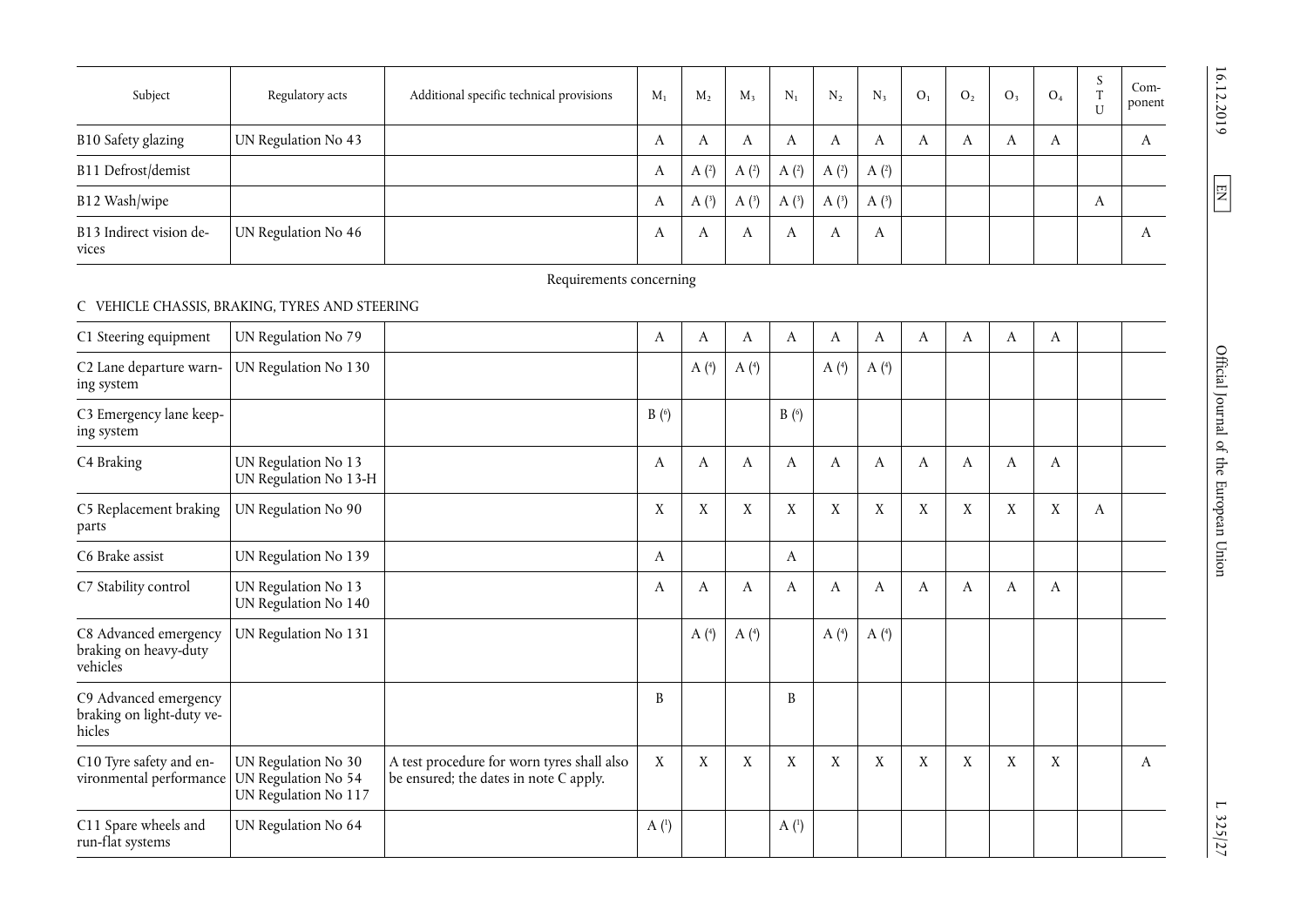| Subject                                                        | Regulatory acts                              | Additional specific technical provisions                                         | $M_1$  | $M_{2}$           | $M_{3}$ | $N_1$                     | $N_{2}$ | $N_{3}$ | O <sub>1</sub>    | O <sub>2</sub>            | O <sub>3</sub> | O <sub>4</sub> | - 2 | $Com-$<br>ponent |
|----------------------------------------------------------------|----------------------------------------------|----------------------------------------------------------------------------------|--------|-------------------|---------|---------------------------|---------|---------|-------------------|---------------------------|----------------|----------------|-----|------------------|
| C12 Retreaded tyres                                            | UN Regulation No 108<br>UN Regulation No 109 |                                                                                  | X      | $\mathbf{v}$<br>A | X       | X                         | X       | X       | X                 | X                         | X              | X              |     | A                |
| C13 Tyre pressure moni-<br>toring for light-duty vehi-<br>cles | UN Regulation No 141                         | Applies to vehicle categories M1 with a<br>maximum mass $\leq 3\,500$ kg and N1. | A      |                   |         | B                         |         |         |                   |                           |                |                |     |                  |
| C14 Tyre pressure moni-<br>toring for heavy-duty ve-<br>hicles |                                              |                                                                                  |        | B                 | B       |                           | B       | B       |                   |                           | B              | B              |     |                  |
| C15 Tyre installation                                          | UN Regulation No 142                         | Applies to all vehicle categories.                                               | A      | A                 | A       | A                         | A       | A       | А                 | А                         | A              | A              |     |                  |
| C16 Replacement wheels                                         | UN Regulation No 124                         |                                                                                  | v<br>Λ |                   |         | $\mathbf{v}$<br>$\Lambda$ |         |         | $\mathbf{v}$<br>Λ | $\mathbf{v}$<br>$\Lambda$ |                |                |     |                  |

## D ON-BOARD INSTRUMENTS, ELECTRICAL SYSTEM, VEHICLE LIGHTING AND PROTECTION AGAINST UNAUTHORISED USE, INCLUDING CYBERATTACKS

| D1 Audible warning                                                                                  | UN Regulation No 28                         | A | A                | A          | A | A                | A                |   |   |   |   |   | A |
|-----------------------------------------------------------------------------------------------------|---------------------------------------------|---|------------------|------------|---|------------------|------------------|---|---|---|---|---|---|
| D2 Radio interference<br>(electromagnetic compat-<br>ibility)                                       | UN Regulation No 10                         | A | A                | A          | A | A                | A                | A | A | A | A | A | A |
| D3 Protection against un-<br>authorised use, immobili- UN Regulation No 97<br>ser and alarm systems | UN Regulation No 18<br>UN Regulation No 116 | A | A <sup>(1)</sup> | A $(^{1})$ | A | A <sup>(1)</sup> | A <sup>(1)</sup> |   |   |   |   | A | A |
| D4 Protection of vehicle<br>against cyberattacks                                                    |                                             | B | B                | B          | B | B                | B                |   |   |   |   | B | B |
| D5 Speedometer                                                                                      | UN Regulation No 39                         | A | A                | A          | A | A                | A                |   |   |   |   |   |   |
| D6 Odometer                                                                                         | UN Regulation No 39                         | A | A                | A          | A | A                | A                |   |   |   |   |   |   |
| D7 Speed limitation de-<br>vices                                                                    | UN Regulation No 89                         |   | A                | A          |   | A                | A                |   |   |   |   |   | A |
| D8 Intelligent speed as-<br>sistance                                                                |                                             | B | B                | B          | B | B                | B                |   |   |   |   | B |   |
| D9 Identification of con-<br>trols, tell-tales and indica-<br>tors                                  | UN Regulation No 121                        | A | A                | A          | A | A                | A                |   |   |   |   |   |   |

L 325/28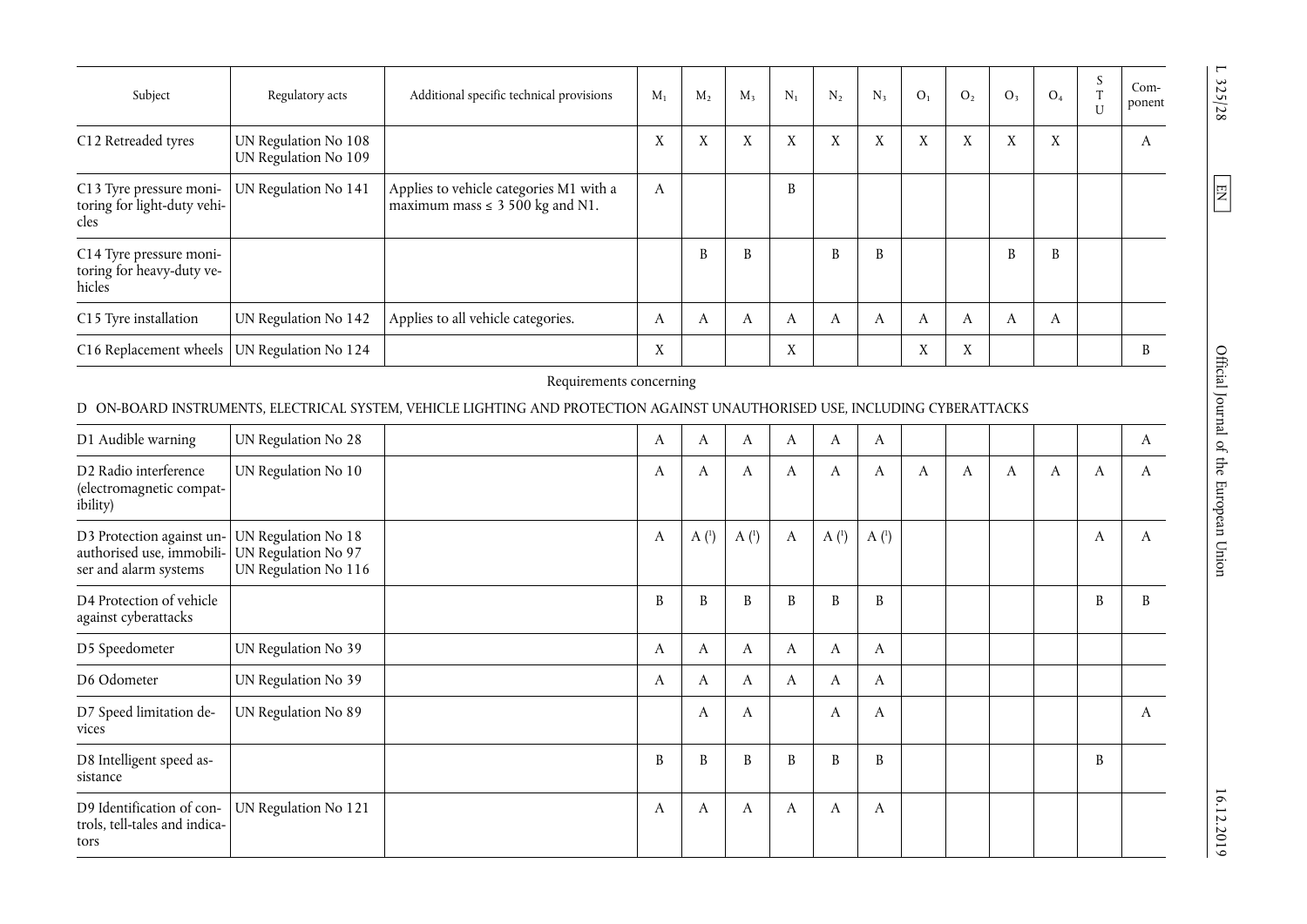| Subject                                                                                         | Regulatory acts                                                                                                                                                                                          | Additional specific technical provisions | $M_1$            | $M_2$            | $M_3$            | $N_1$            | $\rm N_2$        | $N_3$            | O <sub>1</sub> | O <sub>2</sub> | O <sub>3</sub> | O <sub>4</sub> | S<br>$\ensuremath{\mathrm{T}}$<br>$\mathbf{U}$ | Com-<br>ponent |
|-------------------------------------------------------------------------------------------------|----------------------------------------------------------------------------------------------------------------------------------------------------------------------------------------------------------|------------------------------------------|------------------|------------------|------------------|------------------|------------------|------------------|----------------|----------------|----------------|----------------|------------------------------------------------|----------------|
| D10 Heating systems                                                                             | UN Regulation No 122                                                                                                                                                                                     |                                          | A                | A                | A                | A                | A                | A                | A              | A              | A              | A              |                                                | $\mathbf{A}$   |
| D11 Light signalling de-<br>vices                                                               | UN Regulation No 4<br>UN Regulation No 6<br>UN Regulation No 7<br>UN Regulation No 19<br>UN Regulation No 23<br>UN Regulation No 38<br>UN Regulation No 77<br>UN Regulation No 87<br>UN Regulation No 91 |                                          | X                | $\mathbf X$      | X                | $\mathbf X$      | X                | $\mathbf X$      | $\mathbf X$    | $\mathbf X$    | $\mathbf X$    | X              |                                                | A              |
| D12 Road illumination<br>devices                                                                | UN Regulation No 31<br>UN Regulation No 98<br>UN Regulation No 112<br>UN Regulation No 119<br>UN Regulation No 123                                                                                       |                                          | X                | X                | $\mathbf X$      | $\mathbf X$      | X                | $\mathbf X$      |                |                |                |                |                                                | A              |
| D13 Retro-reflective de-<br>vices                                                               | UN Regulation No 3<br>UN Regulation No 104                                                                                                                                                               |                                          | X                | X                | X                | X                | X                | $\mathbf X$      | X              | $\mathbf X$    | X              | X              |                                                | A              |
| D14 Light sources                                                                               | UN Regulation No 37<br>UN Regulation No 99<br>UN Regulation No 128                                                                                                                                       |                                          | X                | $\mathbf X$      | X                | $\mathbf X$      | X                | $\mathbf X$      | X              | X              | X              | X              |                                                | A              |
| D15 Installation of light<br>signalling, road illumina-<br>tion and retro-reflective<br>devices | UN Regulation No 48                                                                                                                                                                                      |                                          | A                | A                | A                | A                | A                | A                | A              | A              | A              | A              |                                                |                |
| D16 Emergency Stop Sig-<br>nal                                                                  |                                                                                                                                                                                                          |                                          | B                | B                | B                | B                | B                | $\, {\bf B}$     |                |                |                |                |                                                |                |
| D17 Headlamp cleaners                                                                           | UN Regulation No 45                                                                                                                                                                                      |                                          | A <sup>(1)</sup> | A <sup>(1)</sup> | A <sup>(1)</sup> | A <sup>(1)</sup> | A <sup>(1)</sup> | A <sup>(1)</sup> |                |                |                |                |                                                | A              |
| D18 Gear shift indicator                                                                        |                                                                                                                                                                                                          |                                          | A                |                  |                  |                  |                  |                  |                |                |                |                |                                                |                |

## E DRIVER AND SYSTEM BEHAVIOUR

| E1 Alcohol interlock in-<br>stallation facilitation | EN 50436:2016 |  |  |  |  |  |  |
|-----------------------------------------------------|---------------|--|--|--|--|--|--|
| E2 Driver drowsiness and<br>attention warning       |               |  |  |  |  |  |  |

16.12.2019

 $\boxed{EN}$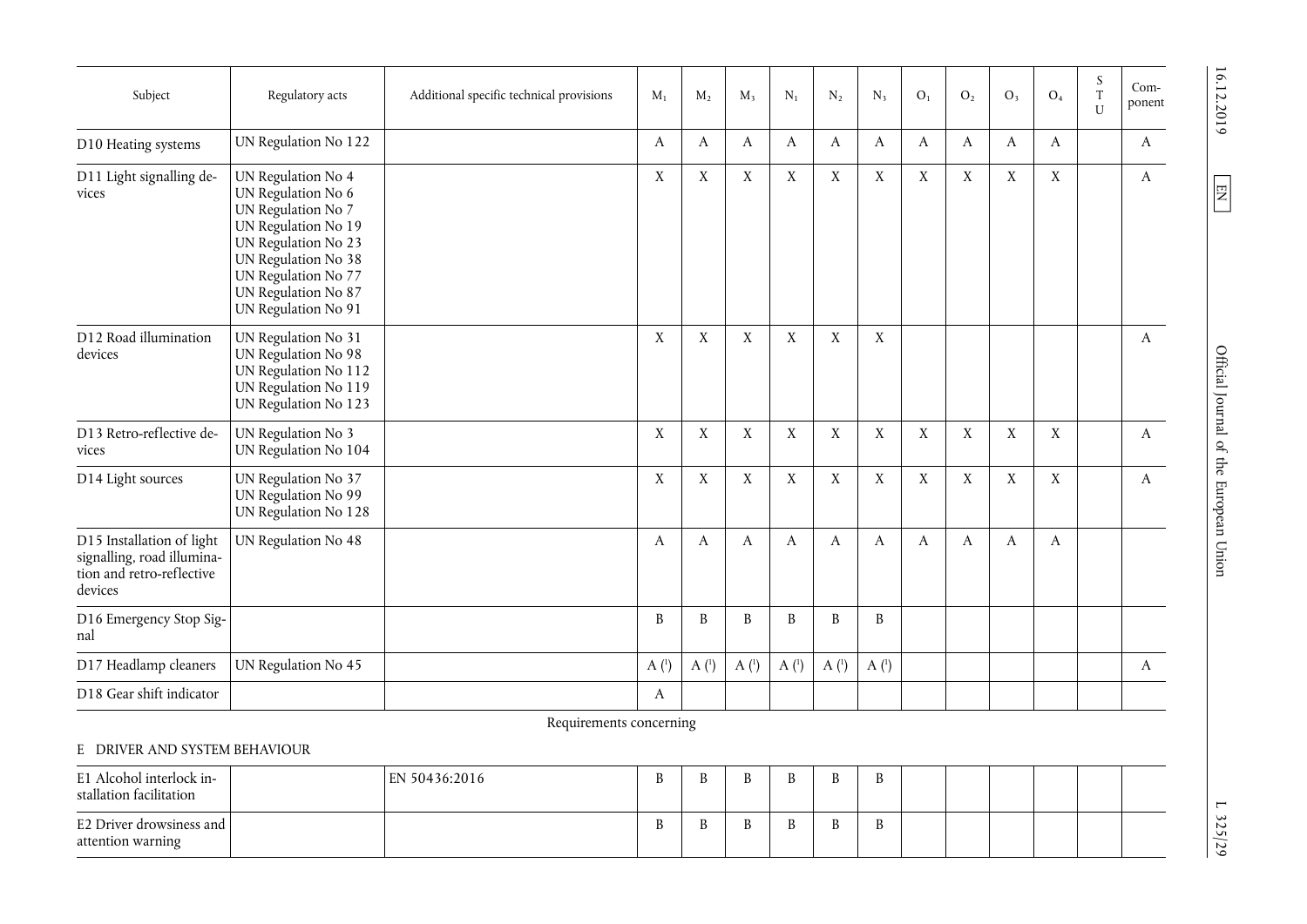| Subject                                                                                              | Regulatory acts | Additional specific technical provisions                                         | $M_1$        | $M_2$        | $M_{3}$          | $N_1$         | $N_2$            | $N_{3}$       | O <sub>1</sub> | O <sub>2</sub> | O <sub>3</sub> | O <sub>4</sub> | S<br>$\mathbf{T}$<br>$\overline{U}$ | Com-<br>ponent |
|------------------------------------------------------------------------------------------------------|-----------------|----------------------------------------------------------------------------------|--------------|--------------|------------------|---------------|------------------|---------------|----------------|----------------|----------------|----------------|-------------------------------------|----------------|
| E3 Advanced driver dis-<br>traction warning                                                          |                 | Distraction avoidance by technical means<br>may also be taken into consideration | $\mathsf{C}$ | $\mathsf{C}$ |                  | $\mathcal{C}$ | C                | $\mathcal{C}$ |                |                |                |                |                                     |                |
| E4 Driver availability<br>monitoring system                                                          |                 |                                                                                  | B(5)         | B(5)         | B(5)             | B(5)          | B(5)             | B(5)          |                |                |                |                |                                     |                |
| E5 Event data recorder                                                                               |                 |                                                                                  | B            | D            | D                | B             | D                | D             |                |                |                |                | B                                   |                |
| E6 Systems to replace<br>driver's control                                                            |                 |                                                                                  | B(5)         | B(5)         | B(5)             | B(5)          | B(5)             | B(5)          |                |                |                |                |                                     |                |
| E7 Systems to provide the<br>vehicle with information<br>on state of vehicle and<br>surrounding area |                 |                                                                                  | B(5)         | B(5)         | B(5)             | B(5)          | B(5)             | B(5)          |                |                |                |                |                                     |                |
| E8 Platooning                                                                                        |                 |                                                                                  |              | B(1)         | B <sup>(1)</sup> |               | B <sup>(1)</sup> | B(1)          |                |                |                |                |                                     |                |
| E9 Systems to provide<br>safety information to<br>other road users                                   |                 |                                                                                  | B(5)         | B(5)         | B(5)             | B(5)          | B(5)             | B(5)          |                |                |                |                |                                     |                |

## F GENERAL VEHICLE CONSTRUCTION AND FEATURES

| F1 Registration plate<br>space                                            |                     | A | A | A | А | A | А | A | A | A | A |  |
|---------------------------------------------------------------------------|---------------------|---|---|---|---|---|---|---|---|---|---|--|
| F2 Reversing motion                                                       |                     | A | А | A |   | A | A |   |   |   |   |  |
| F3 Door latches and<br>hinges                                             | UN Regulation No 11 | A |   |   | A |   |   |   |   |   |   |  |
| F4 Door entry steps,<br>handholds and running<br>boards                   |                     | A |   |   | A | A | A |   |   |   |   |  |
| F5 External projections                                                   | UN Regulation No 26 | A |   |   |   |   |   |   |   |   |   |  |
| F6 External projections of UN Regulation No 61<br>commercial vehicle cabs |                     |   |   |   | A | А | А |   |   |   |   |  |

L 325/30

 $\boxed{\text{EN}}$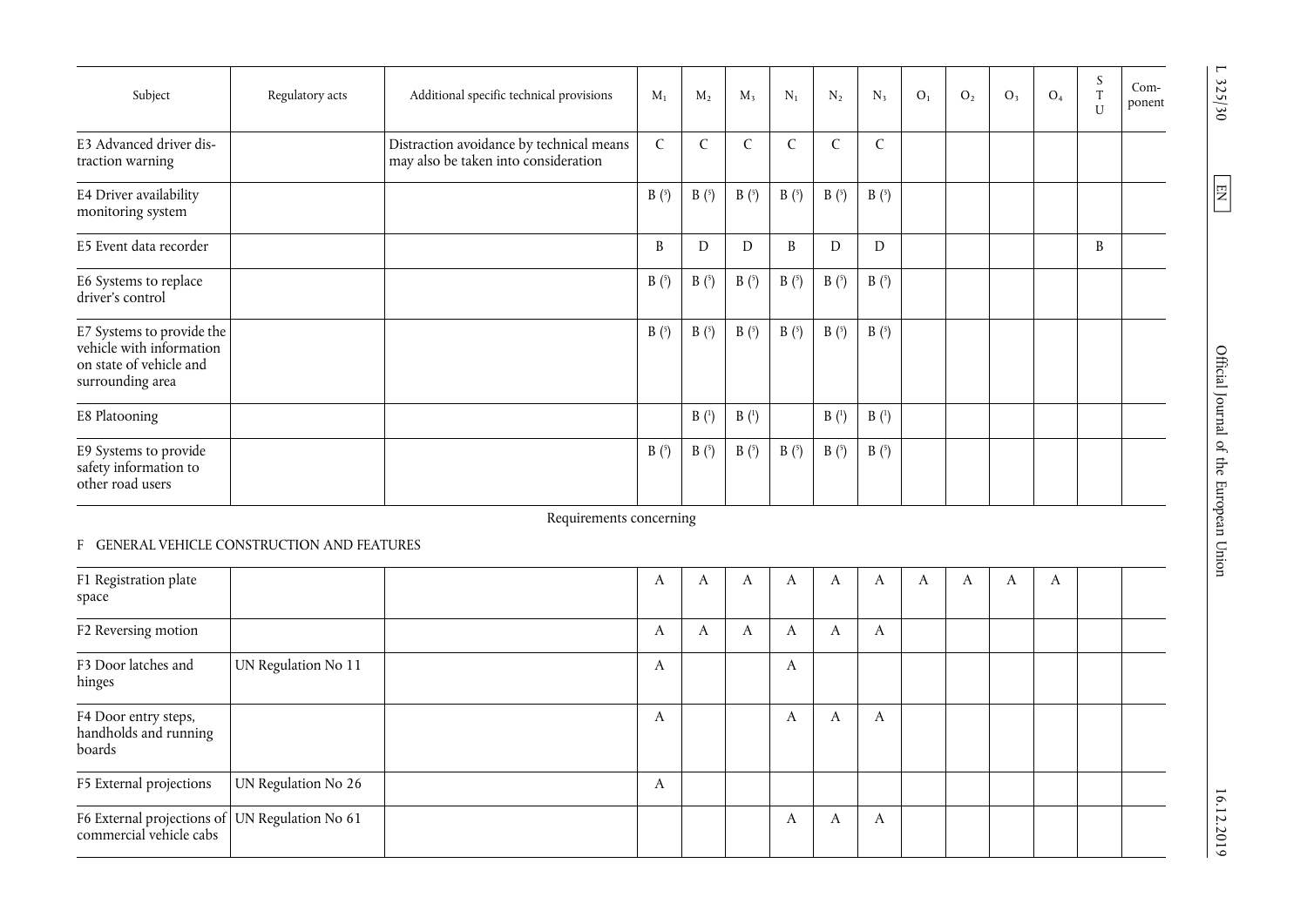| Subject                                                               | Regulatory acts                             | Additional specific technical provisions | $M_1$            | $M_2$            | $M_3$            | $N_1$            | $\rm N_2$        | $N_3$            | O <sub>1</sub> | O <sub>2</sub>   | $O_3$            | O <sub>4</sub>   | $\boldsymbol{S}$<br>$\rm T$<br>$\mathbf U$ | Com-<br>ponent |
|-----------------------------------------------------------------------|---------------------------------------------|------------------------------------------|------------------|------------------|------------------|------------------|------------------|------------------|----------------|------------------|------------------|------------------|--------------------------------------------|----------------|
| F7 Statutory plate and ve-<br>hicle identification num-<br>ber        |                                             |                                          | A                | $\boldsymbol{A}$ | A                | $\boldsymbol{A}$ | A                | A                | A              | $\boldsymbol{A}$ | $\boldsymbol{A}$ | A                |                                            |                |
| F8 Towing devices                                                     |                                             |                                          | A                | A                | A                | A                | A                | A                |                |                  |                  |                  |                                            |                |
| F9 Wheel guards                                                       |                                             |                                          | A                |                  |                  |                  |                  |                  |                |                  |                  |                  |                                            |                |
| F10 Spray suppression<br>systems                                      |                                             |                                          |                  |                  |                  | A                | A                | A                | A              | A                | A                | A                |                                            |                |
| F11 Masses and dimen-<br>sions                                        |                                             |                                          | A                | A                | A                | A                | A                | A                | A              | $\boldsymbol{A}$ | A                | A                |                                            |                |
| F12 Mechanical couplings                                              | UN Regulation No 55<br>UN Regulation No 102 |                                          | A <sup>(1)</sup> | A <sup>(1)</sup> | A <sup>(1)</sup> | A <sup>(1)</sup> | A <sup>(1)</sup> | A <sup>(1)</sup> | A              | $\boldsymbol{A}$ | A                | A                | A                                          | A              |
| F13 Vehicles intended for<br>the transportation of<br>dangerous goods | UN Regulation No 105                        |                                          |                  |                  |                  | $\mathbf{A}$     | A                | A                | A              | $\boldsymbol{A}$ | A                | $\boldsymbol{A}$ |                                            |                |
| F14 General bus con-<br>struction                                     | UN Regulation No 107                        |                                          |                  | A                | A                |                  |                  |                  |                |                  |                  |                  |                                            |                |
| F15 Bus strength of<br>superstructure                                 | UN Regulation No 66                         |                                          |                  | A                | A                |                  |                  |                  |                |                  |                  |                  |                                            |                |
| F16 Flammability in buses                                             | UN Regulation No 118                        |                                          |                  |                  | A                |                  |                  |                  |                |                  |                  |                  |                                            | A              |

*Notes to the table* 

A: Date for the prohibition of the registration of vehicles, as well as the placing on the market and entry into service of components and separate technical units: 6 July 2022

B: Date for refusal to grant EU type-approval: 6 July 2022 Date for the prohibition of the registration of vehicles, as well as the placing on the market and entry into service of components and separate technical units: 7 July 2024 C: Date for refusal to grant EU type-approval: 7 July 2024 Date for the prohibition of the registration of vehicles, as well as the placing on the market and entry into service of components and separate technical units: 7 July 2026

D: Date for refusal to grant EU type-approval: 7 January 2026 Date for the prohibition of the registration of vehicles, as well as the placing on the market and entry into service of components and separate technical units: 7 January 2029

X: The component or separate technical unit in question applies to the vehicle categories as indicated.

 $\boxed{\Xi}$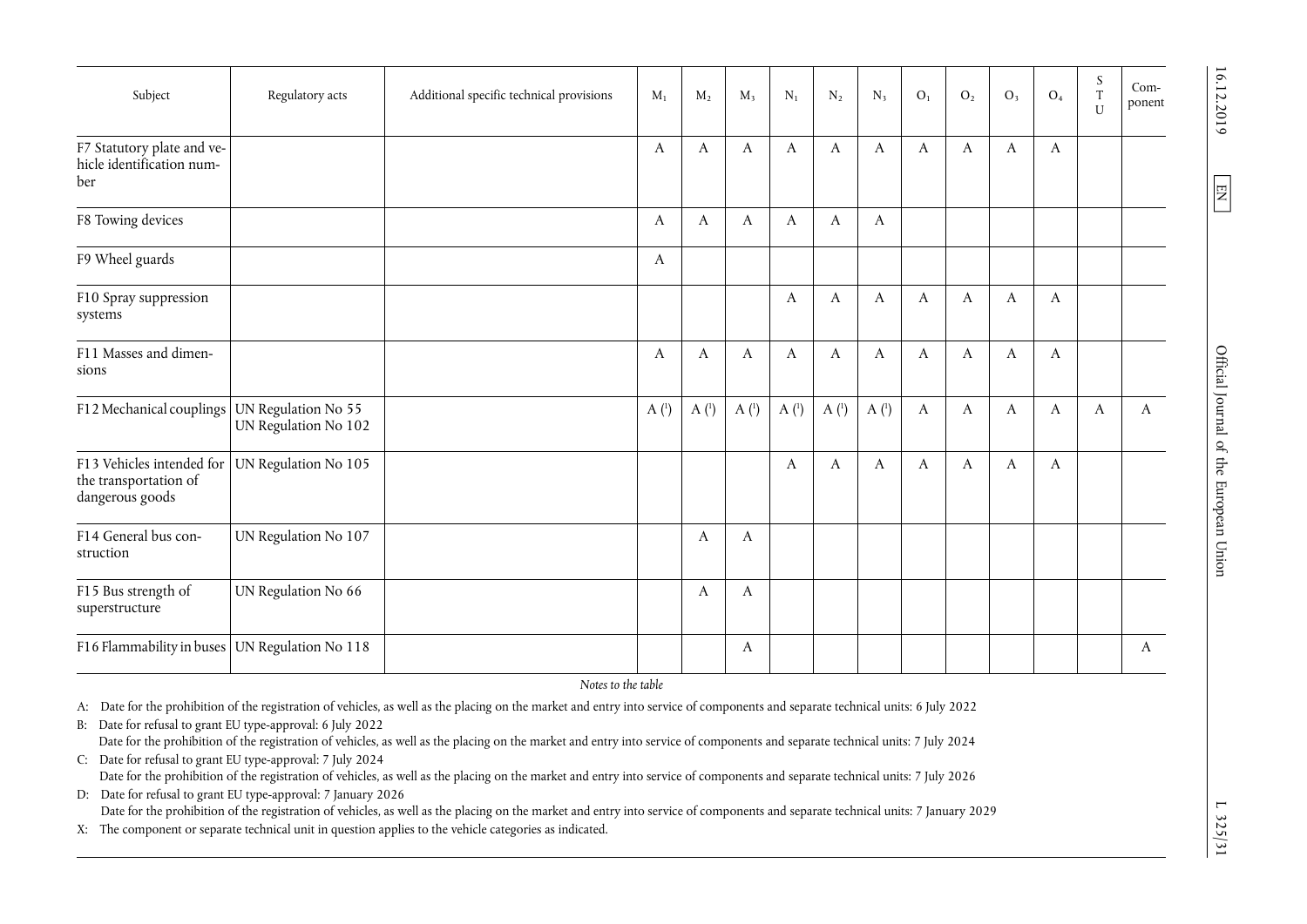$\boxed{\text{E}}$ 

( 1) Compliance is required if fitted.

- ( 2) Vehicles of this category shall be fitted with an adequate windscreen defrosting and demisting device.
- ( 3) Vehicles of this category shall be fitted with adequate windscreen washing and wiping devices.
- ( 4) The following vehicles are exempted:
	- semi-trailer towing vehicles of category N2 with a maximum mass exceeding 3,5 tonnes but not exceeding 8 tonnes,
	- vehicles of categories M2 and M3 of Class A, Class I and Class II as defined in paragraph 2.1 of UN Regulation No 107,
	- articulated buses of category M3 of Class A, Class I and Class II as defined in paragraph 2.1 of UN Regulation No 107,
	- off-road vehicles of categories M2, M3, N2 and N3,
	- special purpose vehicles of categories M2, M3, N2 and N3, and
	- vehicles of categories M2, M3, N2 and N3 with more than three axles.
- ( 5) Compliance is required in case of automated vehicles.

( 6) For motor vehicles with hydraulic power assisted steering systems dates in Note C apply. Those vehicles, however, shall be equipped with a lane departure warning system instead.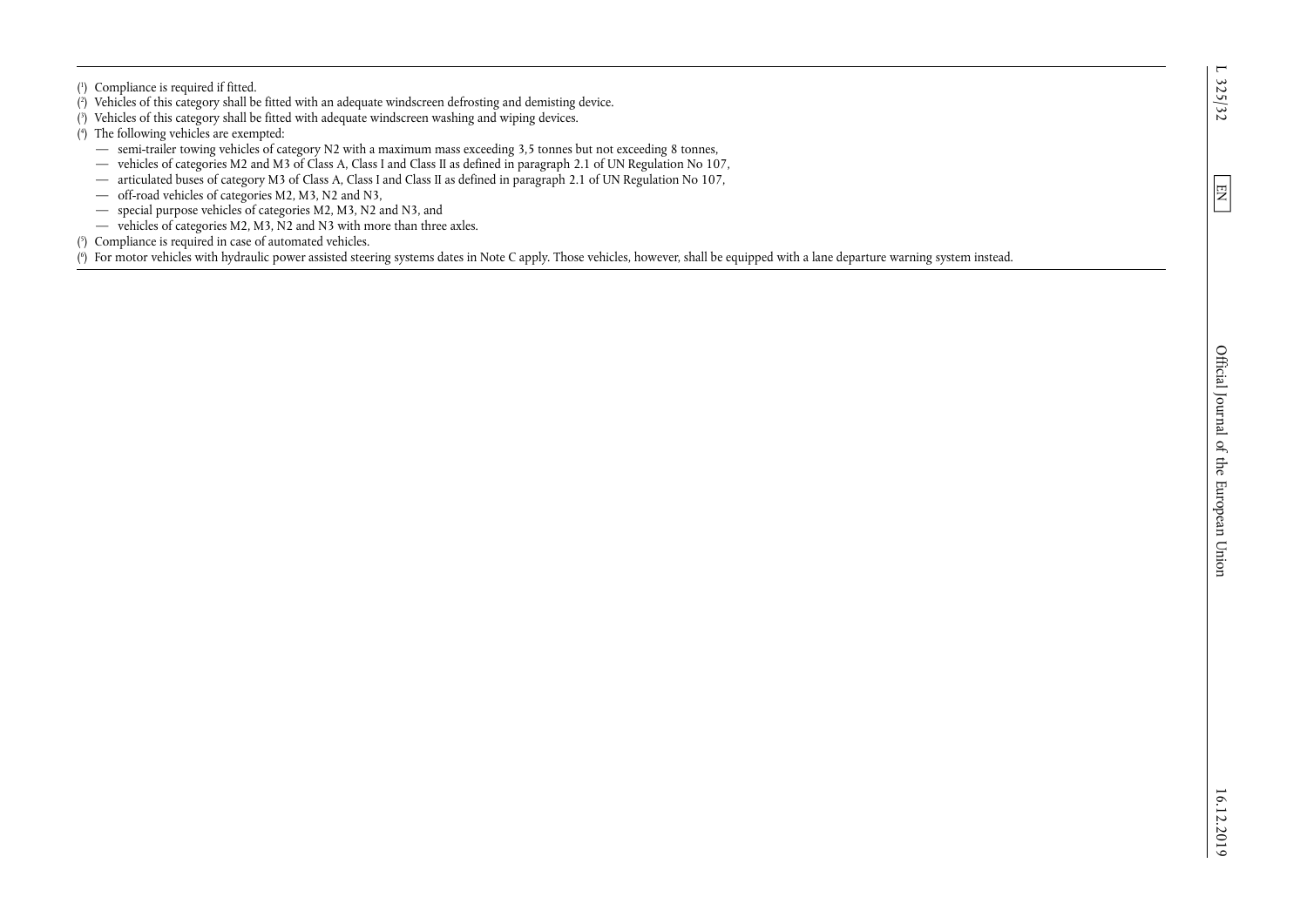#### *ANNEX III*

#### **Amendments to Annex II to Regulation (EU) 2018/858**

Annex II to Regulation (EU) 2018/858 is amended as follows:

- (1) references to 'Regulation (EC) No 661/2009' are amended as follows:
	- (a) in the table in Part I, in the entry for item 3A, the reference in the third column to 'Regulation (EC) No 661/2009' is replaced by the following:

'Regulation (EU) 2019/2144 of the European Parliament and of the Council (\*)

- (\*) Regulation (EU) 2019/2144 of the European Parliament and of the Council of 27 November 2019 on typeapproval requirements for motor vehicles and their trailers, and systems, components and separate technical units intended for such vehicles, as regards their general safety and the protection of vehicle occupants and vulnerable road users, amending Regulation (EU) 2018/858 of the European Parliament and of the Council and repealing Regulations (EC) No  $78/2009$ , (EC) No  $79/2009$  and (EC) No 661/2009 of the European Parliament and of the Council and Commission Regulations (EC) No 631/2009, (EU) No 406/2010, (EU) No 672/2010, (EU) No 1003/2010, (EU) No 1005/2010, (EU) No 1008/2010, (EU) No 1009/2010, (EU) No 19/2011, (EU) No 109/2011, (EU) No 458/2011, (EU) No 65/2012, (EU) No 130/2012, (EU) No 347/2012, (EU) No 351/2012, (EU) No 1230/2012 and (EU) 2015/166 (OJ L 325, 16.12.2019, p. 1)';
- (b) each subsequent reference to 'Regulation (EC) No 661/2009' throughout Annex II is replaced by a reference to 'Regulation (EU) 2019/2144';
- (2) Part I is amended as follows:

\_\_\_\_\_\_\_\_\_\_\_\_\_

- (a) the table is amended as follows:
	- (i) the following entry is inserted after the entry for item 54A:

| 55A | Pole side im- | Regulation (EU) $2019/2144$ |  | $\mathbf{V}$ |  |  |  |  |
|-----|---------------|-----------------------------|--|--------------|--|--|--|--|
|     | pact          | UN Regulation No 135        |  |              |  |  |  |  |

(ii) the entry for item 58 is replaced by the following:

| 50<br>ەد | Pedestrian | Regulation (EU) 2019/2144 | <b>TT</b><br>$\Lambda$ |  | $-1$<br>∡⊾ |  |  |  | V.<br>$\overline{ }$ |
|----------|------------|---------------------------|------------------------|--|------------|--|--|--|----------------------|
|          | protection | UN Regulation No 127      |                        |  |            |  |  |  |                      |

(iii) the entries for items 62 and 63 are replaced by the following:

| 62 | Hydrogen<br>system | Regulation (EU) 2019/2144<br>UN Regulation No 134 | $\mathbf{v}$<br>л         | ٦T                 | $\mathbf{r}$      | <b>TT</b>         | $\mathbf{v}$        | $\mathbf{v}$<br>Λ                 |                           |                   |                   |                   | <b>TT</b><br>△ |
|----|--------------------|---------------------------------------------------|---------------------------|--------------------|-------------------|-------------------|---------------------|-----------------------------------|---------------------------|-------------------|-------------------|-------------------|----------------|
| 63 | General<br>safety  | Regulation (EU) 2019/2144                         | $\mathbf{v}$<br>л<br>(15) | ٦T<br>$115\lambda$ | <b>TT</b><br>(15) | <b>TT</b><br>(15) | $\mathbf{v}$<br>/15 | $\mathbf{v}$<br>$\Lambda$<br>(15) | $\mathbf{v}$<br>л<br>(15) | <b>TT</b><br>(15) | <b>TT</b><br>(15) | <b>TT</b><br>(15) | $(15)$ .       |

(iv) the entries for items 65 and 66 are replaced by the following:

| $65^{\circ}$ | Advanced<br>emergency<br>braking sys-<br>tem | Regulation (EU) 2019/2144<br>UN Regulation No 131 | $\mathbf v$  | X | $\mathbf{v}$ | X            |  |  |  |
|--------------|----------------------------------------------|---------------------------------------------------|--------------|---|--------------|--------------|--|--|--|
| 66           | Lane depar-<br>ture warning<br>system        | Regulation (EU) 2019/2144<br>UN Regulation No 130 | $\mathbf{v}$ | X | $\mathbf{v}$ | $X^{\prime}$ |  |  |  |

- (b) the explanatory notes are amended as follows:
	- (i) explanatory notes 3 and 4 are replaced by the following:
		- '(3 ) The fitting of vehicle stability function is required in accordance with Article 4(5) of Regulation (EU) 2019/2144.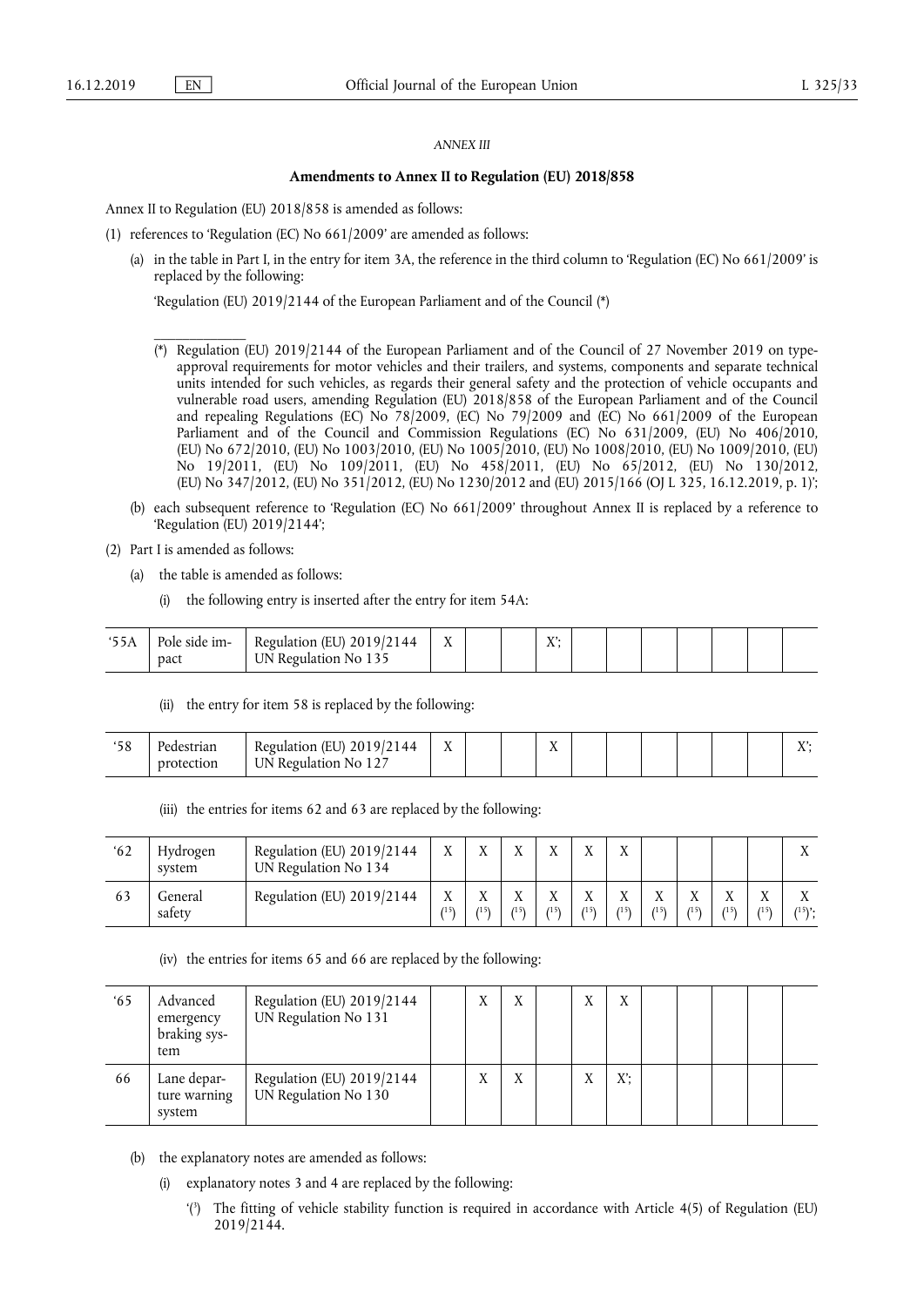- ( 4 ) The fitting of an electronic stability control system is required in accordance with Article 4(5) of Regulation (EU) 2019/2144.';
- (ii) explanatory note 9A is replaced by the following:
	- '(9A) The fitting of a tyre pressure monitoring system is required in accordance with Article 5(1) of Regulation (EU)  $2019/2144$ .
- (iii) explanatory note 15 is replaced by the following:
	- '(15) Compliance with Regulation (EU) 2019/2144 is mandatory. However, type-approval under this specific item is not envisaged as it merely represents the collection of individual items listed elsewhere in the table that make reference to Regulation (EU) 2019/2144.';
- (c) in Appendix 1, Table 1 is amended as follows:
	- (i) the entry for item 46A is replaced by the following:

| 46A | Installation of tyres | Regulation (EU) 2019/2144<br>UN Regulation No 142 | D' |
|-----|-----------------------|---------------------------------------------------|----|
|     |                       |                                                   |    |

(ii) the entry for item 58 is replaced by the following:

| '58 | Pedestrian protection | Regulation (EU) 2019/2144<br>UN Regulation No 127 |  | Date for refusal to grant EU type-<br>approval:<br>7 January 2026<br>Date for the prohibition of the<br>registration of vehicles:<br>7 July 2034; |
|-----|-----------------------|---------------------------------------------------|--|---------------------------------------------------------------------------------------------------------------------------------------------------|
|-----|-----------------------|---------------------------------------------------|--|---------------------------------------------------------------------------------------------------------------------------------------------------|

(iii) the entries for items 62 and 63 are replaced by the following:

| 62 | Hydrogen system | Regulation (EU) 2019/2144<br>UN Regulation No 134 | X                                                                                                                                                                                                                                                                                                   |
|----|-----------------|---------------------------------------------------|-----------------------------------------------------------------------------------------------------------------------------------------------------------------------------------------------------------------------------------------------------------------------------------------------------|
| 63 | General safety  | Regulation (EU) 2019/2144                         | Compliance with Regulation (EU)<br>$2019/2144$ is mandatory. How-<br>ever, type-approval under this<br>specific item is not envisaged as it<br>merely represents the collection<br>of individual items listed else-<br>where in the table that make re-<br>ference to Regulation (EU)<br>2019/2144. |

(d) the explanatory note NA to Table 1 of Appendix 1 is replaced by the following:

'N/A

The regulatory act shall not apply. Compliance with one or more specific aspects included in the regulatory act may however be imposed.';

- (e) in Appendix 1, Table 2 is amended as follows:
	- (i) the entry for item 46A is replaced by the following:

| 46A | Installation of tyres | Regulation (EU) 2019/2144<br>UN Regulation No 142 |  |  |
|-----|-----------------------|---------------------------------------------------|--|--|
|-----|-----------------------|---------------------------------------------------|--|--|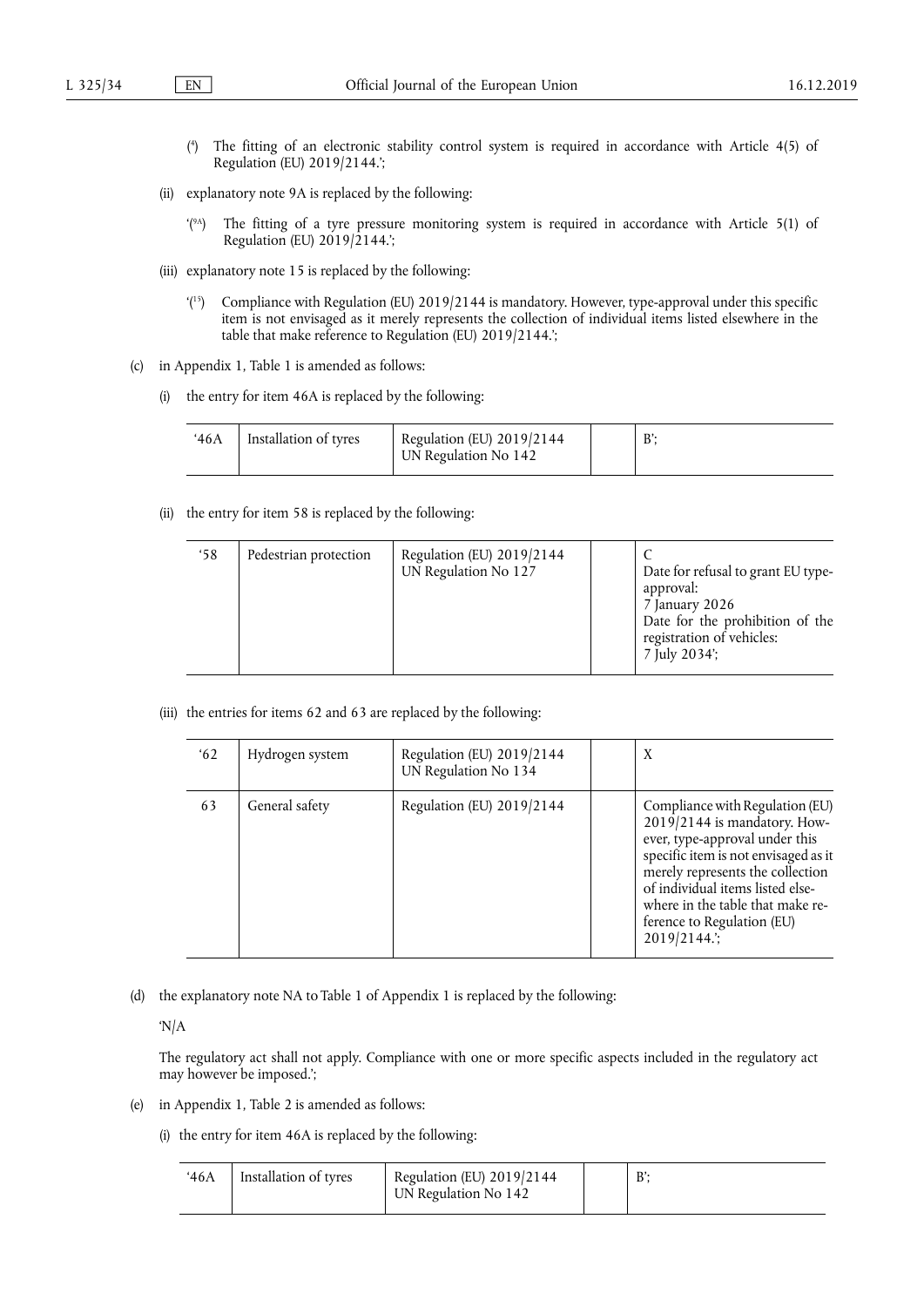(ii) the entry for item 58 is replaced by the following:

| $^{\circ}58$ | Pedestrian protection | Regulation (EU) 2019/2144<br>UN Regulation No 127 |  | Date for refusal to grant EU type-<br>approval:<br>7 January 2026<br>Date for the prohibition of the<br>registration of vehicles:<br>7 July 2034'; |
|--------------|-----------------------|---------------------------------------------------|--|----------------------------------------------------------------------------------------------------------------------------------------------------|
|--------------|-----------------------|---------------------------------------------------|--|----------------------------------------------------------------------------------------------------------------------------------------------------|

## (iii) the entries for items 62 and 63 are replaced by the following:

| 62 | Hydrogen system | Regulation (EU) 2019/2144<br>UN Regulation No 134 | X                                                                                                                                                                                                                                                                                                   |
|----|-----------------|---------------------------------------------------|-----------------------------------------------------------------------------------------------------------------------------------------------------------------------------------------------------------------------------------------------------------------------------------------------------|
| 63 | General safety  | Regulation (EU) 2019/2144                         | Compliance with Regulation (EU)<br>$2019/2144$ is mandatory. How-<br>ever, type-approval under this<br>specific item is not envisaged as it<br>merely represents the collection<br>of individual items listed else-<br>where in the table that make re-<br>ference to Regulation (EU)<br>2019/2144. |

## (f) in Appendix 2, point 4 is amended as follows:

- (i) the table 'Part I: Vehicles belonging to category M1' is amended as follows:
	- the entry for item 58 is replaced by the following:

| 58 | UN Regulation No 127<br>Regulation (EU) 2019/2144<br>(Pedestrian protection) | Vehicles shall be fitted with an electronic antilock braking system<br>acting on all wheels.<br>The requirements of UN Regulation No 127 shall apply.<br>Any frontal protection system shall either be an integral part of the<br>vehicle and thus compliant with the requirements of UN Regulation<br>No 127 or be type-approved as separate technical unit.'; |
|----|------------------------------------------------------------------------------|-----------------------------------------------------------------------------------------------------------------------------------------------------------------------------------------------------------------------------------------------------------------------------------------------------------------------------------------------------------------|
|----|------------------------------------------------------------------------------|-----------------------------------------------------------------------------------------------------------------------------------------------------------------------------------------------------------------------------------------------------------------------------------------------------------------------------------------------------------------|

— the following entry is inserted after the entry for item 61:

| 62 | UN Regulation No 134<br>Regulation (EU) 2019/2144<br>(Hydrogen system) | The requirements of UN Regulation No 134 shall apply.<br>Alternatively, it shall be demonstrated that the vehicle complies<br>with:<br>- Substantive requirements of Regulation (EC) No 79/2009 in its<br>version applicable on 5 July 2022;<br>- Attachment 100 - Technical Standard For Fuel Systems Of<br>Motor Vehicle Fueled By Compressed Hydrogen Gas (Japan);<br>- GB/T 24549-2009 Fuel cell electric vehicles - safety<br>requirements (China);<br>- International standard ISO 23273:2013 Part 1: Vehicle<br>functional safety and Part 2: Protection against hydrogen<br>hazards for vehicles fuelled with compressed hydrogen; or<br>- SAE J2578 - General Fuel Cell Vehicle Safety'; |
|----|------------------------------------------------------------------------|---------------------------------------------------------------------------------------------------------------------------------------------------------------------------------------------------------------------------------------------------------------------------------------------------------------------------------------------------------------------------------------------------------------------------------------------------------------------------------------------------------------------------------------------------------------------------------------------------------------------------------------------------------------------------------------------------|
|----|------------------------------------------------------------------------|---------------------------------------------------------------------------------------------------------------------------------------------------------------------------------------------------------------------------------------------------------------------------------------------------------------------------------------------------------------------------------------------------------------------------------------------------------------------------------------------------------------------------------------------------------------------------------------------------------------------------------------------------------------------------------------------------|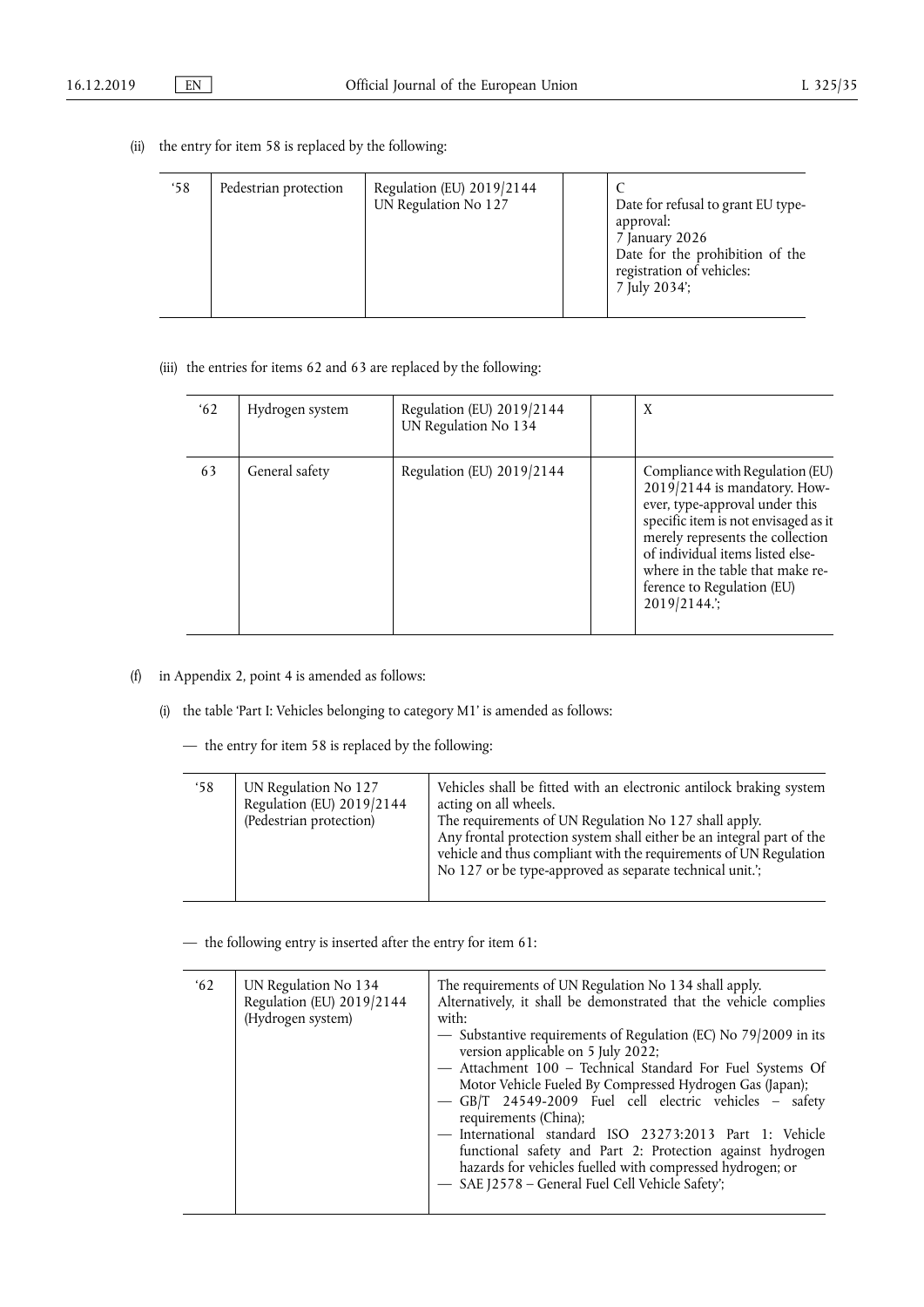- (ii) the table 'Part II Vehicles belonging to category N1' is amended as follows:
	- the entry for item 58 is replaced by the following:

| 58 | UN Regulation No 127<br>Regulation (EU) 2019/2144<br>(Pedestrian protection) | Vehicles shall be fitted with an electronic antilock braking system<br>acting on all wheels.<br>The requirements of UN Regulation No 127 shall apply.<br>Any frontal protection system shall either be an integral part of the<br>vehicle and thus compliant with the requirements of UN Regulation<br>No 127 or be type-approved as separate technical unit'; |
|----|------------------------------------------------------------------------------|----------------------------------------------------------------------------------------------------------------------------------------------------------------------------------------------------------------------------------------------------------------------------------------------------------------------------------------------------------------|
|    |                                                                              |                                                                                                                                                                                                                                                                                                                                                                |

— the following entry is inserted after the entry for item 61:

- (3) in Part II, in the table, the entries for items 58, 65 and 66 are deleted;
- (4) Part III is amended as follows:
	- (a) in Appendix 1, the table is amended as follows:
		- (i) the entry for item 58 is replaced by the following:

| '58 | Pedestrian protection | Regulation (EU) 2019/2144<br>UN Regulation No 127 | V |  |
|-----|-----------------------|---------------------------------------------------|---|--|
|     |                       |                                                   |   |  |

(ii) the entries for items 62 and 63 are replaced by the following:

| 62 | Hydrogen system | Regulation (EU) 2019/2144<br>UN Regulation No 134 |            |            |            | $\mathbf v$  |
|----|-----------------|---------------------------------------------------|------------|------------|------------|--------------|
| 63 | General safety  | Regulation (EU) 2019/2144                         | $X^{(15)}$ | $X^{(15)}$ | $X^{(15)}$ | $X^{(15)}$ ; |

(iii) the entries for items 65 and 66 are replaced by the following:

| 65 | Advanced emergency braking<br>system | Regulation (EU) 2019/2144<br>UN Regulation No 131 |  | N/A | N/A     |
|----|--------------------------------------|---------------------------------------------------|--|-----|---------|
| 66 | Lane departure warning sys-<br>tem   | Regulation (EU) 2019/2144<br>UN Regulation No 130 |  | N/A | $N/A$ : |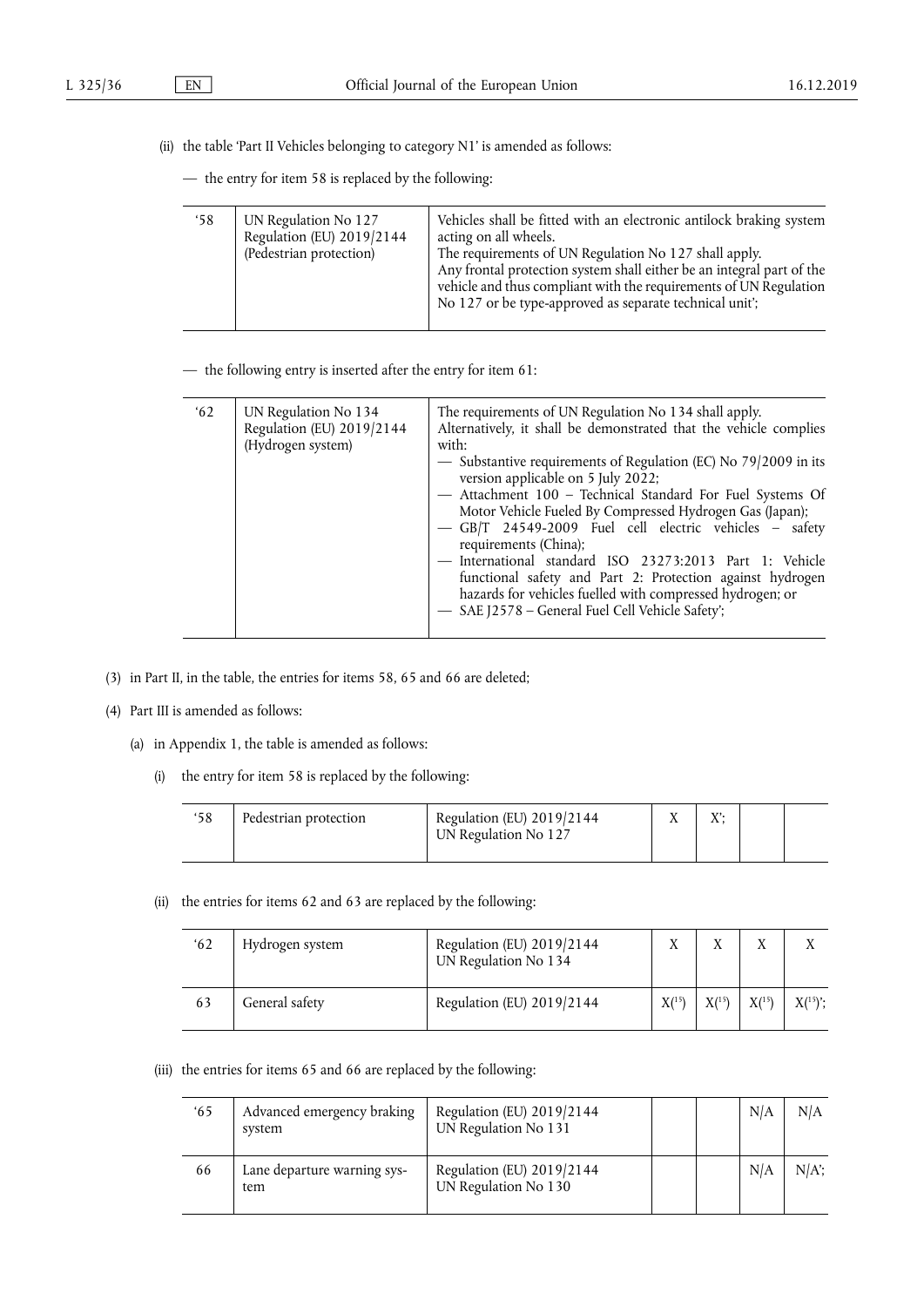- (b) in Appendix 2, the table is amended as follows:
	- (i) the following entry is inserted after the entry for item 54A:

| 55A | Pole side impact   Regulation | 2019/2144<br>UN Regulation No 135 | (EU) | N/A |  |  | $N/A$ ; |  |  |  |  |  |  |
|-----|-------------------------------|-----------------------------------|------|-----|--|--|---------|--|--|--|--|--|--|
|-----|-------------------------------|-----------------------------------|------|-----|--|--|---------|--|--|--|--|--|--|

(ii) the entry for item 58 is replaced by the following:

| 58 | Pedestrian pro-<br>tection | (EU)<br>Regulation<br>2019/2144<br>UN Regulation No 127 | N/A |  | $N/A$ ; |  |  |  |
|----|----------------------------|---------------------------------------------------------|-----|--|---------|--|--|--|
|    |                            |                                                         |     |  |         |  |  |  |

(iii) the entries for items 62 and 63 are replaced by the following:

| 62 | Hydrogen sys-<br>tem | (EU)<br>Regulation<br>2019/2144<br>UN Regulation No 134 | $\boldsymbol{X}$ | $\mathbf{v}$<br>Λ    | $\mathbf{v}$<br>Λ | X          | $\mathbf{v}$<br>$\Lambda$ | $\mathbf{v}$<br>Λ    |                      |                                   |                                   |                          |
|----|----------------------|---------------------------------------------------------|------------------|----------------------|-------------------|------------|---------------------------|----------------------|----------------------|-----------------------------------|-----------------------------------|--------------------------|
| 63 | General safety       | Regulation (EU)<br>2019/2144                            | X(15)            | $\mathbf{v}$<br>(15) | X<br>(15)         | $X^{(15)}$ | X<br>(15)                 | $\mathbf{v}$<br>(15) | $\mathbf{v}$<br>(15) | $\mathbf{v}$<br>$\Lambda$<br>(15) | $\mathbf{v}$<br>$\Lambda$<br>(15) | $\mathbf{v}$<br>$(15)$ . |

(iv) the entries for items 65 and 66 are replaced by the following:

| $^{\circ}65$ | Advanced emer-<br>gency braking<br>system | Regulation (EU) 2019/2144<br>UN Regulation No 131 |             | $N/A$ $N/A$ | N/A | N/A           |  |  |
|--------------|-------------------------------------------|---------------------------------------------------|-------------|-------------|-----|---------------|--|--|
| 66           | Lane departure<br>warning system          | Regulation (EU) 2019/2144<br>UN Regulation No 130 | $N/A$ $N/A$ |             |     | $N/A$ $N/A$ ; |  |  |

- (c) Appendix 3 is amended as follows:
	- (i) in the table, the following entry is inserted after the entry for item 54A:

| '55A | l Pole side impact | Regulation (EU) $2019/2144$<br>UN Regulation No 135 | $N/A$ ; |
|------|--------------------|-----------------------------------------------------|---------|
|------|--------------------|-----------------------------------------------------|---------|

(ii) in the table, the entry for item 58 is replaced by the following:

| Pedestrian protection | Regulation (EU) 2019/2144<br>UN Regulation No 127 |  |
|-----------------------|---------------------------------------------------|--|
|                       |                                                   |  |

(iii) in the table, the entries for items 62 and 63 are replaced by the following:

| 62 | Hydrogen system | Regulation (EU) 2019/2144<br>UN Regulation No 134 |              |
|----|-----------------|---------------------------------------------------|--------------|
| 63 | General safety  | Regulation (EU) 2019/2144                         | $X^{(15)}$ ; |

- (iv) the following point is added:
	- '5. Points 1 to 4 also apply to vehicles of category M1 that are not categorised as special purpose vehicles but are wheelchair accessible vehicles.';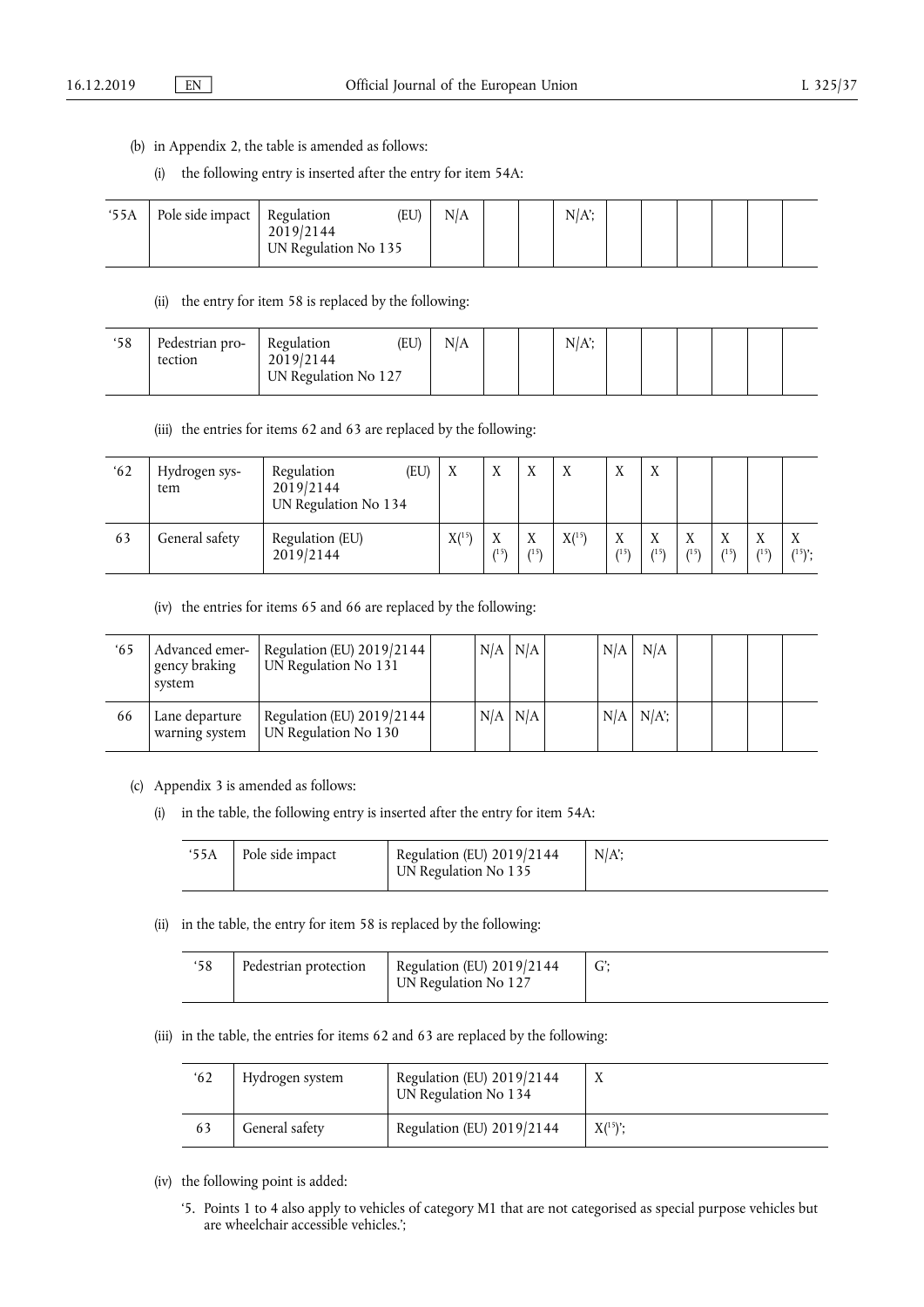### (d) in Appendix 4, the table is amended as follows:

(i) the following entry is inserted after the entry for item 54A:

| 55A | Pole side impact   Regulation (EU) | 2019/2144<br>UN Regulation No 135 |  | 11, |  |  |  |
|-----|------------------------------------|-----------------------------------|--|-----|--|--|--|
|     |                                    |                                   |  |     |  |  |  |

(ii) the entry for item 58 is replaced by the following:

| 58 | Pedestrian pro-<br>tection | Regulation (EU)<br>2019/2144<br>UN Regulation No 127 |  | $\mathbf{A}$ |  |  |  |
|----|----------------------------|------------------------------------------------------|--|--------------|--|--|--|
|    |                            |                                                      |  |              |  |  |  |

(iii) the entries for items 62, 63, 65 and 66 are replaced by the following:

| 62 | Hydrogen system                           | Regulation (EU)<br>2019/2144<br>UN Regulation No 134 | X     | X          | X     | X          | X       |       |            |       |            |
|----|-------------------------------------------|------------------------------------------------------|-------|------------|-------|------------|---------|-------|------------|-------|------------|
| 63 | General safety                            | Regulation (EU)<br>2019/2144                         | X(15) | $X^{(15)}$ | X(15) | $X^{(15)}$ | X(15)   | X(15) | $X^{(15)}$ | X(15) | $X^{(15)}$ |
| 65 | Advanced emer-<br>gency braking<br>system | Regulation (EU)<br>2019/2144<br>UN Regulation No 131 | N/A   | N/A        |       | N/A        | N/A     |       |            |       |            |
| 66 | Lane departure<br>warning system          | Regulation (EU)<br>2019/2144<br>UN Regulation No 130 | N/A   | N/A        |       | N/A        | $N/A$ ; |       |            |       |            |

(e) in Appendix 5, in the table, the entries for items 62, 63, 65 and 66 are replaced by the following:

| 62 | Hydrogen system                   | Regulation (EU) 2019/2144<br>UN Regulation No 134   | X       |
|----|-----------------------------------|-----------------------------------------------------|---------|
| 63 | General safety                    | Regulation (EU) 2019/2144                           | X(15)   |
| 65 | Advanced emergency braking system | Regulation (EU) 2019/2144<br>UN Regulation No 131   | N/A     |
| 66 | Lane departure warning system     | Regulation (EU) 2019/2144<br>UN Regulation No $130$ | $N/A$ ; |

(f) in Appendix 6, in the table, the entries for items 62, 63, 65 and 66 are replaced by the following:

| 62 | Hydrogen system                   | Regulation (EU) 2019/2144<br>UN Regulation No 134 | X          |            |
|----|-----------------------------------|---------------------------------------------------|------------|------------|
| 63 | General safety                    | Regulation (EU) 2019/2144                         | $X^{(15)}$ | $X^{(15)}$ |
| 65 | Advanced emergency braking system | Regulation (EU) 2019/2144<br>UN Regulation No 131 | N/A        |            |
| 66 | Lane departure warning system     | Regulation (EU) 2019/2144<br>UN Regulation No 130 | $N/A$ ;    |            |

(g) the Explanatory Notes are amended as follows:

- (i) the explanatory note for X is replaced by the following:
	- 'X The requirements set out in the relevant regulatory act are applicable.';
- (ii) explanatory notes 3 and 4 are replaced by the following:
	- '(3 ) The fitting of vehicle stability function is required in accordance with Article 4(5) of Regulation (EU) 2019/2144.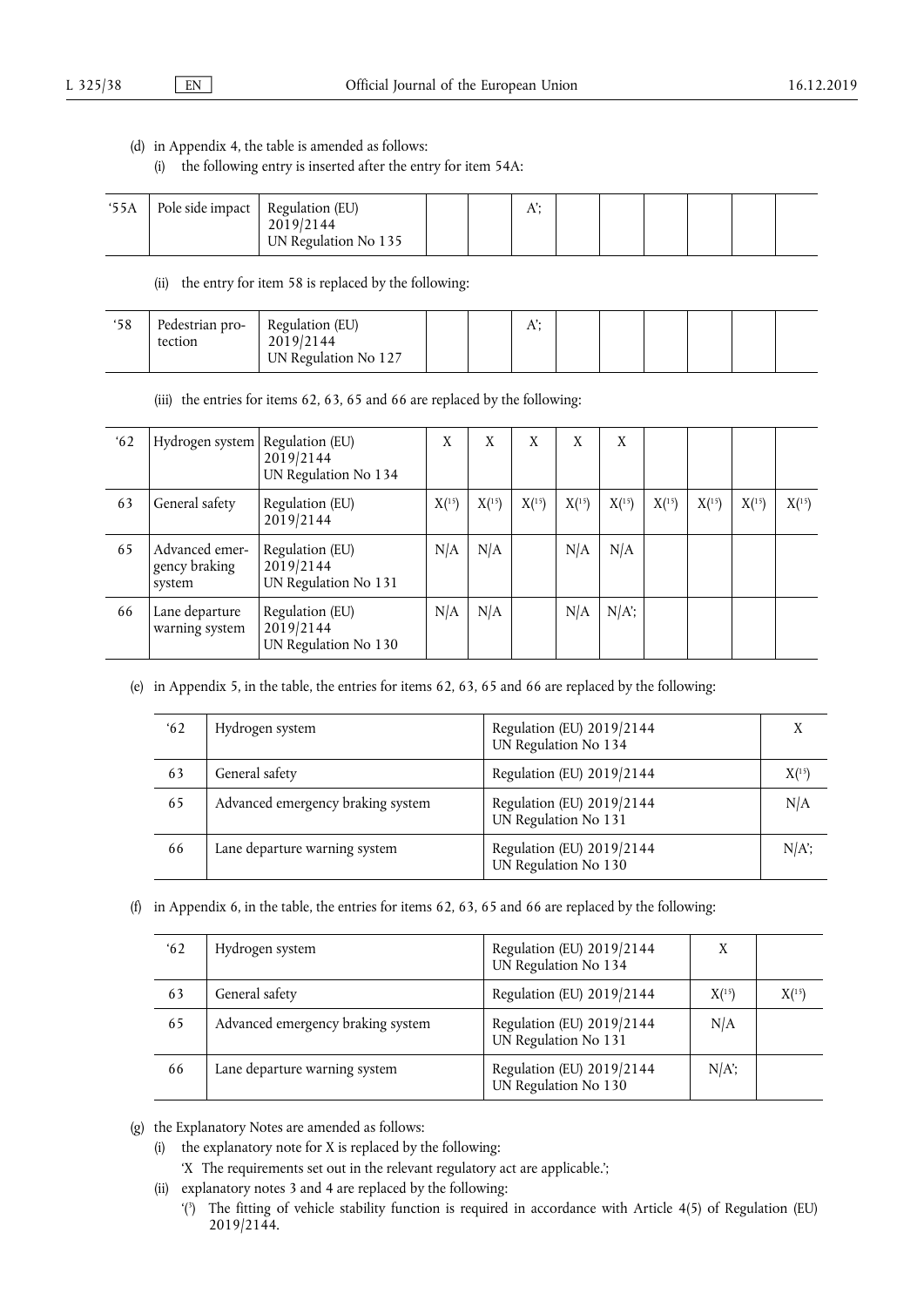- ( 4 ) The fitting of an electronic stability control system is required in accordance with Article 4(5) of Regulation (EU) 2019/2144';
- (iii) explanatory note 9A is replaced by the following:
	- '(9A) Applies only if vehicles are fitted with equipment covered by UN Regulation No 64. However, tyre pressure monitoring system is compulsory in accordance with Article 5(1) of Regulation (EU) 2019/2144';
- (iv) explanatory note 15 is replaced by the following:
	- '(15) Compliance with Regulation (EU) 2019/2144 is mandatory. However, type-approval under this specific item is not envisaged as it merely represents the collection of individual items listed elsewhere in the relevant table.';
- (v) explanatory notes 16 and 17 are deleted.